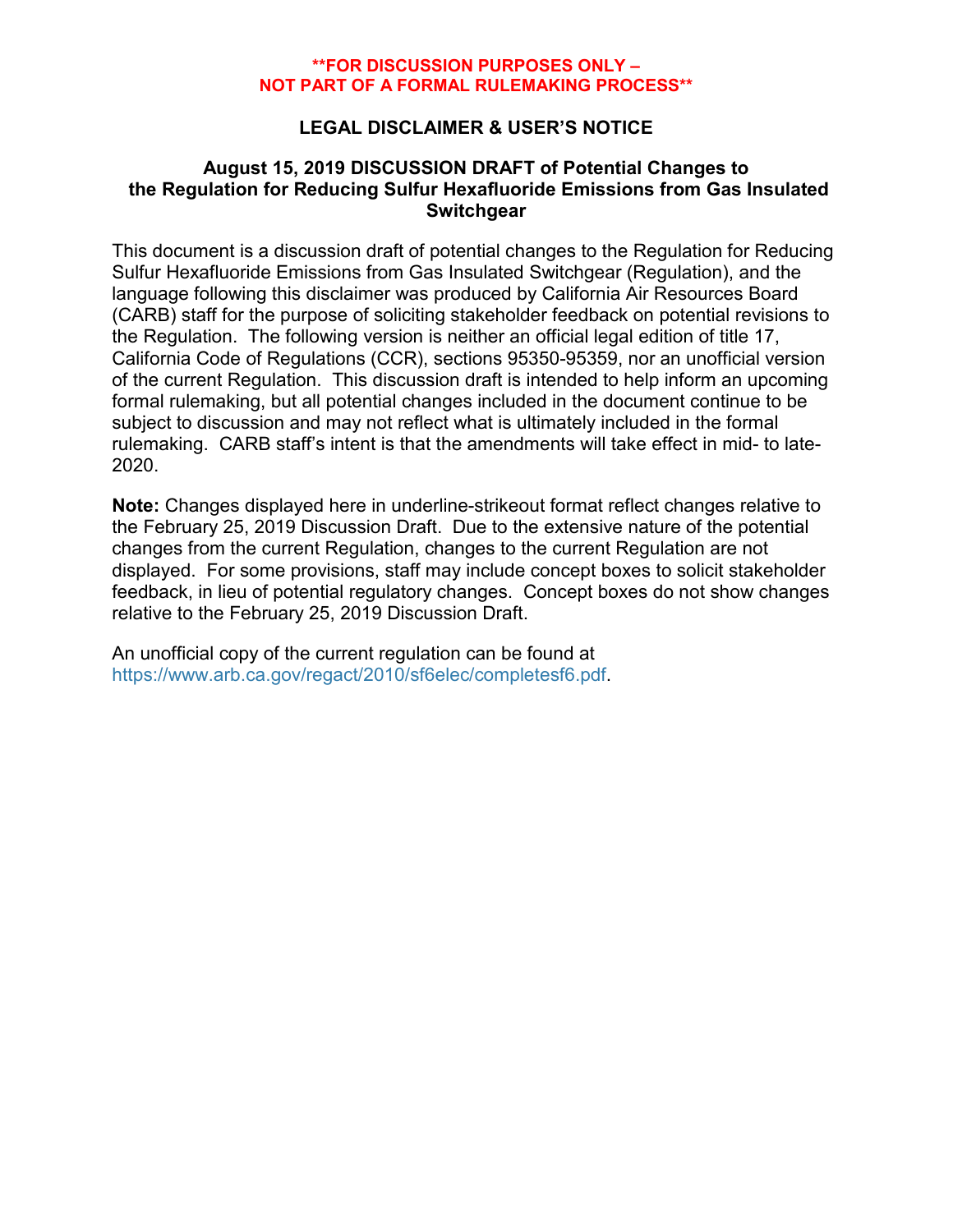Legal Disclaimer: This is an unofficial electronic version of *a discussion draft* of the SF<sub>6</sub> from Gas Insulated Switchgear Regulation that contains potential text revisions for the purpose of soliciting stakeholder feedback on possible changes.

# **AUGUST 15, 2019 DISCUSSION DRAFT REGULATION ORDER**

Amend Subarticle 3.1, Regulation for Reducing Sulfur Hexafluoride Emissions from Gas Insulated Switchgear sections 95350 to 95359, title 17, California Code of Regulations, to read as follows:

# **Subchapter 10. Climate Change**

## **Article 4. Regulations to Achieve Greenhouse Gas Emission Reductions**

## **Subarticle 3.1. Regulation for Reducing Greenhouse Gas Emissions from Gas Insulated Equipment**

## **§ 95350. Purpose, Applicability, and Exemptions.**

- (a) *Purpose*. The purpose of this regulation is to achieve greenhouse gas (GHG) emissions reductions from the operation of electrical equipment that uses GHG as an insulating medium.
- (b) *Applicability.* Except as stated in sections 95352(a) and 95352.3(a) the provisions of this subarticle apply to each owner of covered gas-insulated equipment (GIE). Any GIE owner who is subject to this subarticle must meet the requirements of this subarticle, notwithstanding any contractual arrangement that GIE owner may have with any third parties. A single annual report containing the information required by section 95353 must be submitted by each GIE owner regardless of whether the GIE owner's GIE is are located in a single physical location or multiple non-contiguous locations within California.

GIE owners with an average system nameplate capacity equal to or greater than-5,500 metric tons of carbon dioxide equivalent (MTCO<sub>2</sub>e) in any data year are subject to the annual emissions limit in section 95352.2 for the following data year.

- (c) *Exemptions.* GIE owners are exempt from the provisions of sections 95352 and/or 95352.2 under the following conditions.
	- (1) *Exemption from the sulfur hexafluoride (SF6) phase out (section 95352).*  A GIE owner may purchase acquire GIE that uses  $SF<sub>6</sub>$  as the insulating gas beyond the dates specified in Table 1 and Table 2 for a specific project or application if the conditions of section 95355.3 are met.
	- (2) *Emergency-based exemption to the annual emissions limit (section 95352.2).* A GIE owner may exclude emissions from the annual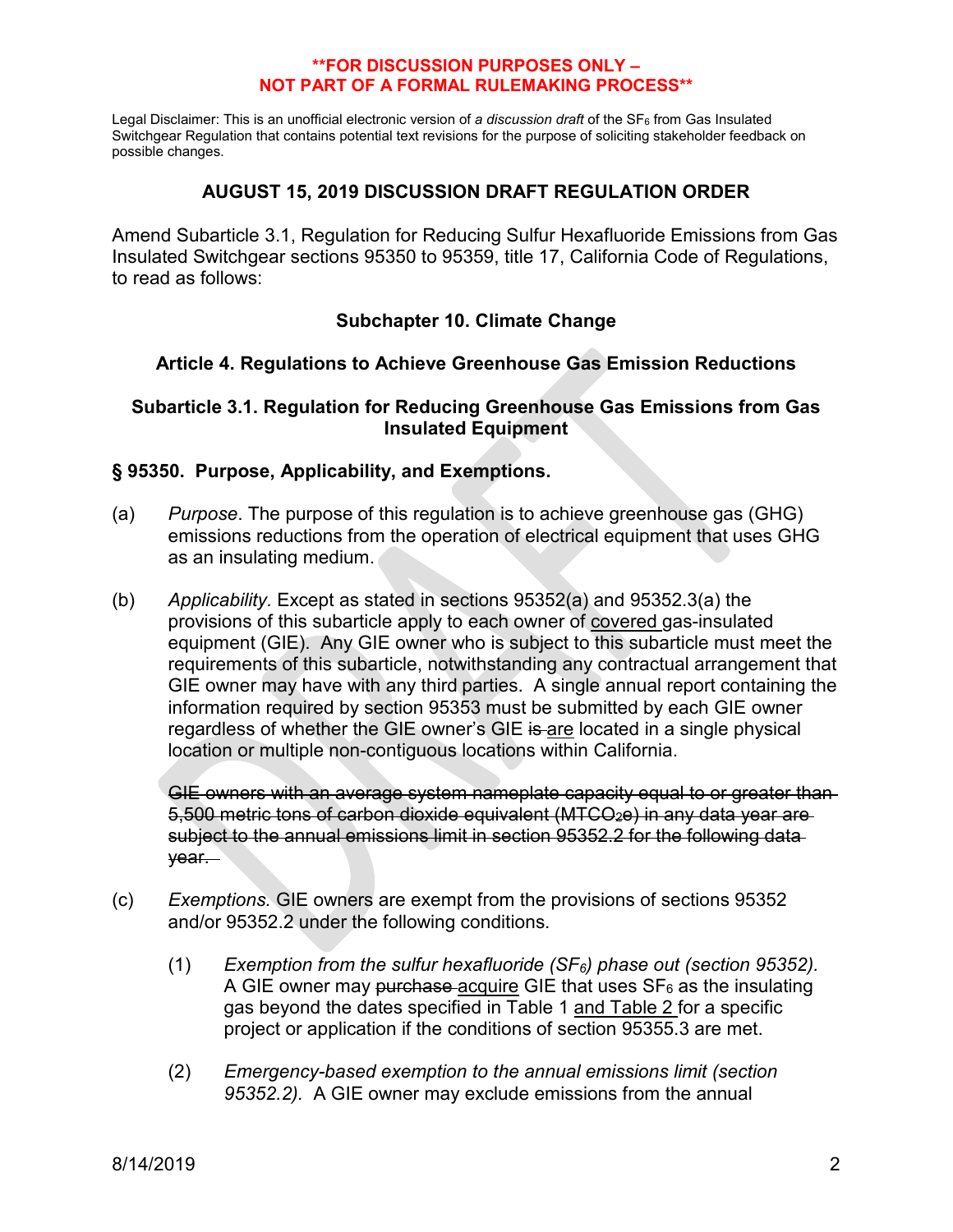Legal Disclaimer: This is an unofficial electronic version of *a discussion draft* of the SF<sub>6</sub> from Gas Insulated Switchgear Regulation that contains potential text revisions for the purpose of soliciting stakeholder feedback on possible changes.

> emissions reported pursuant to section 95353(i)(5) if it is demonstrated to the Executive Officer's satisfaction that the release of insulating gases associated with an emergency event meets the requirements of section 95355.4.

NOTE: Authority cited: Sections 38510, 38560, 38580, 39600, and 39601, Health and Safety Code. Reference: Sections 38560, 39600, and 39601, Health and Safety Code.

# **§ 95351. Definitions and Acronyms.**

(a) For the purposes of this subarticle, the following definitions apply**:**

**"Active Gas-Insulated Equipment" or "Active GIE"** means GIE insulated with a GHG or gas mixture which contains at least one GHG that is non-hermetically sealed and is connected through busbars or cables to an electrical power system *or* that is fully charged, ready for service, and located at the site at which it will be activated. This does not include equipment in storage.

**"Acquire"** means, for the purposes of this subarticle, taking possession and/or ownership of an item or obtaining an item through lease. Equipment under temporary ownership by the manufacturer during transport and equipment transported through California that will never be used in California are not considered to have been "acquired".

**"ARB Identification Number"** means, for the purposes of this subarticle, the unique identification number assigned to each GIE owner that reports GHG emissions to the California Air Resources Board (CARB) through the CARB Greenhouse Gas Reporting Tool.

**"Carbon Dioxide Equivalent" or "CO<sub>2</sub>e"** means the amount of CO<sub>2</sub> emissions equivalent to the emissions of a given quantity of another GHG when calculated using the individual global warming potentials as specified in the "global warming potential" definition of this subarticle.

**"Covered GIE"** means GIE insulated with a gas whose GWP > 1.

**"Data Year"** means the calendar year in which GHG emissions occurred.

**"Day"** means one calendar day.

"**Designated Representative**" means the person responsible for certifying, signing, and submitting the GHG emissions data report.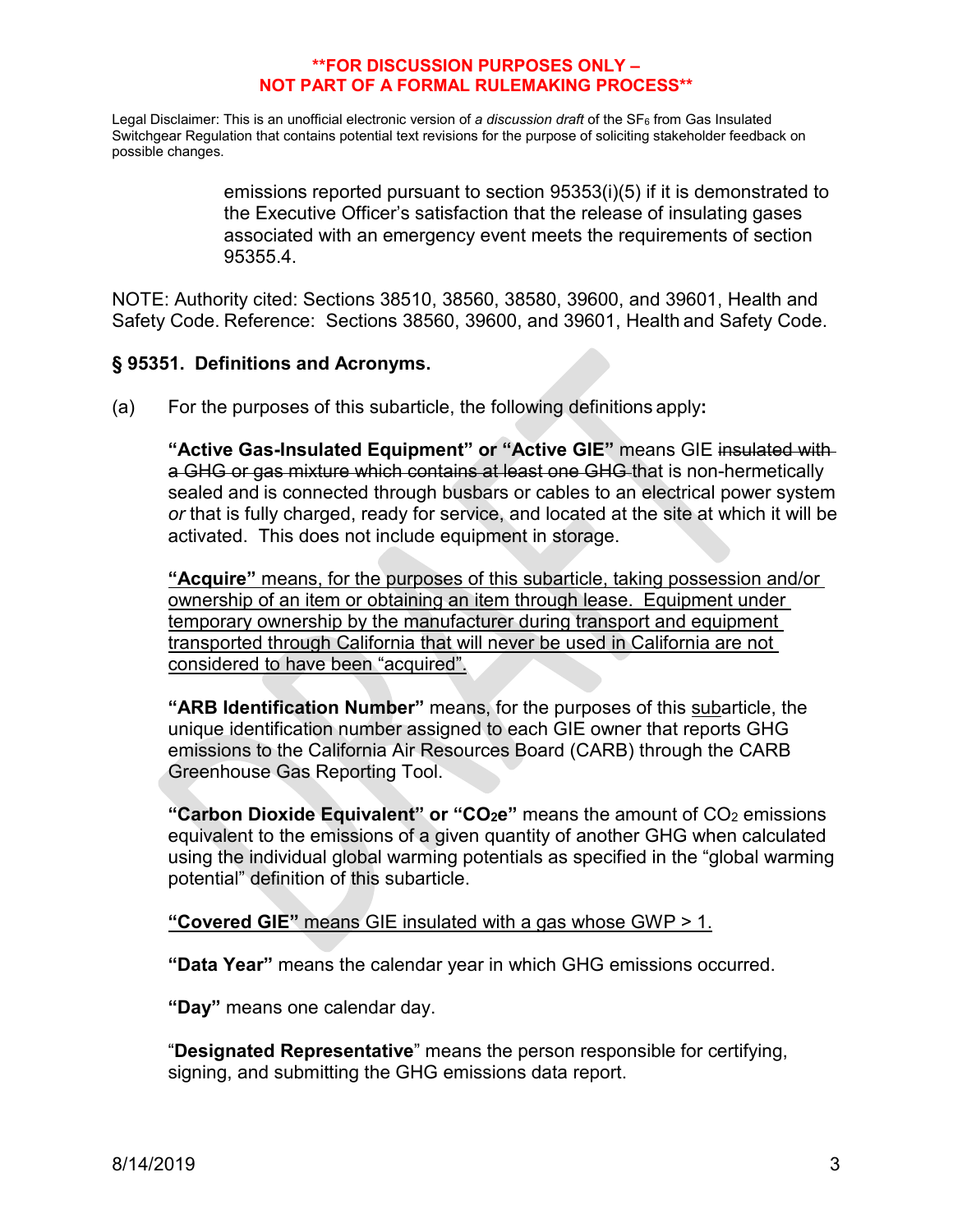Legal Disclaimer: This is an unofficial electronic version of *a discussion draft* of the SF<sub>6</sub> from Gas Insulated Switchgear Regulation that contains potential text revisions for the purpose of soliciting stakeholder feedback on possible changes.

**"Distribution-level Gas-insulated Equipment" or "Distribution-level GIE"** means GIE used to move electrical energy from the transmission system to an end user.

**"Electrical Power System"** means the combination of electrical generators (i.e., power plants), transmission and distribution lines, equipment, circuits, and transformers used to generate and transport electricity from the generator to consumption areas or to adjacent electrical power systems.

**"Emergency Event"** means a situation arising from a sudden and unforeseen event that could not have reasonably been prevented, including but not limited to an earthquake, flood, orfire.

**"Executive Officer"** means the Executive Officer of the California Air Resources Board or her or his designee.

**"Gas Cart"** means, for the purposes of this subarticle, any device designed to transfer insulating gas into or out of GIE, with the gas coming from or going into a permanent or removable gas container or the gas cart itself.

**"Gas Container"** means a vessel containing or designed to contain a GHG, or gas mixture which contains at least one GHG, gas used as an insulating gas in GIE. This includes pressurized cylinders, any container that can be removed from a gas carts, or other containers, but does not include GIE or the gas cart itself.

**"Gas-insulated Equipment" or "GIE"** means for the purposes of this subarticle, all electrical power equipment-insulated with a GHG or gas mixture whichcontains at least one GHG, regardless of location and insulating medium (e.g. solid dielectric, vacuum,  $SF<sub>6</sub>$ , alternative gas). GIE includes but are not limited to switchgear, switches, stand-alone GIE, busbars, bushings, capacitors, capacitor banks, circuit switchers, coupling capacitor potential devices, gas-insulated switchgear, interrupters, line interrupters, and any combination of electrical disconnects, fuses, electrical transmission lines, transformers, and/or circuit breakers used to isolate GIE. This includes hermetically sealed GIE and nonhermetically sealed GIE.

**"Gas-Insulated Equipment Owner" or "GIE Owner"** means the person who owns covered GIE. For purposes of this regulation subarticle, "GIE owner" excludes temporary ownership by the eriginal equipment manufacturer during GIE transport for purposes of and installation at a customer's site or repair. Each corporation or limited liability company which owns covered GIE is considered to be a distinct GIE owner and is independently subject to this regulation.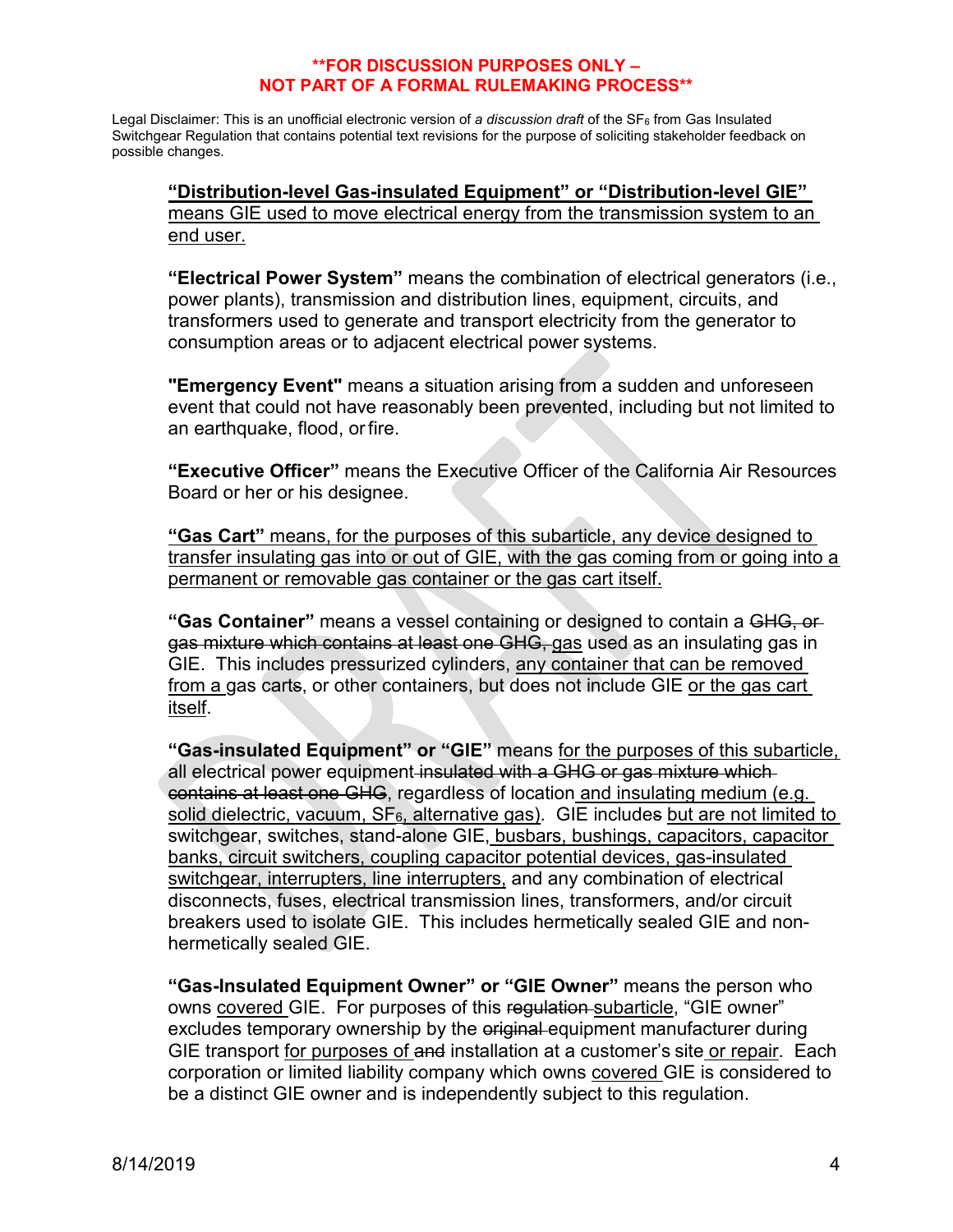Legal Disclaimer: This is an unofficial electronic version of *a discussion draft* of the SF<sub>6</sub> from Gas Insulated Switchgear Regulation that contains potential text revisions for the purpose of soliciting stakeholder feedback on possible changes.

**"Global Warming Potential" or "GWP"** means the ratio of the time-integrated radiative forcing from the instantaneous release of one unit of a trace substance relative to that of one unit of a reference gas, in this case, carbon dioxide. The GWP values for this subarticle are as specified in Table A-1 to Subpart A of Title 40 CFR Part 98 as published to the Federal Register on December 11, 2014, which is hereby incorporated by reference.

**"Greenhouse Gas" or "GHG"** means CO2, methane, nitrous oxide, SF6, hydrofluorocarbons, perfluorocarbons, and other fluorinated GHGs or GHG groups included in Table A-1 to Subpart A of Title 40, CFR Part 98 as published to the Federal Register on December 11, 2014.

**"Insulating Gas"** means the gas used in GIE to provide dielectric insulation and/or to interrupt electrical currents.

**"Hermetically Sealed Gas-Insulated Equipment" or "Hermetically Sealed GIE"** means GIE that is designed to be gas-tight and sealed for the life of the equipment. This type of GIE that contains an insulating gas is pre-charged withan insulating gas, sealed at the factory, and is not refillable by its user the GIE owner or any third-party designee.

**"Nameplate Capacity"** means the design capacity of the insulating gas (in pounds) specified by the manufacturer, or as determined per section 95355.2, for optimal performance of a piece of GIE insulated with gas. Nameplate capacity may be found on a nameplate attached to the piece of GIE or within the manufacturer's official product specifications.

**"Non-Hermetically Sealed Gas-Insulated Equipment" or "Non-Hermetically Sealed GIE**" means GIE that contain an insulating gas and is not designed to be gas-tight and sealed for the life of the equipment. This type of GIE is fillable by its user the GIE owner or any third-party designee.

**"NIST-Traceable Standards"** means national, traceable measurement standards developed by the National Institute of Standards and Technology.

"**Permanently decommissioned**" means a GIE device owned by a GIE owner that can never again be placed into active service. Any GIE device which was in active service at some point in time that has been consecutively out of active service for 3 years has been permanently decommissioned.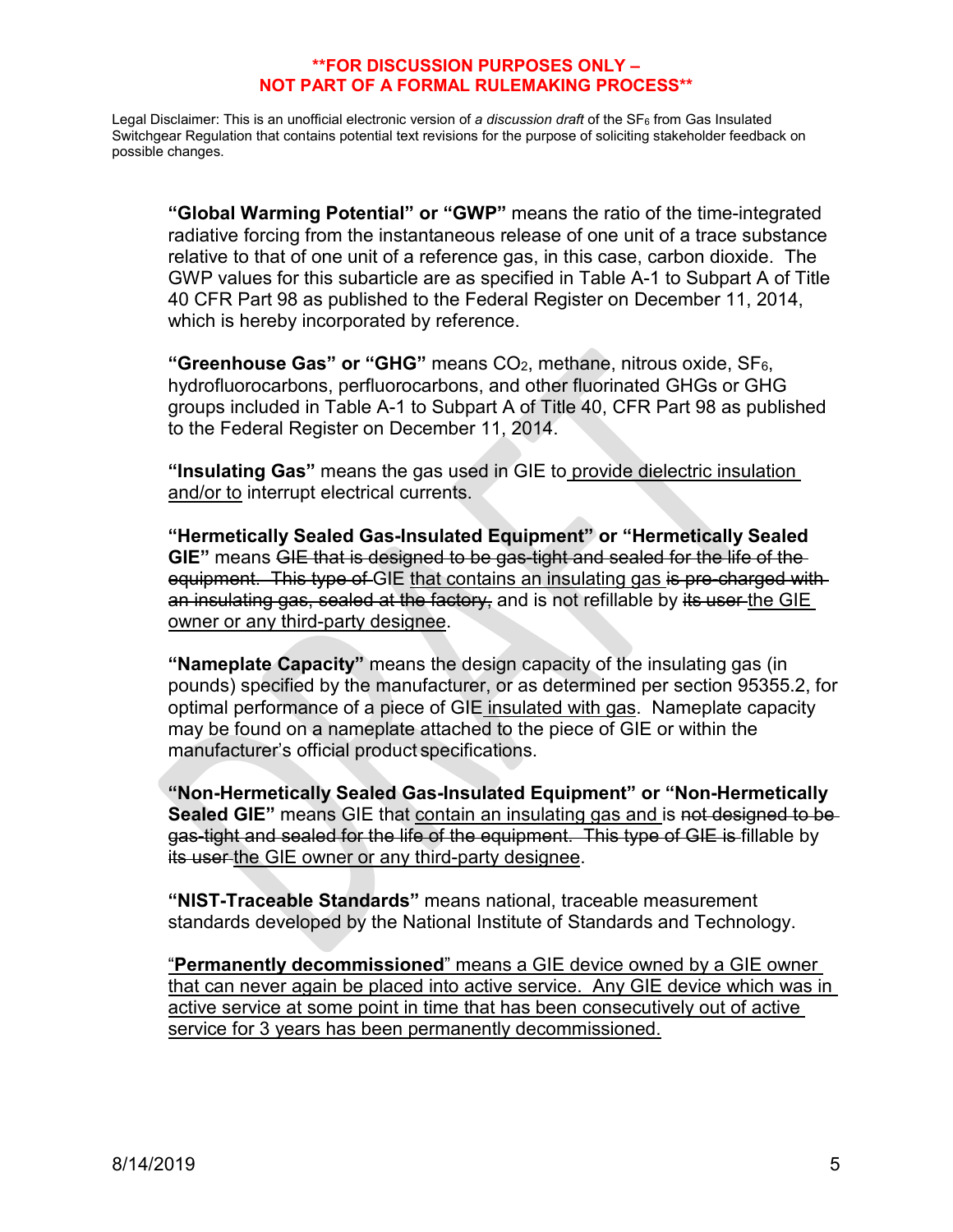Legal Disclaimer: This is an unofficial electronic version of *a discussion draft* of the SF<sub>6</sub> from Gas Insulated Switchgear Regulation that contains potential text revisions for the purpose of soliciting stakeholder feedback on possible changes.

**"Person"** shall have the same meaning as defined in Health and Safety Code section 39047.

**"Purchase"** means a formalized agreement between the buyer and the seller to acquire a product that has progressed sufficiently that any reversal on behalf of the buyer could cause cancellation or termination charges.

**"Rankine"** means a scale used to measure temperature wherein zero degrees Rankine is the theoretical absolute zero temperature. The temperature in degrees Rankine is equal to the temperature in degrees Fahrenheit plus 460.

**"Responsible Official**" means one of the following:

- (1) For a corporation, a president, secretary, treasurer, or vice-president of the corporation in charge of a principal business function, or any otherperson who performs similar policy or decision-making functions for the corporation, or a duly authorized representative of such person; or
- (2) For a partnership or sole proprietorship, a general partner or the proprietor, respectively; or
- (3) For a municipal, state, federal, or other public agency, either a principal Executive Officer or a ranking elected official.

**"Replacement parts"** are individual components of a larger integrated piece of GIE whose operation is fully dependent on the larger integrated GIE.

**"Substantive Error"** means an error that affects calculated emissions, data used to calculate emissions, or any other data element required to be reported pursuant to section  $95353(a)$ , (b), (e), (f)(3-5),(7-16), (g), (h), (i), and (j), (k) and (l) of the annual report, resulting from a nonconformance of this regulation.

**"Sulfur Hexafluoride Gas-Insulated Equipment" or "SF6 Gas-Insulated Equipment" or "SF** $_6$  **GIE"** means GIE configured to use  $SF_6$  as the insulating gas.

(b) For the purposes of this subarticle, the following acronyms apply**:**

**"ARB"** or **"CARB"** means the California Air Resources Board.

**"CFR"** means the Code of Federal Regulations.

**"CO2"** means carbon dioxide.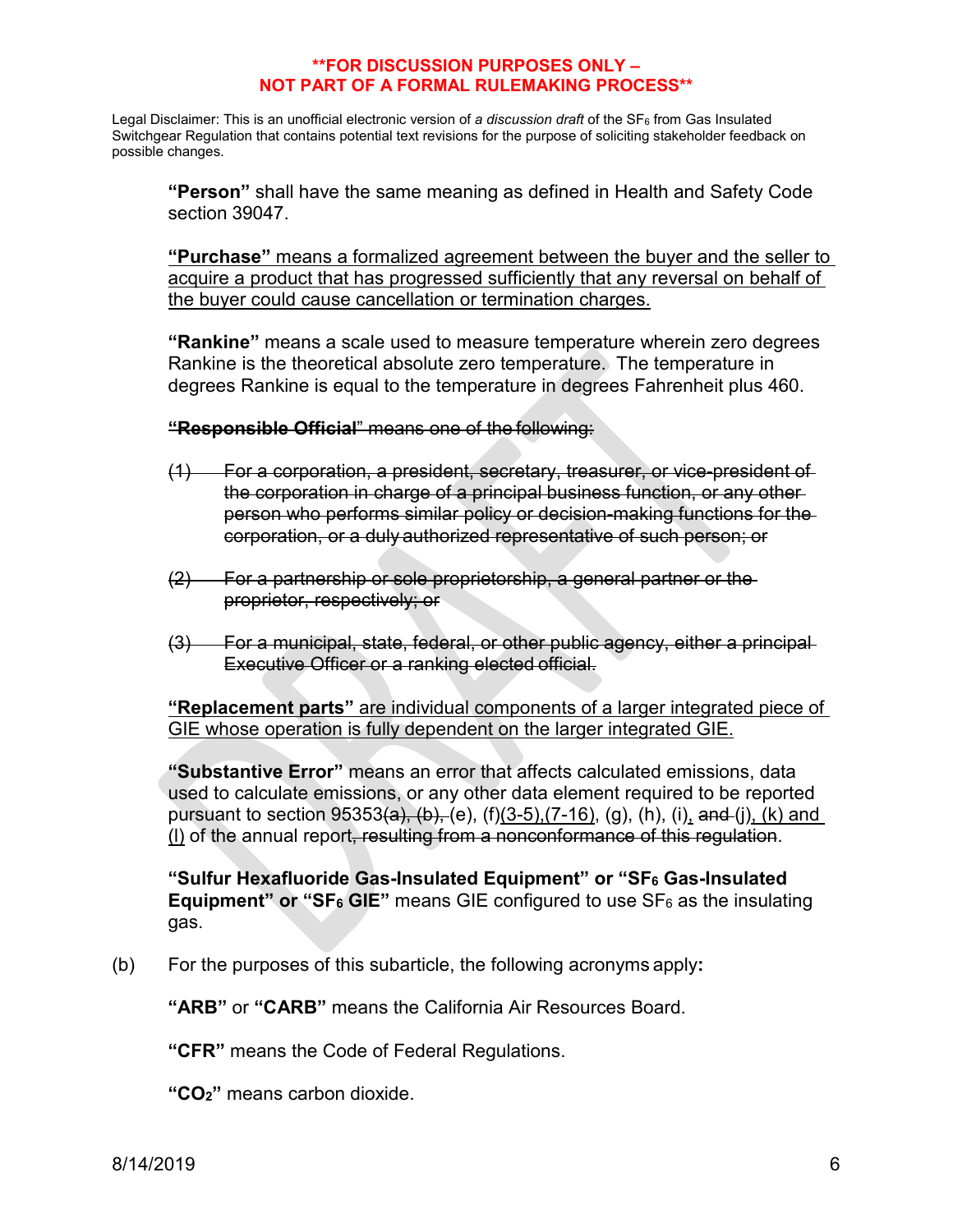Legal Disclaimer: This is an unofficial electronic version of *a discussion draft* of the SF<sub>6</sub> from Gas Insulated Switchgear Regulation that contains potential text revisions for the purpose of soliciting stakeholder feedback on possible changes.

**"CO2e"** means carbon dioxide equivalent.

**"GHG"** means greenhouse gas.

**"GIE"** means gas-insulated equipment."

**"GWP"** means global warming potential.

**"kA"** means kiloamperes.

**"kV"** means kilovolts.

**"MT"** means metric tons.

**"MTCO2e"** means metric tons of carbon dioxide equivalent.

**"NIST"** means National Institute of Standards and Technology.

**"SF6"** means sulfur hexafluoride.

NOTE: Authority cited: Sections 38510, 38560, 38580, 39600, and 39601, Health and Safety Code. Reference: Sections 38560, 39600, and 39601, Health and Safety Code.

## **§ 95352. Sulfur Hexafluoride Phase Out.**

(a) Use of Beginning on the phase-out dates provided in Table 1 and Table 2, GIE owners may no longer acquire SF<sub>6</sub> GIE will be restricted for each voltage size onthe phase-out dates provided in Table 1 below for each specified configuration, voltage and short-circuit current classification.

| Configuration      | Voltage (kV) | <b>Short-circuit</b><br><b>Current (kA)</b> | <b>Phase-out Date</b> |
|--------------------|--------------|---------------------------------------------|-----------------------|
| Aboveground        | $<$ 38       | $\leq 25$                                   | , 2025<br>January 1   |
|                    |              | $\geq 25$                                   | January 1, 2025       |
|                    | $\geq 38$    | < 25                                        | January 1, 2025       |
|                    |              | $\geq 25$                                   | January 1, 2025       |
| <b>Belowground</b> | < 38         | < 25                                        | January 1, 2025       |
|                    |              | $\geq 25$                                   | January 1, 2025       |
|                    | $\geq 38$    | < 25                                        | January 1, 2025       |
|                    |              | $\geq 25$                                   | 2025<br>January 1     |

*Table 1. Phase-out Dates for Distribution-level SF6 GIE*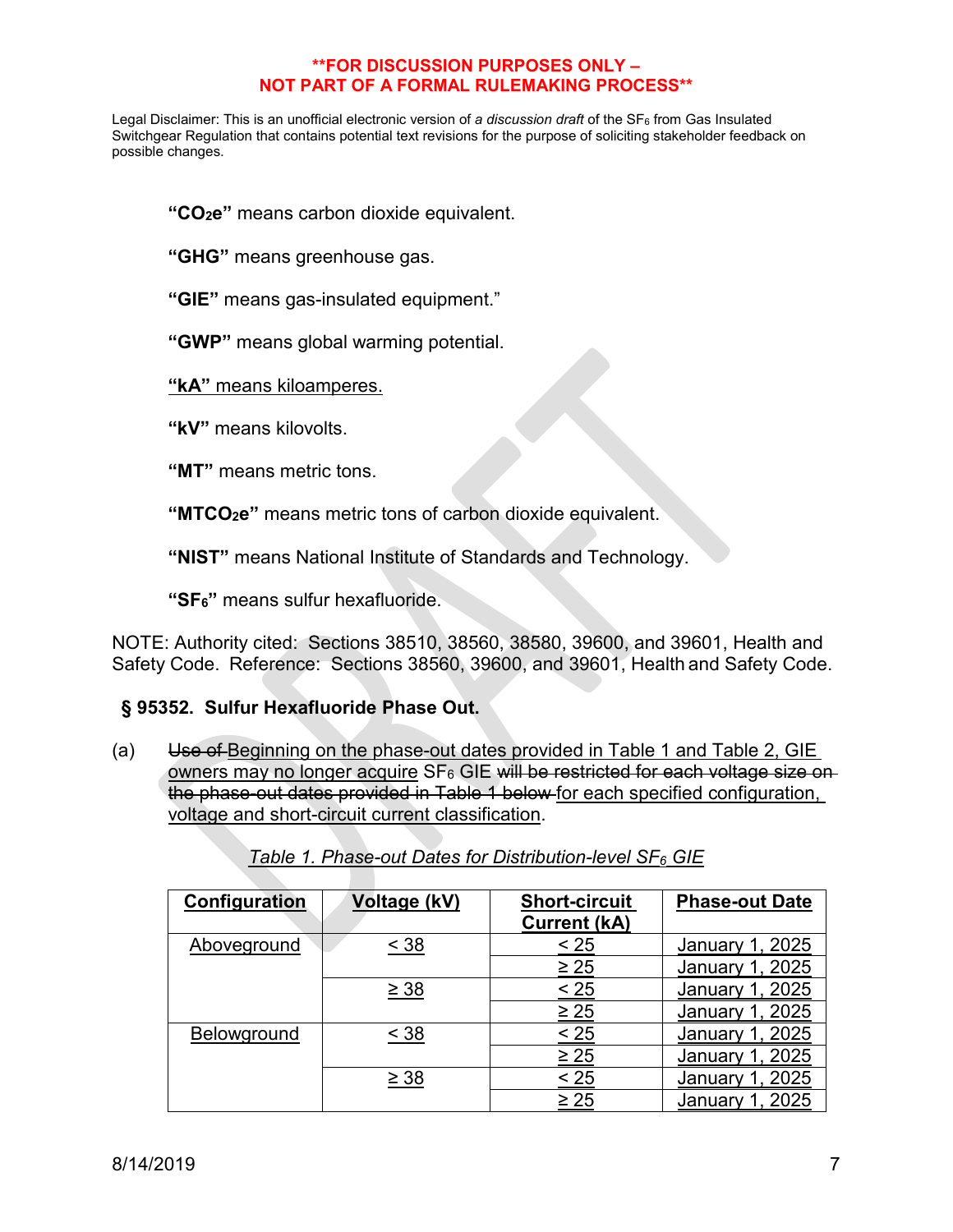| Voltage (kV)          | <b>Short-circuit</b><br><b>Current (kA)</b> | <b>Phase-out Date</b>  |  |  |
|-----------------------|---------------------------------------------|------------------------|--|--|
| $\leq 145$            | - 63                                        | January 1, 2025        |  |  |
|                       | $\ge 63$                                    | <b>January 1, 2025</b> |  |  |
| $145 <$ kV $\leq$ 245 |                                             | <b>January 1, 2029</b> |  |  |
| > 245                 |                                             | <b>January 1, 2031</b> |  |  |

| Table 42. Phase-out Dates for all other SF <sub>6</sub> GIE |  |
|-------------------------------------------------------------|--|
|-------------------------------------------------------------|--|

- (1) After the phase-out date, no person may:
	- (A) Acquire, as defined in section 95351(a), Manufacture, purchase, import, transfer, sell, lease, or offer for sale or lease SF6 GIE for use in California unless one of the following provisions apply:-
		- 1. This provision does not apply to a The GIE owner who has received a technical infeasibility SF<sub>6</sub> phase out exemption pursuant to section 95355.3.
		- 2. This provision does not apply to The  $SF_6$  GIE purchased, transferred, sold, leased or offered for sale or lease that device was present in the State and reported to CARB pursuant to section 95353(f) for a data year prior to the appropriate phase-out date listed in Table 1 or Table 2.
		- The  $SF<sub>6</sub>$  GIE device was purchased by the GIE owner prior to the applicable phase-out date listed in Table 1 or Table 2 and the GIE owner acquires the  $SF_6$  GIE no later than 12 months after the applicable phase-out date.
		- 4. The  $SF_6$  GIE manufacturer agrees to replace a defective  $SF_6$ GIE device at no cost to the GIE owner under the terms of the manufacturer's warranty.
	- $(B)$  Convert non-SF<sub>6</sub> GIE to SF<sub>6</sub> GIE.
- (2) Replacement parts are not subject to the phase out Starting January 1, 2022, GIE owners must ensure that all GIE and gas containers are clearly marked or labeled such that it is readily apparent which gas they are to be filled with.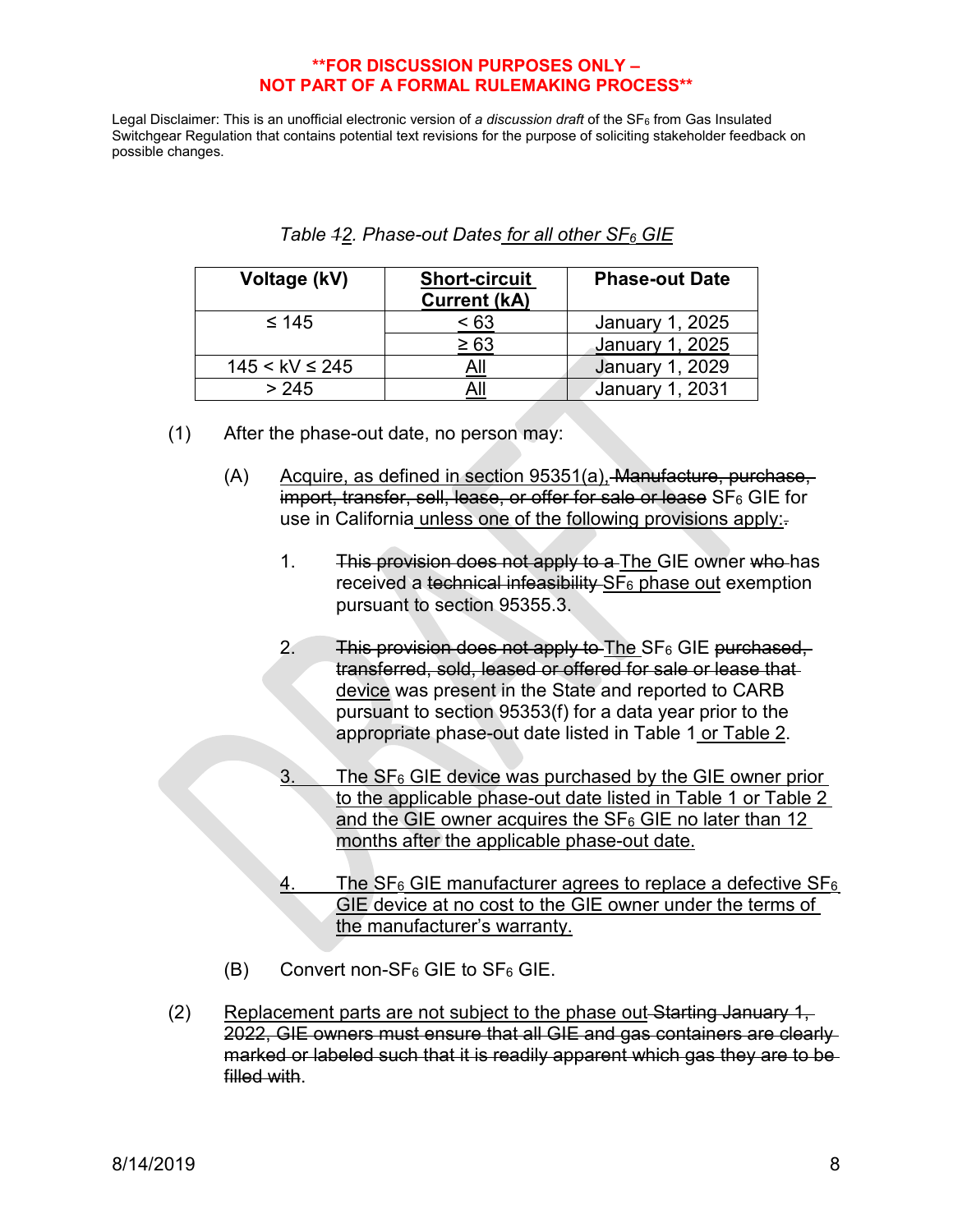Legal Disclaimer: This is an unofficial electronic version of *a discussion draft* of the SF<sub>6</sub> from Gas Insulated Switchgear Regulation that contains potential text revisions for the purpose of soliciting stakeholder feedback on possible changes.

# **§ 95352.1. Average CO2e Capacity Determining Emissions Limit Applicability**

- (a) GIE owners are subject to the annual emissions limit in section 95352.2 if average CO<sub>2</sub>e capacity is equal to or greater than 5,500 MTCO<sub>2</sub>e for the priordata year. All other GIE owners are not subject to the annual emissions limit in section 95352.2.
- (ab) GIE owners must calculate their average system nameplate capacity, *Cavg*, for each insulating gas *j* with a GWP > 1 on an annual basis as follows on an annual basis:

$$
C_{avg,j} = \sum_{i}^{n} \frac{(d_i * C_i)}{365}
$$

- Where: *C<sub>avg, j</sub>* = Average system nameplate capacity (pounds) for insulating gas *j*
	- *n* = The number of active GIE devices (*i*)

$$
d_i =
$$
 The number of days during the year GIE device *i*  
was in active service

 *Ci* = The nameplate capacity of GIE device *i* (pounds)

- (1) For data year 2020, GIE owners must calculate  $C_{\text{avg}}$  for  $SF_6$  only.
- (2) For all other data years, GIE owners must calculate *Cavg* for each insulating gas *j* with a GWP > 1 used in GIE.
- (3) For each GIE device *i* that is jointly owned, each GIE owner must apply its ownership share when determining the appropriate value of *Ci* to use in the equation above.
- $(be)$  GIE owners must determine their average CO<sub>2</sub>e capacity as follows on an annual basis.

$$
Average\ CO_2e\ capacity = \sum_{j}^{nm} \frac{GWP_j * C_{avg,j}}{2,205}
$$

Where: Average CO<sub>2</sub>e capacity = The average system nameplate capacity of a GIE owner's active GIE, expressed in units of metric tons of carbon dioxide equivalent  $(MTCO<sub>2</sub>e)$ .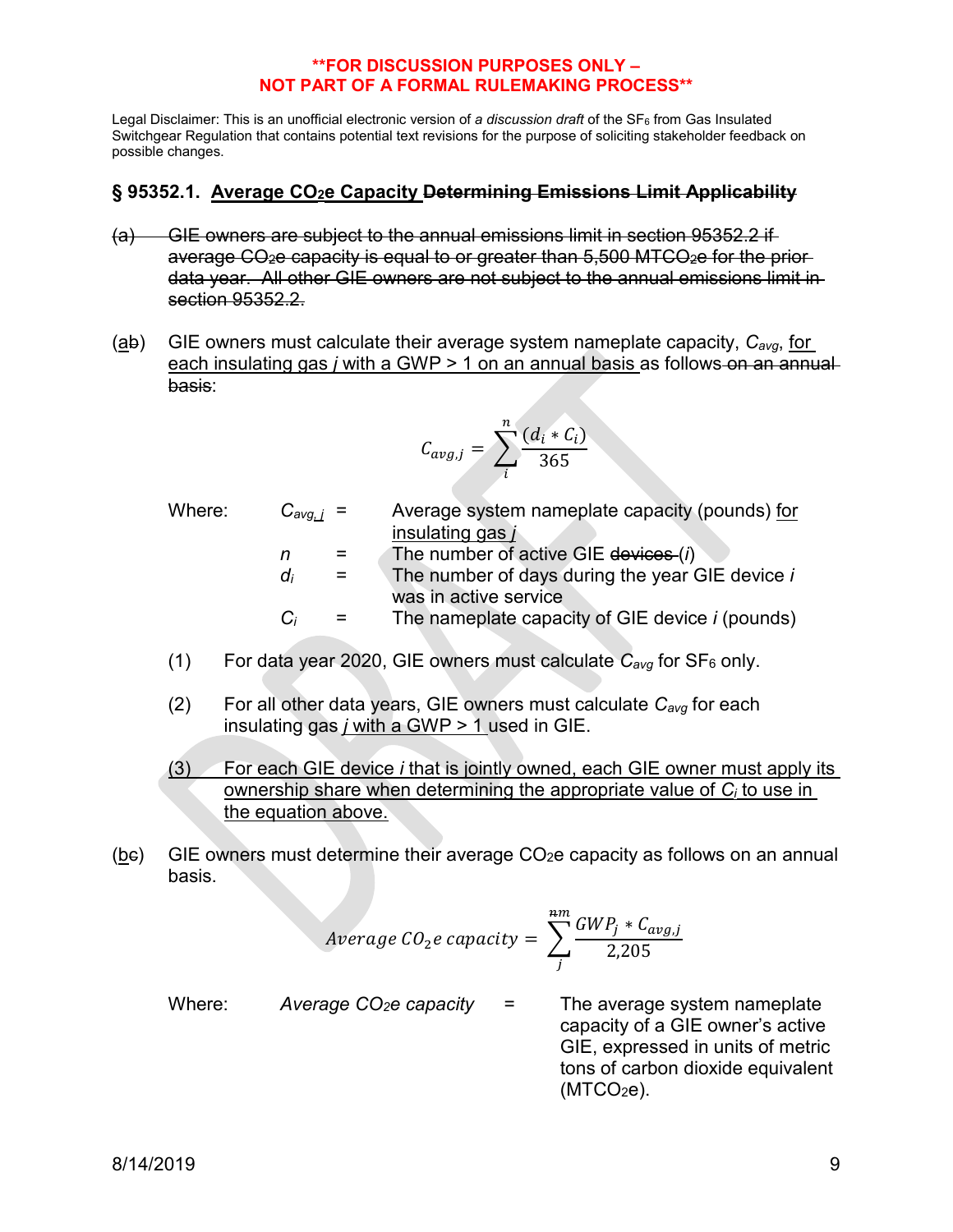Legal Disclaimer: This is an unofficial electronic version of *a discussion draft* of the SF6 from Gas Insulated Switchgear Regulation that contains potential text revisions for the purpose of soliciting stakeholder feedback on possible changes.

| m            | The number of insulating gases                                         |
|--------------|------------------------------------------------------------------------|
| $GWP_i$      | The global warming potential of<br>insulating gas j.                   |
| $C_{avg, j}$ | Average system nameplate<br>capacity for insulating gas j<br>(pounds). |
| 2205         | The number of pounds in a<br>metric ton.                               |

# **§ 95352.2. Annual Emissions Limit.**

(a) GIE owners that are subject to the annual emissions limit shall establish their emissions limit using the following formula in conjunction with Table 3 and Table 4:

*Emissions Limit* = 
$$
\frac{AEF_i}{100} * Average CO_2e Capacity
$$

| Where: | <b>Emissions limit</b>  | The GIE owner's emissions limit in data<br>year i (MTCO <sub>2</sub> e). |
|--------|-------------------------|--------------------------------------------------------------------------|
|        |                         |                                                                          |
|        | <b>AEF</b> i            | The annual emission factor from Table 2                                  |
|        |                         | 3 or Table 4 for data year i.                                            |
|        | Average $CO2e$ capacity | The GIE owner's average CO <sub>2</sub> e capacity                       |
|        |                         | value for the first data year 2019, after                                |
|        |                         | 2018, in which average CO <sub>2</sub> e capacity is                     |
|        |                         | equal to or greater than 5,500 MTCO <sub>2</sub> e.                      |
|        |                         |                                                                          |

| Table 23. Annual Emission Factors for GIE owners whose average $CO2$ e capacity $\geq$ |  |  |                     |  |  |  |
|----------------------------------------------------------------------------------------|--|--|---------------------|--|--|--|
|                                                                                        |  |  | $E$ FOO MTCO $\sim$ |  |  |  |

| 5,500 MTCO <sub>2</sub> e |                  |  |  |  |
|---------------------------|------------------|--|--|--|
| Year (i)                  | AEF <sub>i</sub> |  |  |  |
| 2020 through 2034         | 1.0              |  |  |  |
| 2035 through 2039         | 0.95             |  |  |  |
| 2040 through 2042         | 0.90             |  |  |  |
| 2043 through 2045         | 0.80             |  |  |  |
| 2046 through 2048         | 0.70             |  |  |  |
| 2049 and beyond           | 0.60             |  |  |  |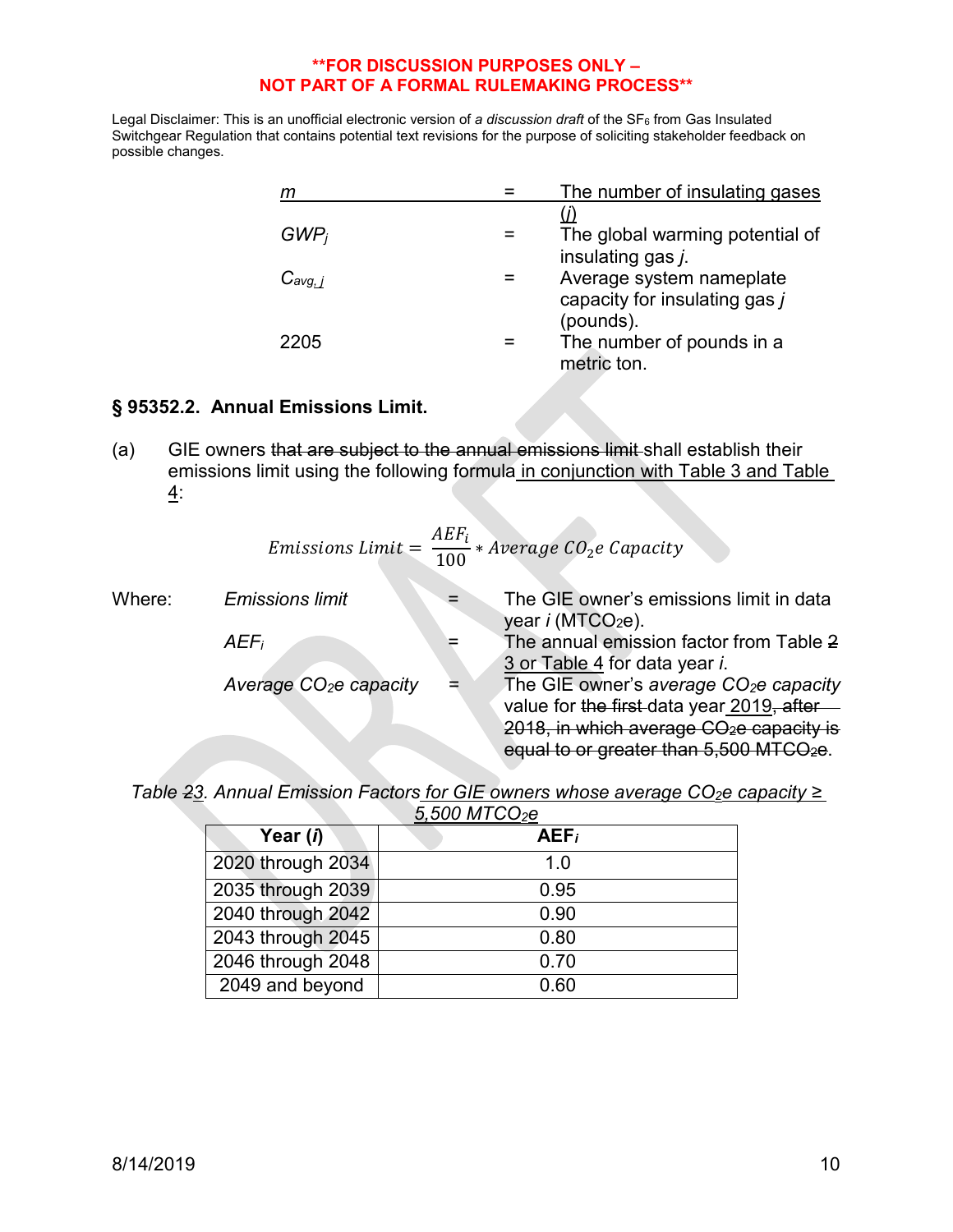Legal Disclaimer: This is an unofficial electronic version of *a discussion draft* of the SF<sub>6</sub> from Gas Insulated Switchgear Regulation that contains potential text revisions for the purpose of soliciting stakeholder feedback on possible changes.

*Table 4. Annual Emission Factors for GIE owners whose average CO2e capacity < 5,500 MTCO2e*

| $3,000$ MIT CO <sub>2</sub> C |            |  |  |  |
|-------------------------------|------------|--|--|--|
| Year (i)                      | <b>AEF</b> |  |  |  |
| 2020 and beyond               |            |  |  |  |

- (b) No GIE owner's annual emissions, as calculated pursuant to section  $95355.1(c)$ , shall exceed their annual emissions limit.
- (c) *Combining of GIE Owners.* Whenever multiple GIE owners with annual emissions limits combine to be under the same GIE owner, the GIE owner's new annual emissions limit will be the sum of the annual emissions limits that would have been established for each GIE owner should had the GIE owners not have combined.

The GIE owner must notify CARB that the combination has occurred within 30 days of the effective date of the combination. The notification must include the date of the combination, the names and ARB identification numbers (if assigned) of the GIE owners who combined, the emissions limits previously assigned to each GIE owner, and the GIE owner's new annual emissions limit and the appropriate attestation statement from section 95353(l).

(d) *Splitting of a GIE Owner.* Whenever a GIE owner with an annual emissions limit splits into multiple GIE owners, the annual emissions limit that would have been assigned to the original GIE owner must be split and assigned to the new GIE owners proportionally based on each new GIE owner's share of the original system's active, non-hermetically sealed nameplate average CO<sub>2</sub>e capacity at the time of the split.

All GIE owners who were previously part of another GIE owner must notify CARB that the split has occurred within 30 days of the effective date of the split. The notification must include the date of the split, the name and ARB identification number (if assigned) of the GIE owner that split, the emissions limit previously assigned to the GIE owner that split, the new GIE owner's active, nonhermetically sealed nameplate average CO<sub>2</sub>e capacity at the time of the split, and the new GIE owner's annual emissions limit and the appropriate attestation statement from section 95353(l).

All GIE owners whose annual emissions limits were established after such a split must continue to comply with their respective annual emissions limits for any data year where the combined average CO<sub>2</sub>e capacity from the former GIEowner is greater than or equal to 5,500 MTCO2e. Only when the combined average CO2e capacity of the former (pre-split) GIE owner is less than 5,500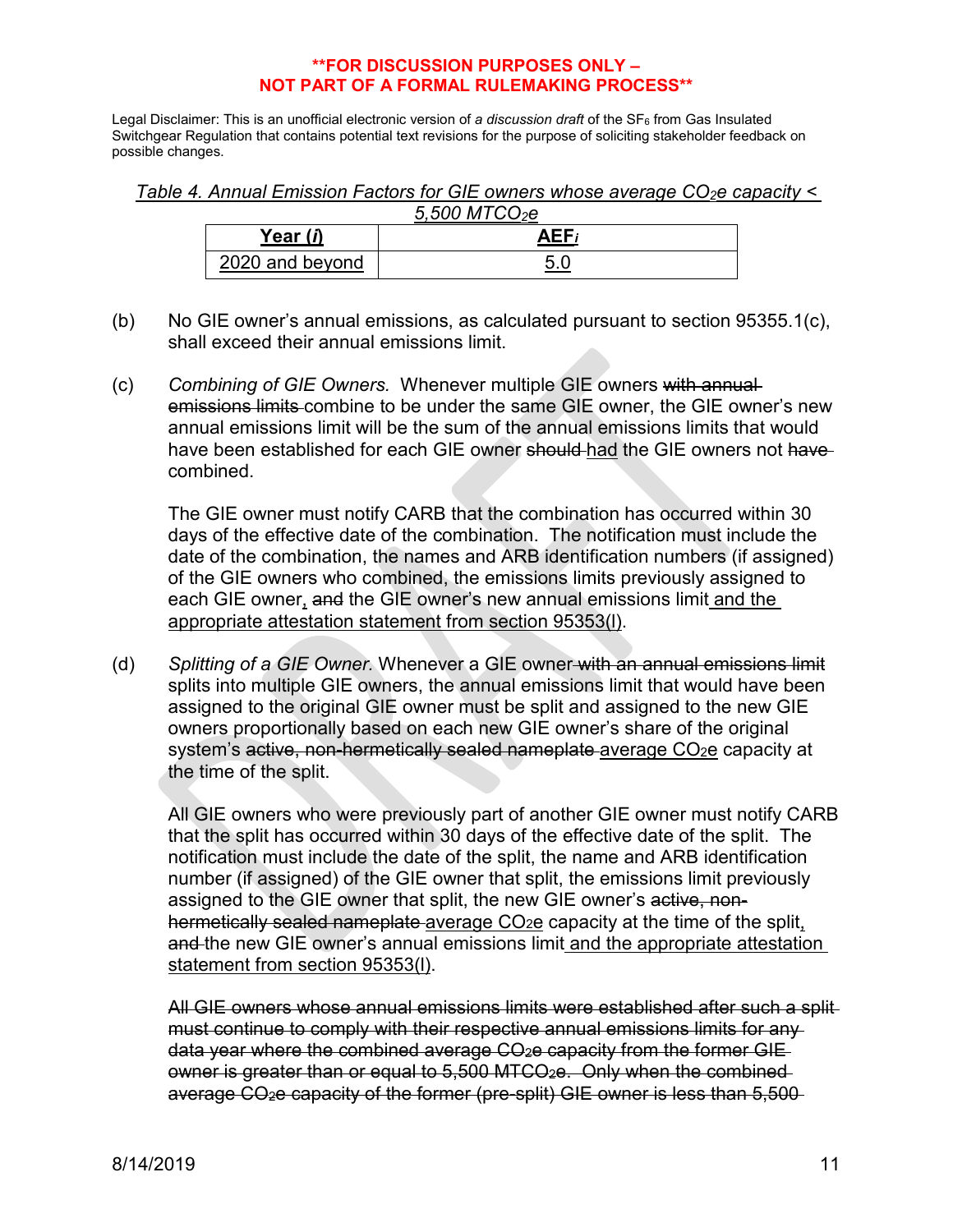Legal Disclaimer: This is an unofficial electronic version of *a discussion draft* of the SF<sub>6</sub> from Gas Insulated Switchgear Regulation that contains potential text revisions for the purpose of soliciting stakeholder feedback on possible changes.

MTCO2e in any data year, will the GIE owners that were involved in the split be exempt from the annual emissions limit for that data year or any future data year in which the combined average  $CO<sub>2</sub>e$  capacity is less than 5,500 MTCO $<sub>2</sub>e$ . GIE-</sub> owners that underwent such a split may request information from CARB about the combined average CO<sub>2</sub>e capacity of all GIE owners that resulted from the split.

NOTE: Authority cited: Sections 38510, 38560, 38580, 39600, and 39601, Health and Safety Code. Reference: Sections 38560, 39600, and 39601, Health and Safety Code.

# **§ 95352.3. Nameplate Capacity Labeling.**

- (a) Beginning January 1, 2021, in California, no person may transfer, sell, lease, or offer for sale or lease SF<sub>6</sub> GIE, unless:
	- (1) The listed nameplate capacity is accurate to within one pound of gas or one five percent, whichever is greater, of the actual capacity of the device, whichever is greater or
	- (2) The GIE device was present in the State and reported to CARB pursuant to section 95353(f) before January 1, 2021for data year 2020 or a prior data year.

# **§ 95353. Reporting Requirements.**

- (a) *Retirement.* Any GIE owner who permanently relinquishes ownership of all covered GIE must report to the Executive Officer that they are no longer subject to this subarticle within 30 days of the date the GIE were relinquished. The notification must contain the following information:
	- (1) GIE owner name and address;
	- (2) Responsible official Designated representative's name, title, address, phone number, and email address;
	- $(3)$  The final date that the entity was a GIE owner;
	- (4) The method by which the GIE were was relinquished. Specifically, the GIE owner must indicate from the following list of options: whether the GIE were sold, transferred, disposed of, or other. "Other" may only be reported if the method by which the GIE was were not relinquished does not fall into the categories listed by way of sale, transfer or disposal.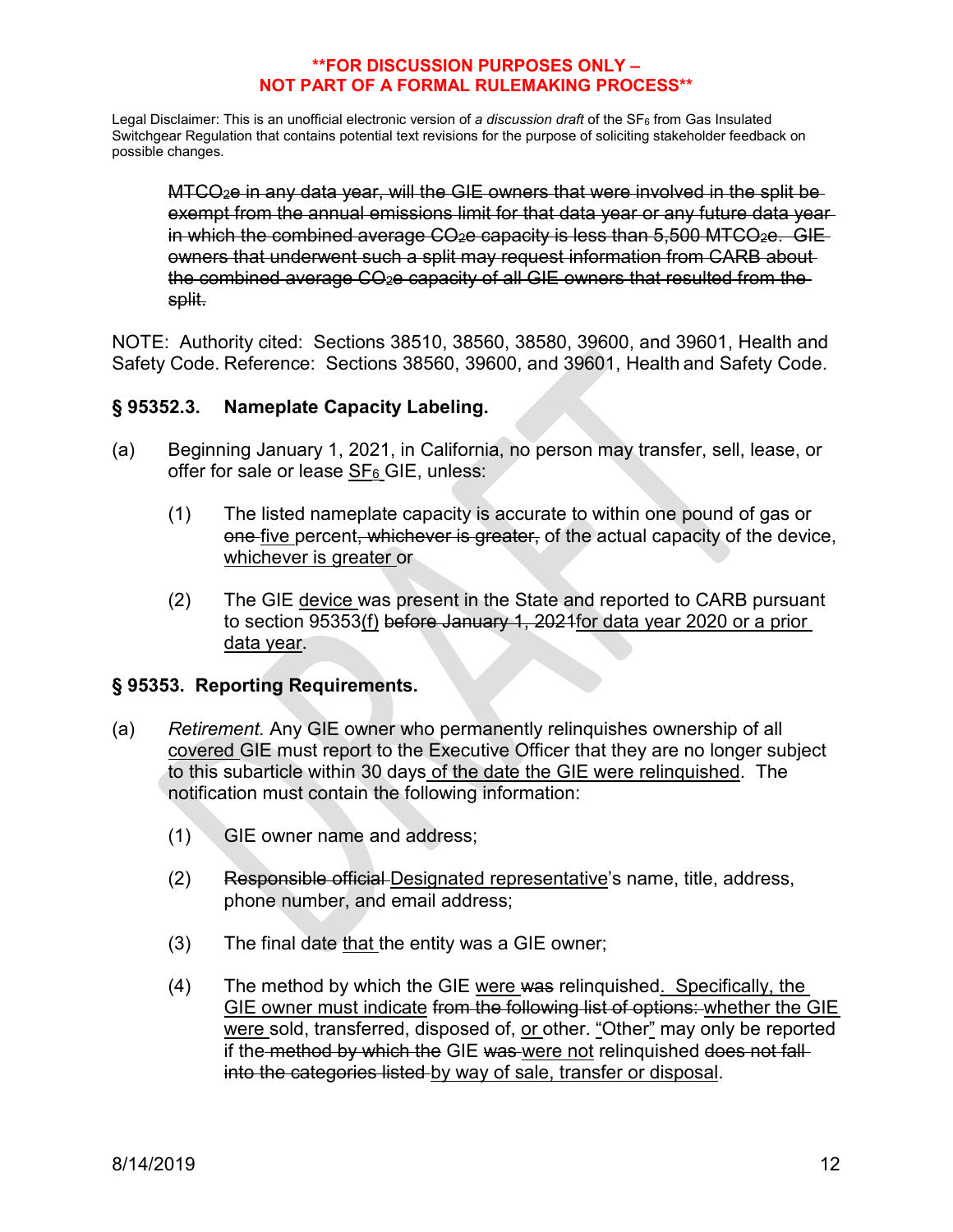- (A) If the method is reported as "other," report the method.
- (B) If the method is reported as "sold" or "transferred," report the name of the entity(s) which received that the GIE were sold or transferred to.
- $(C)$  If the method is reported as "disposed of," report the location(s) where the GIE were was disposed of, either expressed as a physical street address or latitude and longitude.
- (5) The appropriate attestation statement from section 95353(l).
- (b) *Changes in Ownership.* If all covered GIE owned by a GIE owner undergoes a change of ownership, and becomes the property of an entity not previously subject to this section, the following requirements apply regarding notifications to CARB and reporting responsibilities. These requirements do not apply when the previous owner retains at least one piece of covered GIE and remains subject to this section.
	- (1) *CARB Notifications.* Within 30 days of the change of ownership, the previous GIE owner and the new GIE owner must provide the following information to CARB:.
		- (A) The previous GIE owner must notify CARB of the ownership change, including the name of the new GIE owner and the date of the ownership change.
		- (B) The new GIE owner must notify CARB of the ownership change, including the following information:
			- 1. The name of the previous GIE owner;
			- 2. The name of the new GIE owner;
			- 3. Date of ownership or change;
			- 4. Name, official title, address, phone number, and email address of the new responsible official designated representative.
		- (C) The appropriate attestation statement from section 95353(l).
	- (2) If the previous GIE owner submitted the most recent annual report using CARB's Greenhouse Gas Reporting Tool, the GIE owner must update the reporting GIE owner's name, designated representative and other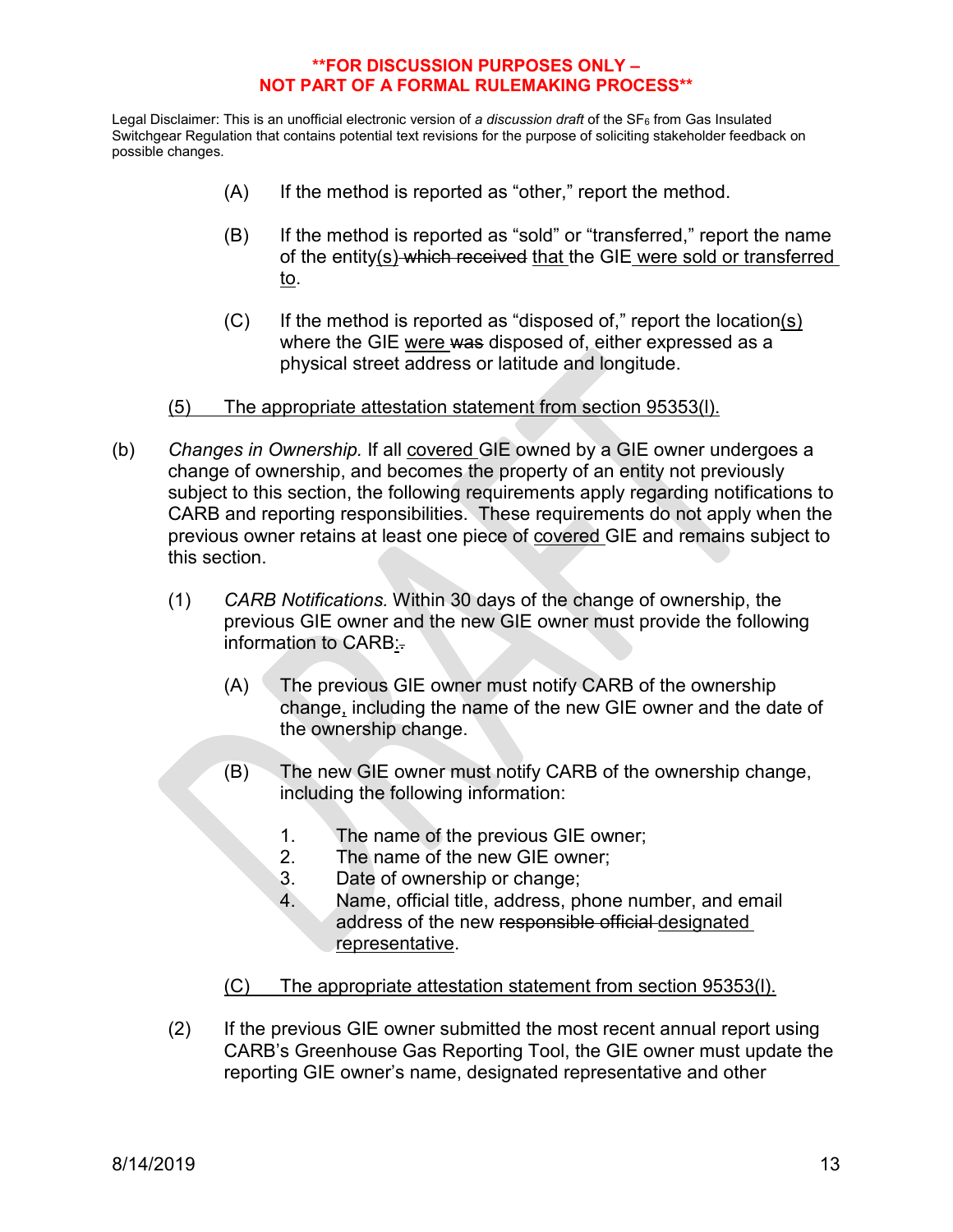Legal Disclaimer: This is an unofficial electronic version of *a discussion draft* of the SF<sub>6</sub> from Gas Insulated Switchgear Regulation that contains potential text revisions for the purpose of soliciting stakeholder feedback on possible changes.

> registration related information, as applicable, in the CARB Greenhouse Gas Reporting Tool within 30 days of the change of ownership.

- (c) *Designated Representative.* Within 30 days of the designated representative of a GIE owner being relieved of their duties, the GIE owner must appoint a new designated representative and notify CARB of the change. The notification must include the name, official title, address, phone number, and email address of the new designated representative. A GIE owner who submitted their prior annual report using the CARB Greenhouse Gas Reporting Tool must update the name and contact information of the designated representative in the electronic system to meet this requirement.
- (d) By June 1 of each year, any person who was a GIE owner at any point during the previous calendar year must submit an annual report to the Executive Officer for emissions that occurred during the previous data year.
- (e) Annual reports must contain all of the followinginformation:
	- (1) GIE owner's name, physical address, and mailingaddress;
	- (2) Location in California of records and documents maintained pursuant to this subsection, if the location is different from the GIE owner's physical address;
	- (3) Name and contact information, including e-mail address andtelephone number, of the person submitting the report, and of the person primarily responsible for preparing the report;
	- (4) The data year for which the information is submitted;
	- (5) An The appropriate attestation by the submitter-statement from section  $95353(l)$ ;
		- $(A)$  If the report is submitted using the CARB Greenhouse Gas-Reporting Tool the attestation must state "By submitting my electronic signature via the California Air Resources Board's Greenhouse Gas Reporting Tool, I hereby certify that I am authorized to make this submission on behalf of the gas-insulated equipment owner for which the submission is made. I certify under penalty of law that I have personally examined, and am familiar with, the statements and information in this report submitted pursuant to title 17, California Code of Regulations, sections 95350- 95358. Based on my inquiry of those individuals with primary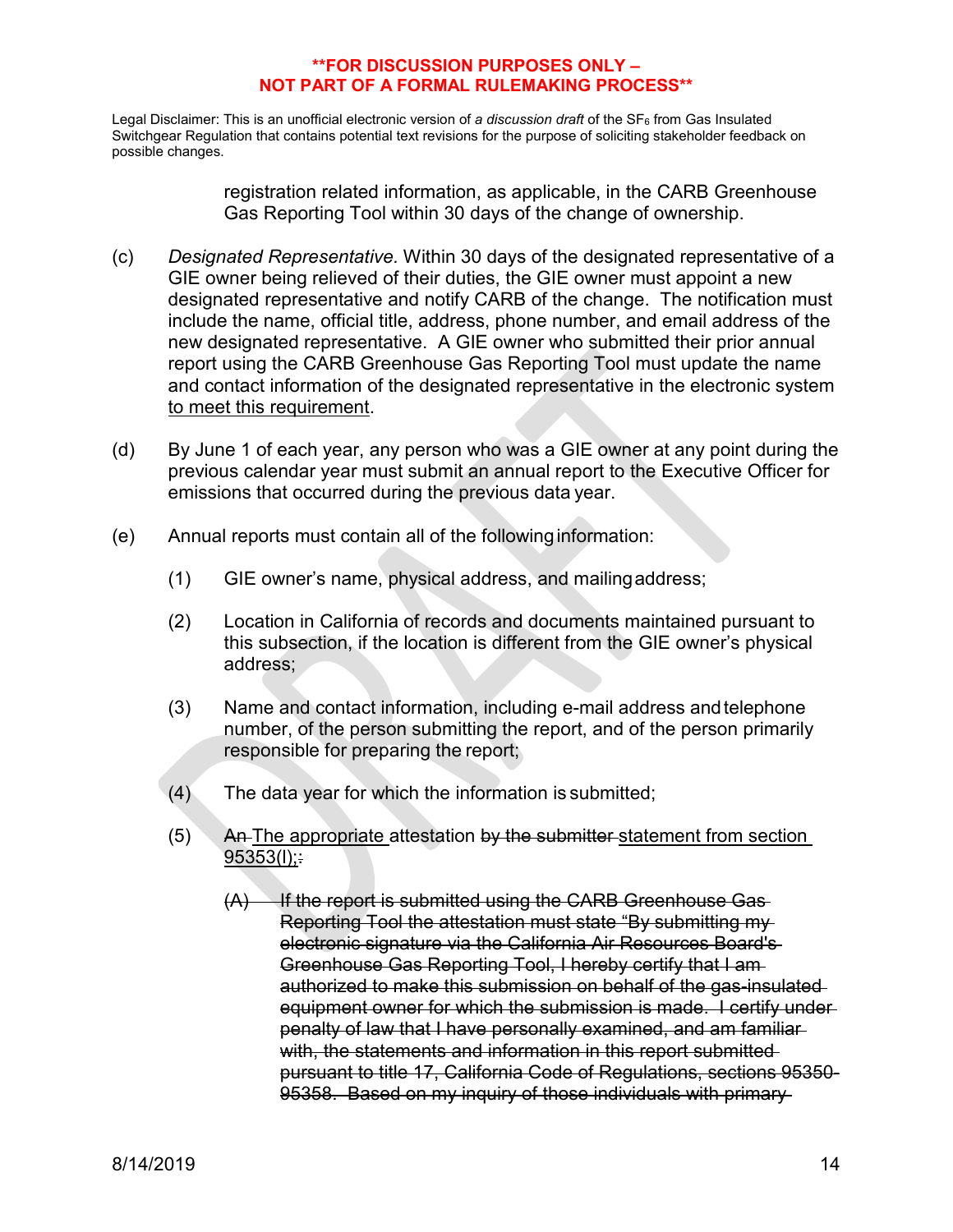Legal Disclaimer: This is an unofficial electronic version of *a discussion draft* of the SF<sub>6</sub> from Gas Insulated Switchgear Regulation that contains potential text revisions for the purpose of soliciting stakeholder feedback on possible changes.

> responsibility for obtaining the information, I certify that the statements and information are to the best of my knowledge and belief, true, accurate, and complete. I am aware that there are significant penalties for submitting false statements and information or omitting required statements and information, including the possibility of fine or imprisonment."

- (B) If the report is not submitted using the CARB Greenhouse Gas-Reporting Tool the attestation must state "I hereby certify that I am authorized to make this submission on behalf of the gas-insulated equipment owner for which the submission is made. I certify under penalty of law that I have personally examined, and am familiar with, the statements and information in this report submitted pursuant to title 17, California Code of Regulations, sections 95350- 95358. Based on my inquiry of those individuals with primary responsibility for obtaining the information, I certify that the statements and information are, to the best of my knowledge and belief, true, accurate, and complete. I am aware that there are significant penalties for submitting false statements and information or omitting required statements and information, including the possibility of fine or imprisonment.
	- GIE owners who submit annual reports through a means other than the CARB Greenhouse Gas Reporting Tool must sign, date, and submit this attestation to CARB with the annual report.
- (f) The annual report must contain a current and complete GIE inventory, which includes the following information for each covered GIE device:
	- (1) Equipment manufacturer name;
	- (2) Date manufactured;
		- (A) If the date the device was manufactured cannot be determined, report a best estimate of the date of manufacture and record how the estimated date was determined.
	- (3) Serial number assigned by the manufacturer;
		- (A) For any GIE that does not have a serial number, or the serial number is not visible, another permanently affixed unique identifier must be used in place of the serial number.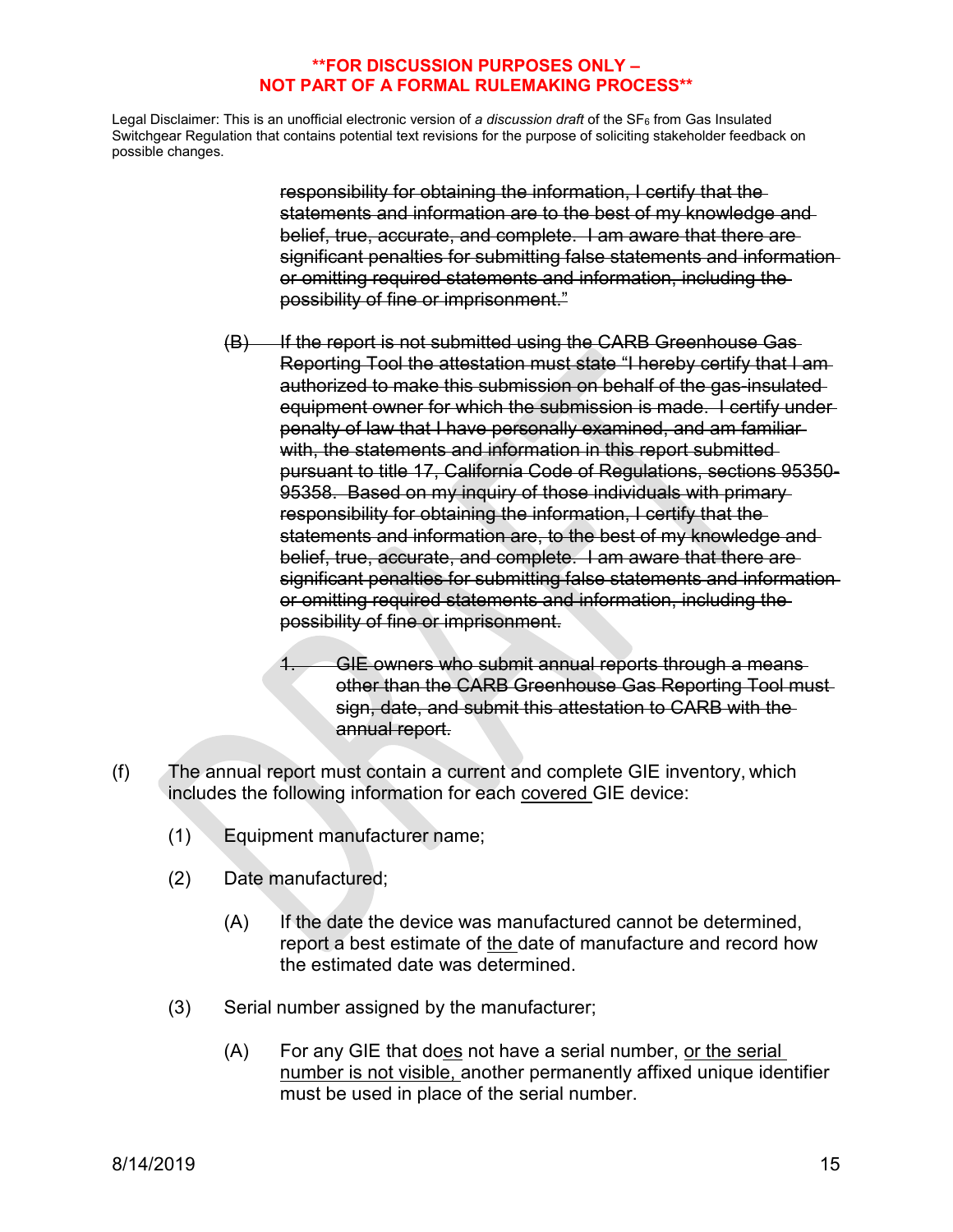- (B) Whenever a GIE owner owns multiple GIE with identical serial numbers, unique permanently affixed identifiers must be used as the serial number for each piece of GIE. The GIE owner must retain documentation that allows for each piece of GIE to be readily identifiable.
- (4) A yes/no indication as to whether the GIE is distribution-level (required for GIE acquired after December 31, 2020 only);
- (5) Whether the device will be used above or below ground (required for GIE acquired after December 31, 2020 only);
- (64) Equipment type from the following list of options: busbar, bushings, capacitor, capacitor bank, circuit breaker, circuit switcher, coupling capacitor potential device, enclosed switchgear, gas-insulated substation GIS, interrupter, line interrupter, switch, transformer, and other. "Other" may only be reported if the equipment type does not fall into the otheroptions listed. If the equipment type is reported as "other," report the type of equipment.
- (75) Seal type (hermetic or non-hermetic);
	- $(A)$  If the equipment type is reported as "hermetic," report whether the equipment was in service all of the year, some of the year, or none of the year;
	- $(B)$  If the equipment type is reported as "non-hermetic," report the number of days the device was active GIE during the year;
- $(6)$  Date acquired (not required for non-SF $_6$  GIE and SF $_6$  GIE acquired prior to January 1, 2021);
- (8) A yes/no indication as to whether the GIE has been permanently decommissioned.
- (97) Equipment voltage capacity (kV);
- (10) Short-circuit current rating (kA) (required for GIE acquired after December 31, 2020 only);
- (118) Insulating gas used;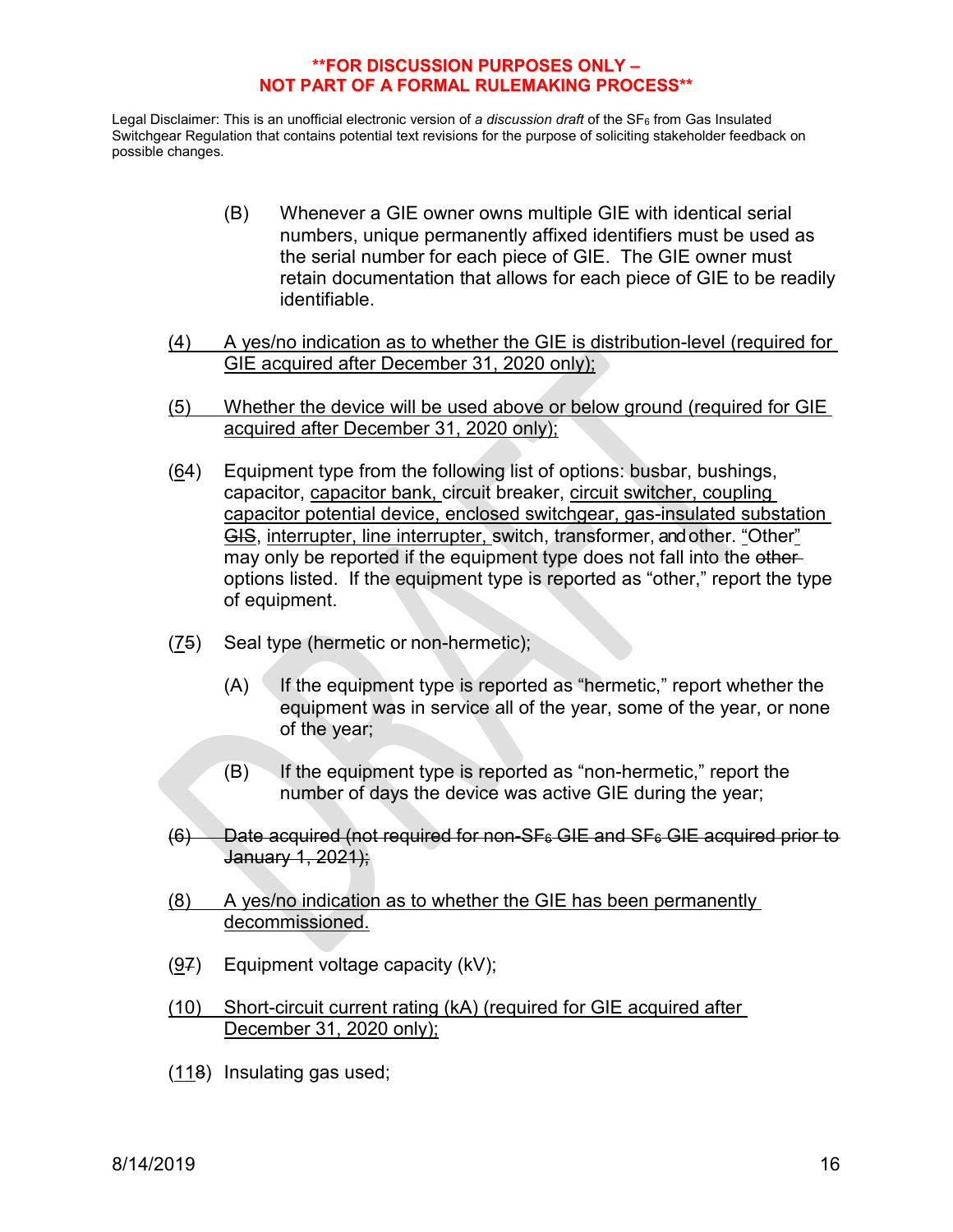Legal Disclaimer: This is an unofficial electronic version of *a discussion draft* of the SF<sub>6</sub> from Gas Insulated Switchgear Regulation that contains potential text revisions for the purpose of soliciting stakeholder feedback on possible changes.

- $(A)$  If the insulating gas is a mixture containing at least two gases, report the greenhouse gases in the mixture and the percentage, by mass, of each greenhouse gas.
- (129) GWP of each insulating gas reported under 95353(f)(118);
- (1310)Nameplate capacity (charge in pounds);
	- (A) For GIE that are jointly owned, each joint GIE owner must apply its equity share (ownership or entitlement share) of the relevant GIE when calculating nameplate capacity and report their share of the nameplate capacity.
- (14) Date acquired (required for GIE acquired after December 31, 2020 only);
- $(15)$  For SF<sub>6</sub> GIE acquired after the phase-out date:
	- $(A)$  Whether the SF<sub>6</sub> GIE were acquired pursuant to section 95352(a)(1)(A)1.,2.,3. or 4..
		- 1. For  $SF_6$  GIE acquired pursuant to section  $95352(a)(1)(A)1$ . the  $SF<sub>6</sub>$  phase out exemption request identification number.
		- 2. For  $SF_6$  GIE acquired pursuant to section  $95352(a)(1)(A)2$ . the name of the previous GIE owner.
		- 3. For  $SF_6$  GIE acquired pursuant to section  $95352(a)(1)(A)3$ . the date the buyer and seller reached agreement for the purchase of SF<sub>6</sub> GIE.
		- 4. For  $SF_6$  GIE acquired pursuant to section  $95352(a)(1)(A)4$ . the serial number of the  $SF<sub>6</sub>$  GIE returned to the manufacturer.

(1644)Whether the GIE equipment was added to the GIE inventory during the no longer owned on December 31 of the data year, or if it was removed fromthe GIE inventory during the data year, and the date of the change.

(g) The annual report must contain a current and complete inventory of gas containers owned by the GIE owner, stored on the property of the GIE owner, or used by the GIE owner to transfer insulating gas with a GWP  $> 1$  into or out of the GIE owner's GIE, which includes the following information for each container: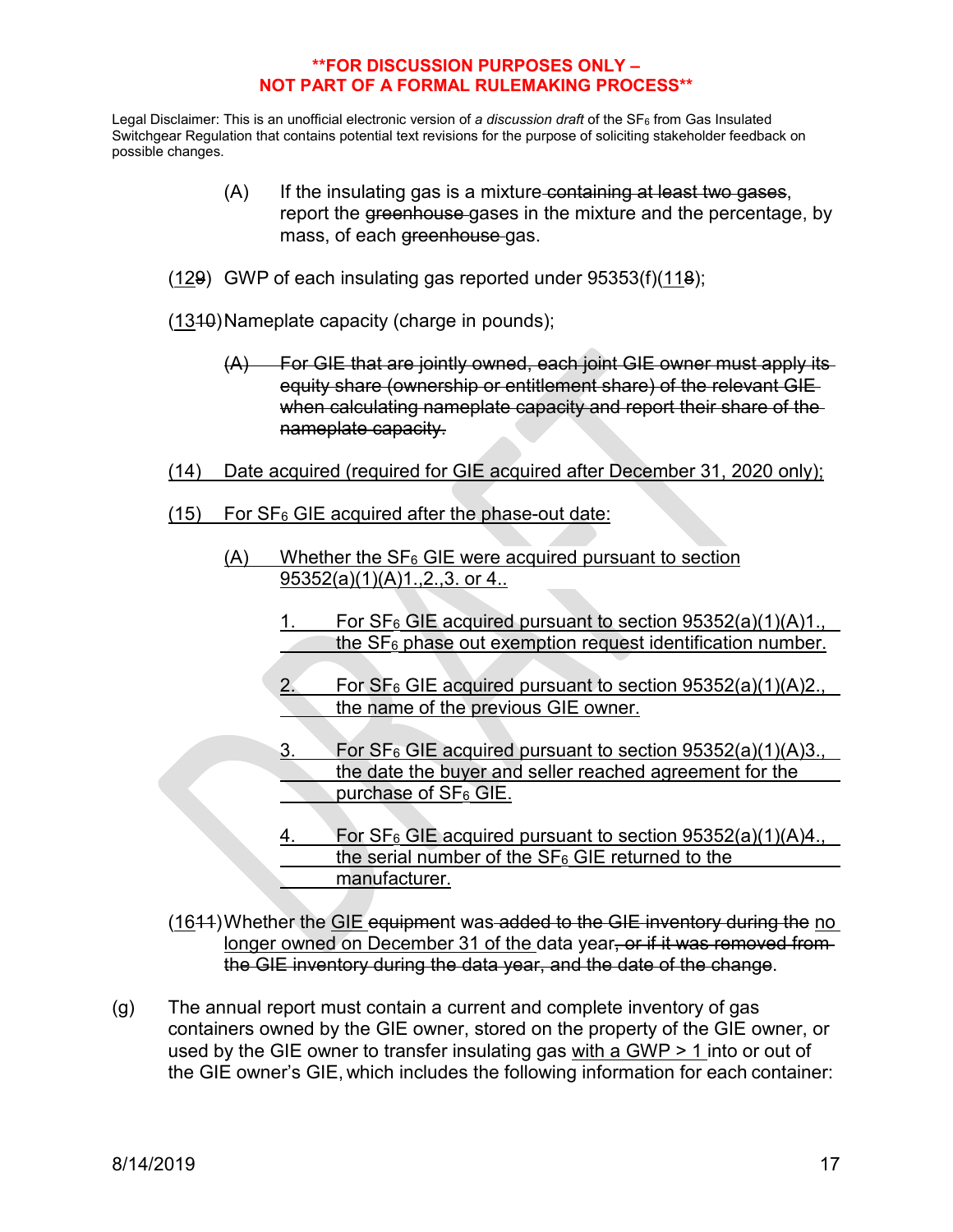- (1) Whether the gas container is owned by or stored on the property of the GIE owner, or not.
- (2) A unique identification number;
	- (A) GIE owners who do not know the identification number for gas containers not owned by or stored on the property of the GIE owner may use an invoice or transaction number as the identification number.
- (3) Insulating gas;
	- (A) If the insulating gas is a mixture containing at least two gases, report the greenhouse gases in the mixture and the percentage, by mass, of each greenhouse gas.
- $(4)$  GWP of each insulating gas reported under 95353(g)(3);
- (5) For gas containers owned by or stored on the property of the GIE owner, the weight of insulating gas in each container (pounds) at the following points in time:
	- (A) At the beginning of the data year. This value must be the same as the value reported to CARB pursuant to section 95353(g)(5)(B) in the previous data year's annual report (if applicable) and
	- (BA) At the end of the data year. The measurement to determine this value must occur between December 1 of the data year and December 31January 15 of the next data year;. If multiple measurements are made to a container during the specified time period, the GIE owner must report the latest value determined during December. Container measurements must be made after transferring insulating gas from gas carts or permanently decommissioned GIE.
	- (B) At the beginning of the data year. For containers reported in the previous data year, this value must be the same as the value reported for the end of the previous data year;
	- (C) When the container is added to the inventory;
	- (D) When the container is removed from the inventory.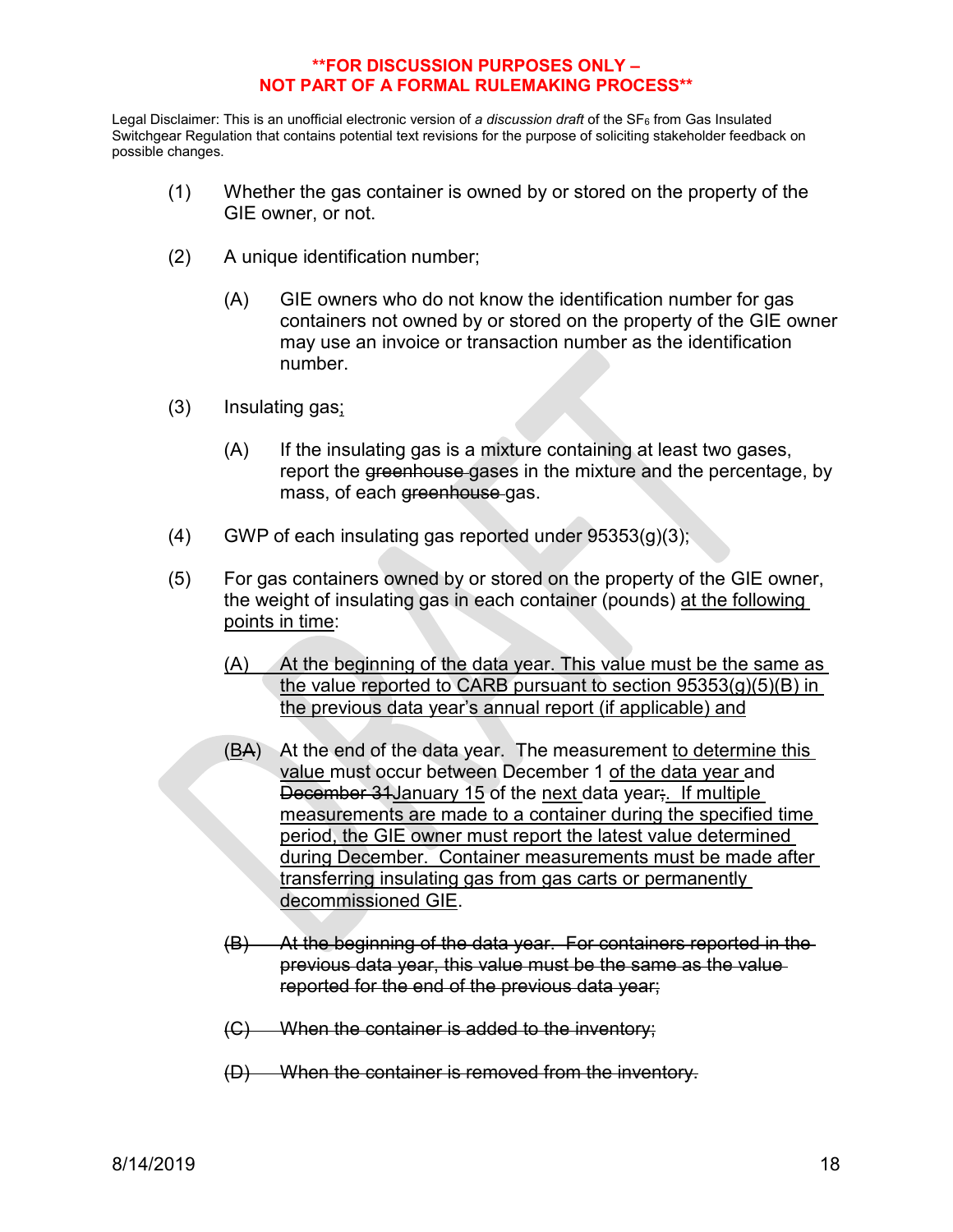Legal Disclaimer: This is an unofficial electronic version of *a discussion draft* of the SF<sub>6</sub> from Gas Insulated Switchgear Regulation that contains potential text revisions for the purpose of soliciting stakeholder feedback on possible changes.

### (6) The weight of insulating gas in the container (pounds) when added to, or removed from, the GIE owner's inventory.

- (76) For gas containers that are neither owned by or stored on the property of the GIE owner, but are used by the GIE owner to transfer insulating gas into or out of the GIE owner's GIE, the weight of insulating gas in each container (pounds):
	- (A) Before use at the GIES owner's facilities (added to inventory);
	- (B) After use at the GIES owner's facilities (removed from inventory);
- $(87)$  The date each measurement required pursuant to section 95353(g)(5-7) and (6) was made and the reason the gas container was weighed from the following list of options: beginning of calendar year weighing, end of calendar year weighing, added to inventory, removed from inventory.
- (h) Each time insulating gas with a GWP  $> 1$  is transferred into or out of a GIE device, report:
	- (1) The GIE serial number.
	- (2) The gas container's identification number.
	- (3) Whether the insulating gas was transferred into or out of GIE;
	- (4) The date of the transfer;
	- (5) The type of insulating gas;
	- (6) The quantity of gas (pounds).
- (i) Annual reports must include the following information related to emissions:
	- (1) Average system nameplate capacity (*Cavg*), as calculated pursuant to section 95352.1(ab) for each insulating gas required to be reported during the data year.
	- (2) Average  $CO<sub>2</sub>e$  capacity, as calculated pursuant to section 95352.1(be).
	- (3) The GIE owner's emissions limit for the data year, as calculated pursuant to section  $95352.2$ , if applicable (MTCO<sub>2</sub>e).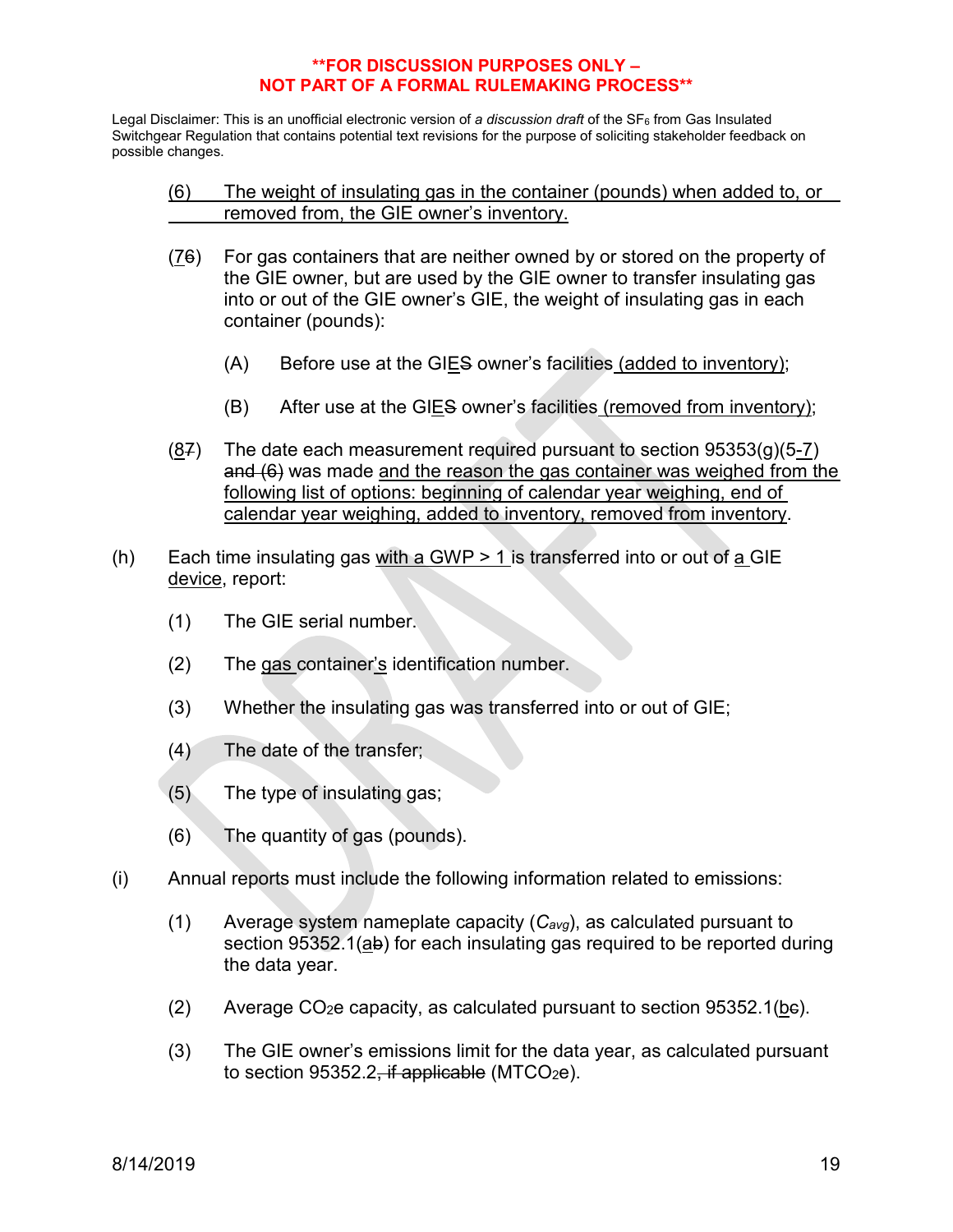- (4) Annual emissions for each insulating gas with a GWP > 1 used in GIE as calculated pursuant to section 95355.1(a) (pounds), and all the following values used to in this calculatione this value:
	- (A) Insulating gas stored in containers, gas carts and permanently decommissioned non-hermetically sealed but not in GIE, at the beginning of the data year;
	- (B) Insulating gas stored in containers, gas carts and permanently decommissioned non-hermetically sealed but not in GIE, at the end of the data year;
	- (C) Insulating gas obtained in bulk from chemical producers, distributors, or other entities;
	- (D) Insulating gas obtained with or inside non-hermetically sealed active GIE filled to operating pressure for the first time;
	- (E) Insulating gas returned to site after off-site recycling;
	- (F) Insulating gas disbursed with or inside active non-hermetically sealed GIE;
	- (G) Insulating gas returned to suppliers;
	- (H) Insulating gas sent off site for recycling;
	- (I) Insulating gas sent to destruction facilities;
	- (J) Nameplate capacity of non-hermetically sealed new active GIE filled to operating pressure for the first time;
	- (K) Nameplate capacity of active permanently decommissioned nonhermetically sealed GIE-permanently taken out of service;
- $(5)$  AnnualCO<sub>2</sub>e emissions as calculated pursuant to section 95355.1(b)  $(MTCO<sub>2</sub>e)$ ;
- (6) Emissions (pounds), insulating gas GWP, and type of insulating gas(es) associated with each emergency event exemption approved by CARB the Executive Officer for the data year;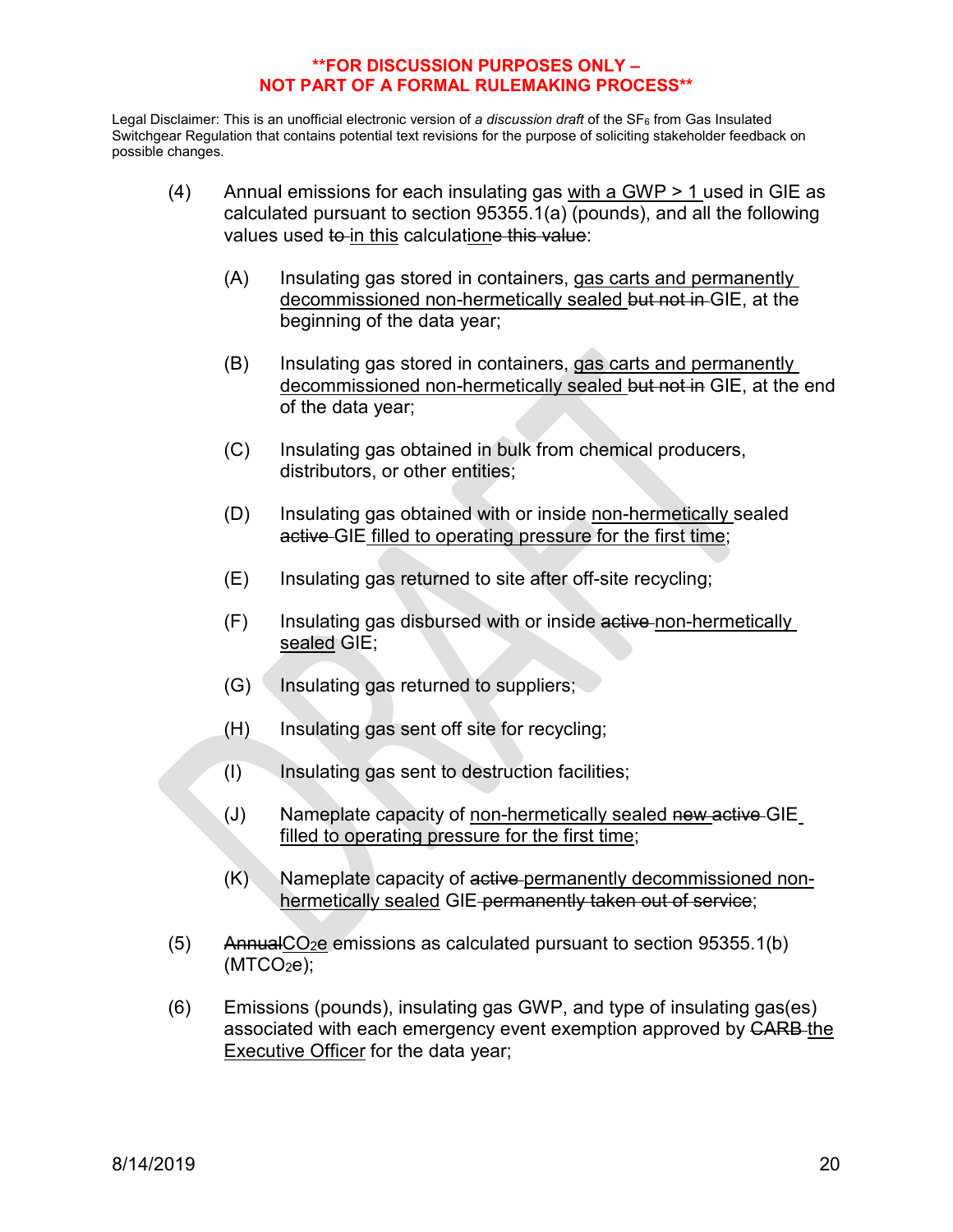- (7) Annual emissions excluding emergency events as calculated pursuant to section  $95355.1(c)$  (MTCO<sub>2</sub>e);
- (j) Annual reports must include all nameplate capacity adjustments made pursuant to section 95355.2 during the data year, including manufacturer's serial number, the type of insulating gas, the original nameplate capacity value, the revised nameplate capacity value, and the date the revised nameplate capacity was established. Whenever one or more nameplate capacity adjustments were completed during a the data year on a GIE device that was in active service in 2019, entities subject to section 95352.2 must report their previously reported *Cavg* for 2019, the revised *Cavg* for 2019, the previous emissions limit, and the revised emissions limit;
- (k) The annual report shall be submitted to the Executive Officer as follows:
	- (1) GIE owners subject to this regulation that own, are owned by, have previously owned, or have previously been owned by an entity subject to the requirements of title 17, California Code of Regulations, section 95100 shall use the CARB Greenhouse Gas Reporting Tool or another mechanism specified in title 17, California Code of Regulations, section 95104.
	- (2) GIE owners not subject to the requirements of title 17, California Code of Regulations, section 95100 *et seq*., may either:
		- (A) Use the CARB Greenhouse Gas Reporting Tool, or other mechanism, as specified in title 17, California Code of Regulations, section 95104; or
		- (B) Submit reports to CARB through electronic mail.
- (l) *Attestations.* Any statements and/or information, including the annual report, submitted to CARB pursuant to this regulation must include the appropriate attestation statement, signed by the designated representative, under penalty of perjury, from the options below.
	- (1) If the information is submitted using the CARB Greenhouse Gas Reporting Tool the attestation must state "By submitting my electronic signature via the California Air Resources Board's Greenhouse Gas Reporting Tool, I hereby certify that I am authorized to make this submission on behalf of the gas-insulated equipment owner for which the submission is made. I certify under penalty of law that I have personally examined, and am familiar with, the statements and information in this report submitted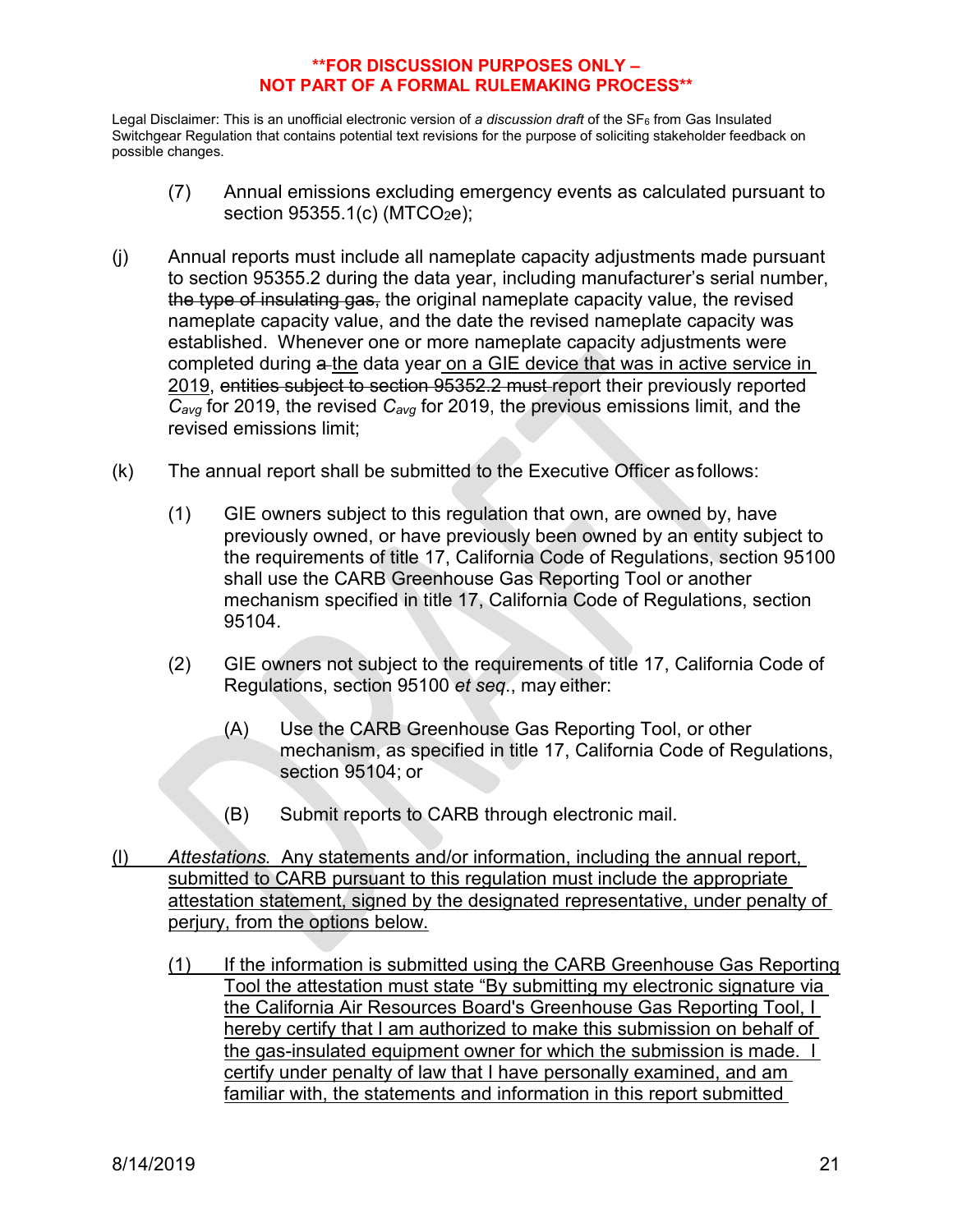Legal Disclaimer: This is an unofficial electronic version of *a discussion draft* of the SF<sub>6</sub> from Gas Insulated Switchgear Regulation that contains potential text revisions for the purpose of soliciting stakeholder feedback on possible changes.

> pursuant to title 17, California Code of Regulations, sections 95350- 95358. Based on my inquiry of those individuals with primary responsibility for obtaining the information, I certify that the statements and information are to the best of my knowledge and belief, true, accurate, and complete. I am aware that there are significant penalties for submitting false statements and information or omitting required statements and information, including the possibility of fine or imprisonment."

- (2) If the information is not submitted using the CARB Greenhouse Gas Reporting Tool, the GIE owner must sign, date and submit this attestation to CARB. The attestation must state "I hereby certify that I am authorized to make this submission on behalf of the gas-insulated equipment owner for which the submission is made. I certify under penalty of law that I have personally examined, and am familiar with, the statements and information in this report submitted pursuant to title 17, California Code of Regulations, sections 95350-95358. Based on my inquiry of those individuals with primary responsibility for obtaining the information, I certify that the statements and information are, to the best of my knowledge and belief, true, accurate, and complete. I am aware that there are significant penalties for submitting false statements and information or omitting required statements and information, including the possibility of fine or imprisonment.
- (ml) *Revisions to annual GHG reports.* This paragraph applies to all data years for which the GIE owner has records, including, at a minimum, the time period specified in subsection 95354(i).
	- (1) The GIE owner must submit a revised annual report within 45 days of discovering that an previously submitted annual report that the GIE ownerpreviously submitted contains one or more substantive errors. The revised report must correct all substantive errors.
	- (2) CARB may notify the GIE owner in writing that an previously submitted annual report previously submitted by the GIE owner contains one or more substantive errors. Such notification will identify each such substantive error. The GIE owner shall, within 45 days of receipt of the notification either:
		- (A) Provide CARB information demonstrating that the previously submitted report does not contain the identified substantive error(s),
		- $(B)$  Demonstrate to CARB that the identified error(s) is/ $\overline{4}$ are $\overline{4}$  not a substantive error(s), or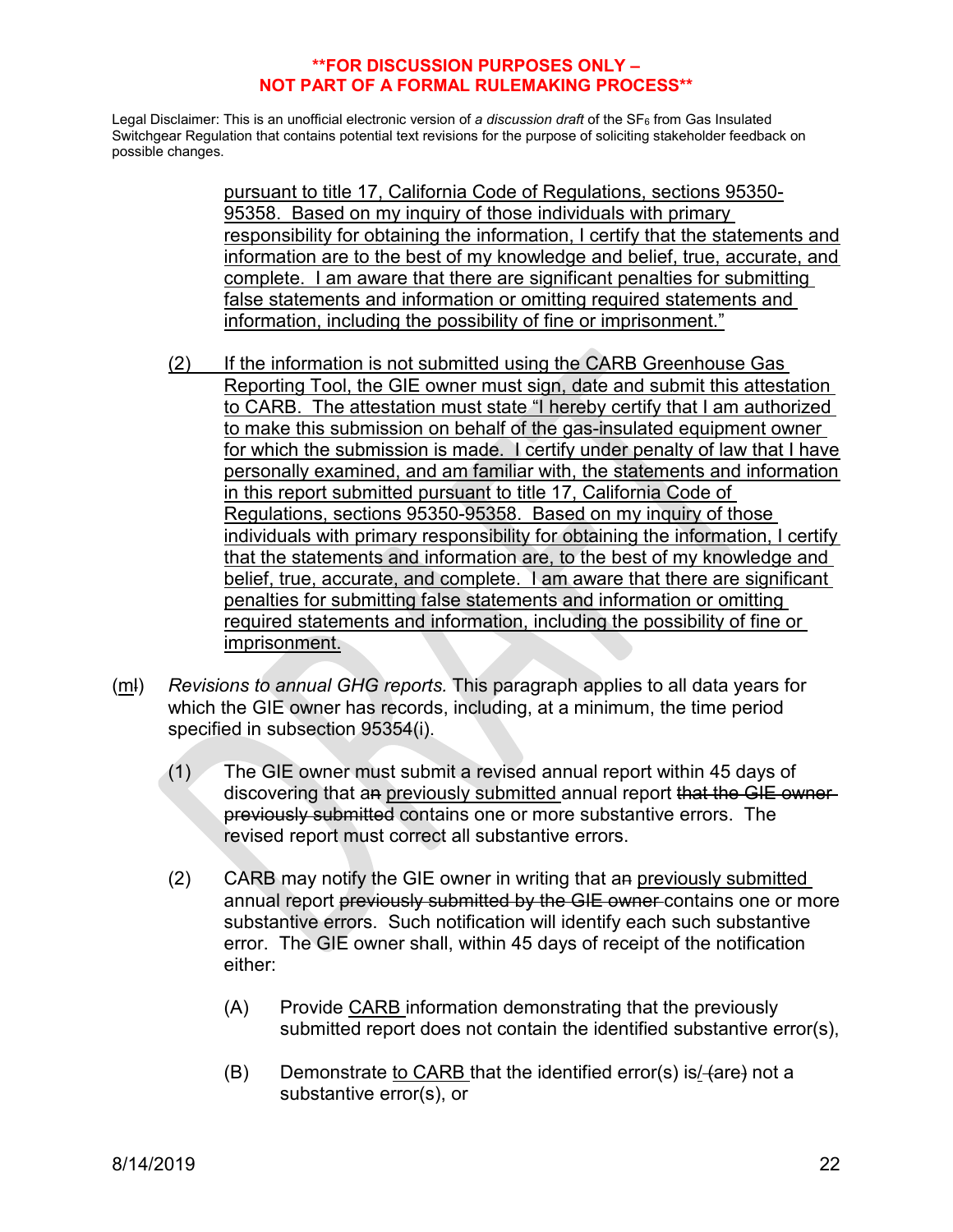Legal Disclaimer: This is an unofficial electronic version of *a discussion draft* of the SF<sub>6</sub> from Gas Insulated Switchgear Regulation that contains potential text revisions for the purpose of soliciting stakeholder feedback on possible changes.

- (C) Revise, recertify, and resubmit an annual report to CARB that corrects all substantive errors in accordance with the applicable requirements of this section. CARB will review the revised report. If necessary, CARB will notify the GIE owner that substantive errors remain in the revised report and specify the deadline by which the errors must be corrected and a new revised report must be submitted and certified.
- (3) Prior to the expiration of the 45-day period referenced in section 95353(m)(1-2), Upon request by the a GIE owner, CARB may electronically request provide a single extension, of up to 30 days for any reason, to the 45-day period for revising the annual report. If the request is submitted prior to the expiration of the 45-day period, the request is automatically approved, otherwise it will not be approved.

# **§ 95354. Recordkeeping.**

GIE owners must comply with the following recordkeeping requirements:

- (a) Retain all records required to be reported pursuant to section 95353;
- (b) Retain the location, either expressed as a physical address or a latitude and longitude, of each device included in the GIE inventory and each gas container included in the inventory of gas-containers reported pursuant to section 95353(f) and  $(q)(5)$ ;
- (c) Retain insulating gas and GIE equipment purchase and acquisition documentation (e.g., contracts, material invoices, receipts) including information that can be used to justify  $SF_6$  GIE acquired after the phase-out date pursuant to section 95352(a)(1)(A);
- (d) Retain copies of all information used to determine *average CO2e capacity*.
- (e) Retain the following records:
	- (1) Copies of notifications sent to CARB regarding combining of GIE owners or splitting of a GIE owner as required pursuant to section 95352.2(c) or (d), respectively, and any associated correspondence with CARB.
	- (2) Copies of notifications sent to CARB pursuant to section 95353(a) regarding cessation of reporting obligations under this subarticle, and any associated correspondence with CARB.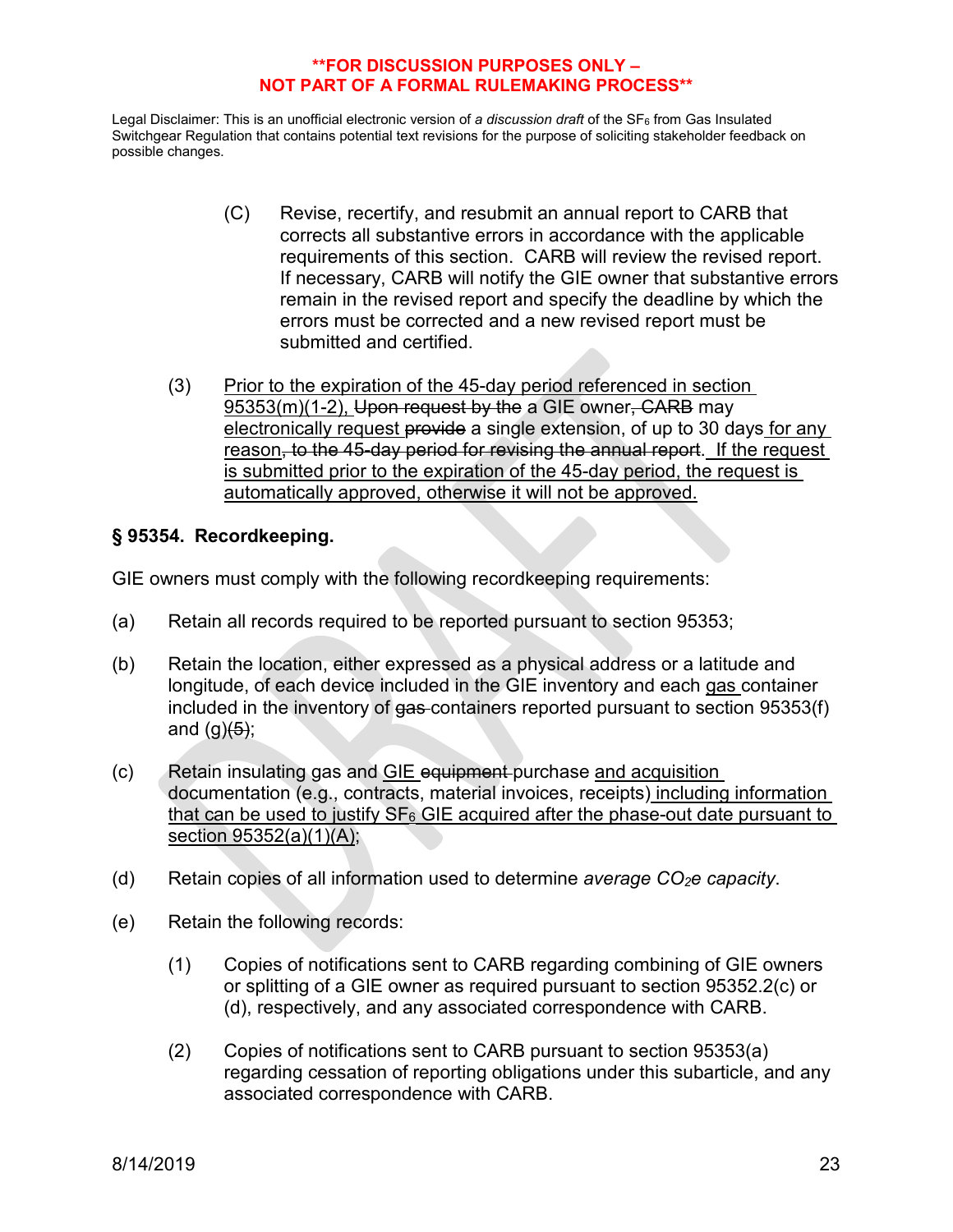- (3) Copies of notifications sent to CARB pursuant to section 95353(b) regarding changes in ownership, and any associated correspondence with CARB.
- (43) Copies of all documentation submitted to the Executive Officer pursuant to section 95355.2 regarding nameplate capacity adjustments, and any associated correspondence with CARB;
- $(54)$  Copies of all SF<sub>6</sub> phase out technical infeasibility exemptions submitted to CARB the Executive Officer pursuant to section 95355.3 regarding technical infeasibility exemptions, and any associated correspondence with CARB;
- $(65)$  Copies of all requests sent to CARB the Executive Officer pursuant to section 95355.4 for emergency event exemptions, and any associated correspondence with CARB.
- (f) Retain a description of the methodology used to estimate the date of manufacture for any GIE included in the GIE inventory pursuant to section 95353(f) for which the date the GIE was manufactured cannot be determined.
- $(g)$  Retain documentation that allows for each piece of GIE included in the GIE inventory pursuant to section 95353(f) with identical serial numbers to be readily identified from the unique serial number reported to CARB.
- (h) Retain documentation to support any revisions to previously submitted annual reports and any deadline extension requests and associated correspondence with CARB pursuant to section 95353(m)(3).
- (i) Retain all records required by this subarticle for a minimum of five calendar years;
	- (1) GIE owners headquartered in California must retain all records at a location within California;
	- (2) GIE owners headquartered elsewhere may retain all records at a location in California or at their business offices nearest to California;
	- (3) Records required by this subarticle that were generated prior to January 1, 2021 are required to be retained for a minimum of three calendar years.
- (j) Have all records available for CARB inspection at time of inspection; and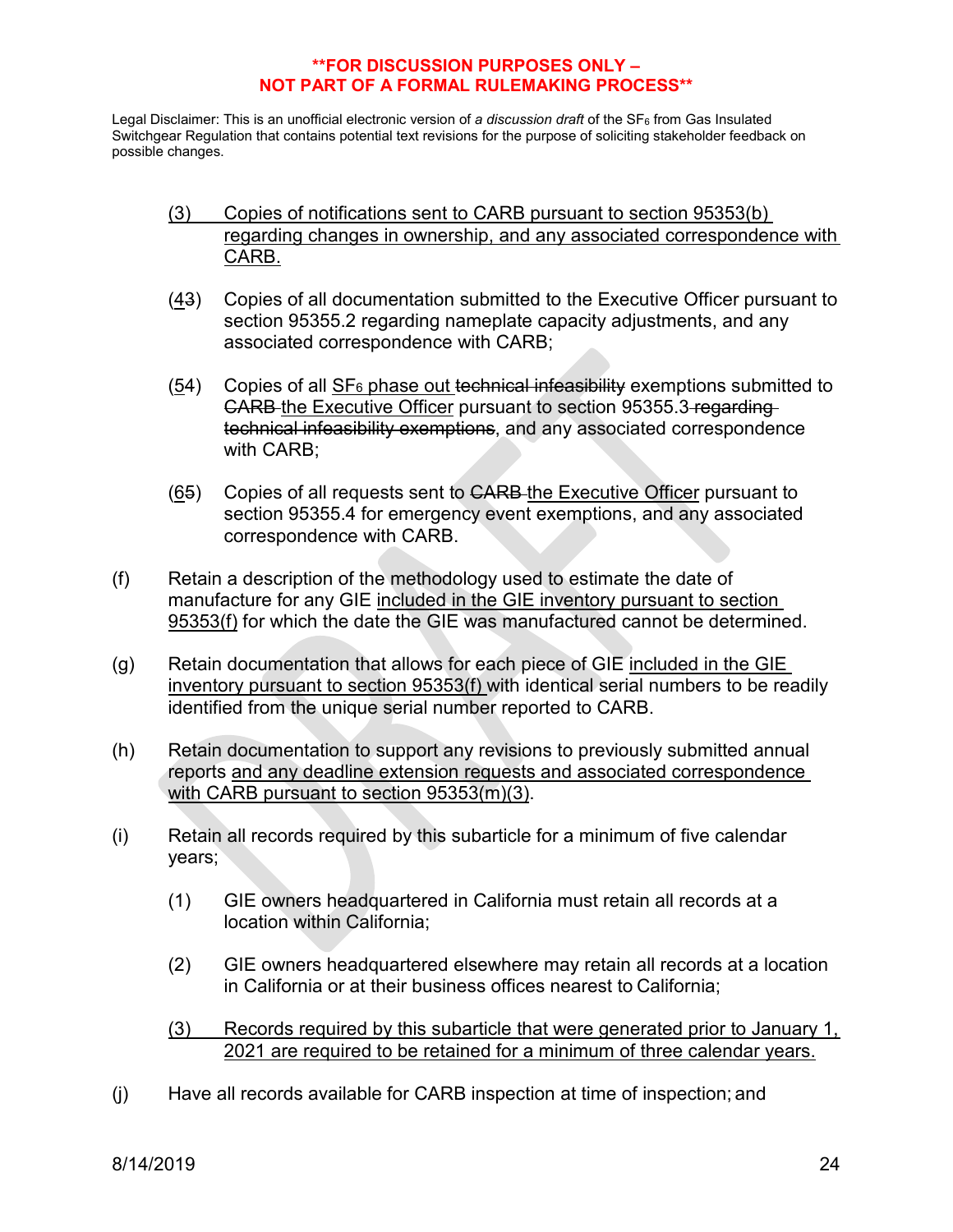Legal Disclaimer: This is an unofficial electronic version of *a discussion draft* of the SF6 from Gas Insulated Switchgear Regulation that contains potential text revisions for the purpose of soliciting stakeholder feedback on possible changes.

(k) Upon request by CARB, provide these records to the Executive Officer within 30 days.

NOTE: Authority cited: Sections 38510, 38560, 38580, 39600, and 39601, Health and Safety Code. Reference: Sections 38560, 39600, and 39601, Health and Safety Code.

## **§ 95355. Measurement Procedures.**

- (a) GIE owners must do all of the following:
	- (1) Establish and adhere to written procedures to track all gas containers reported pursuant to section 95353(g) as they are leaving and entering storage;
		- (A) By April 1, 2021, GIE owners must electronically submit written procedures used to track gas containers to CARB. CARB staff may notify the GIE owner that additional information must be added to the procedures to meet the requirements of section 95355(a)(1)(C). In the event said notification is received by the GIE owner, the GIE owner must update the procedures and electronically submit the revised procedures to CARB within 60 days.
		- (AB) The GIE owner must review the procedures annually and revise them as needed to ensure the information is current and the requirements of section 95355(a)(1)(BC) are met. Upon request, the updated procedures must be made available to CARB within 14 days.
		- (BC) The procedures must contain a mechanism to record the following information, at a minimum:
			- 1. The date of the gas container's transfer-movement from one location to another;
			- 2. The gas container's identification number as it leaves or enters the location;
			- 3. The name of and the location to which the gas container has been moved, and;
			- 4. The name of the individual receiving the gas container at the location.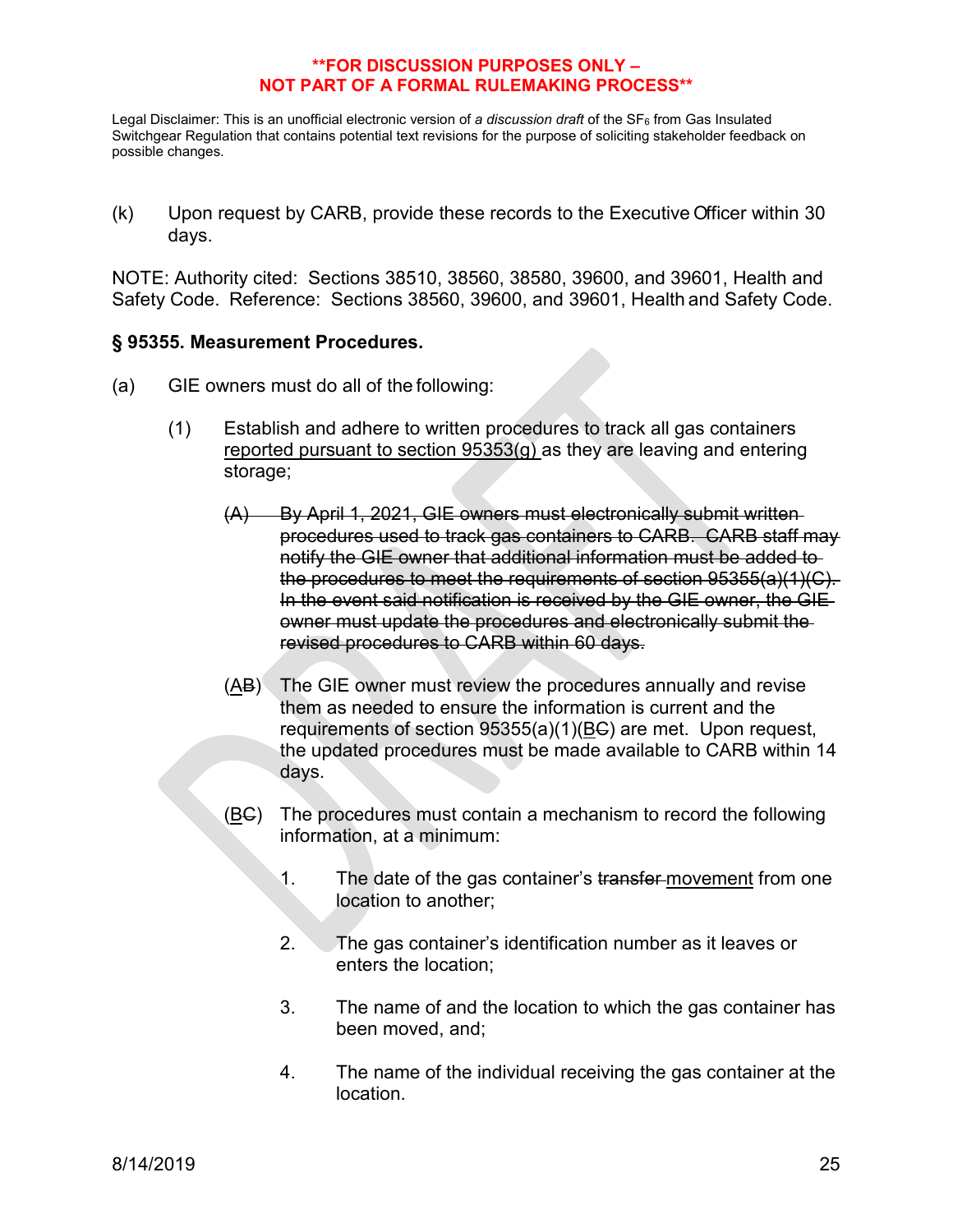- (2) The following measurement procedures apply to gas carts:
	- (A) For each gas cart owned by or stored on the property of the GIE owner on December 31 of the data year, all gas stored in the cart must be pumped into a gas container to be weighed and reported pursuant to section 95353(g)(5)(B).
	- (B) Each time a gas cart is brought onto or removed from the property of the GIE owner, any insulating gas stored in the cart or in the cart's permanent gas container(s) must be pumped into a gas container to be weighed. The weight of the resulting container must be reported pursuant to section 95353(g)(6) or (7)(A-B).
- (3) To determine the amount of insulating gas in a permanently decommissioned GIE device, pump the insulating gas into a gas container and weigh the container following the requirements of section 95355(a)(4).
- (42) Whenever a gas container is required to be weighed pursuant to section  $95353(g)(5-7)$ , weigh the gas-container on a scale that is certified by the manufacturer to be accurate to within one percent of the true weight;
- $(53)$  Prior to a scale's initial use to measure quantities reported under this subarticle the scale must be calibrated according to the calibration procedures specified by the scale manufacturer. If a scale manufacturer has not specified calibration procedures, use NIST-traceable standards and a published calibration method identified as appropriate for that scale by either the International Society of Weighing and Measurement or the National Conference on Weights and Measures.
- (64) Recalibrate scales used to measure quantities reported under this subarticle annually, or at the minimum frequency specified by the manufacturer, whichever is more frequent. If a scale manufacturer has not specified calibration procedures, use NIST-traceable standards and a published calibration method identified as appropriate for that scale by either the International Society of Weighing and Measurement or the National Conference on Weights and Measures.
- (75) Whenever the quantity of gas transferred must be reported pursuant to section  $95353(h)(6)$ :
	- $(A)$  iIf the gas container was required to be weighed before and after use pursuant to section  $95353(g)(76)$ , the quantity transferred must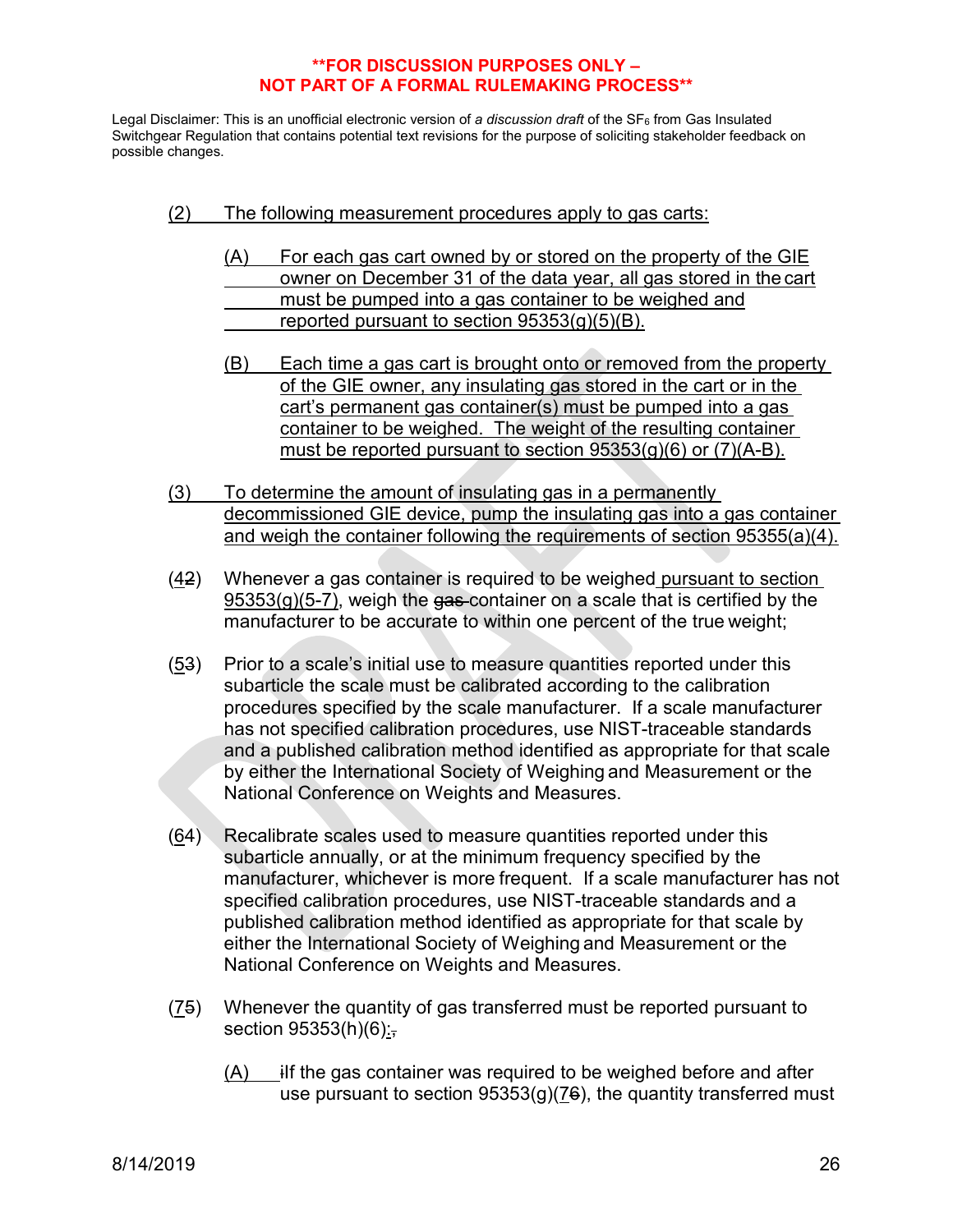Legal Disclaimer: This is an unofficial electronic version of *a discussion draft* of the SF<sub>6</sub> from Gas Insulated Switchgear Regulation that contains potential text revisions for the purpose of soliciting stakeholder feedback on possible changes.

> be determined by calculating the difference between the weight before and after the transfer.

- (B) If Whenever the gas container was not required to be weighed before and after use pursuant to section  $95353(g)(7)$ , the quantity of gas transferred may be based on a best estimate.
- (b) GIE owners must:
	- (1) Establish and maintain a log of all measurements and calibrations required by this section;
	- (2) Record the scale calibration methods used pursuant to this section; and
	- (3) Retain all documents and records required by this section for a minimum of five calendar years.

NOTE: Authority cited: Sections 38510, 38560, 38580, 39600, and 39601, Health and Safety Code. Reference: Sections 38560, 39600, and 39601, Health and Safety Code.

### **§ 95355.1. Calculating Annual Emissions.**

(a) *Annual Emissions by GHG*. For each insulating gas emitted during the data year with a GWP > 1, GIE owners must use the following equation to determine and report their annual emissions by GHG:

Equation for determining annual emissions for each GHG with a GWP > 1 used as insulating gas in GIE:

*Emissions = (Decrease in insulating gas inventory) + (Acquisitions of insulating gas) – (Disbursements of insulating gas) − (Net increase in total nameplate capacity of active non-hermetically sealed GIE owned).*

Where all of the following values are measured in pounds of gas:

*Decrease in insulating gas inventory* = (insulating gas stored in containers, gas carts, and permanently decommissioned non-hermetically sealed butnot in GIE, at the beginning of the data year) - (insulating gas stored in containers, gas carts, and permanently decommissioned non-hermetically sealed but not in GIE, at the end of the data year).

*Acquisitions of insulating gas* = (insulating gas obtained in bulk from chemical producers, distributors, or other entities) + (insulating gas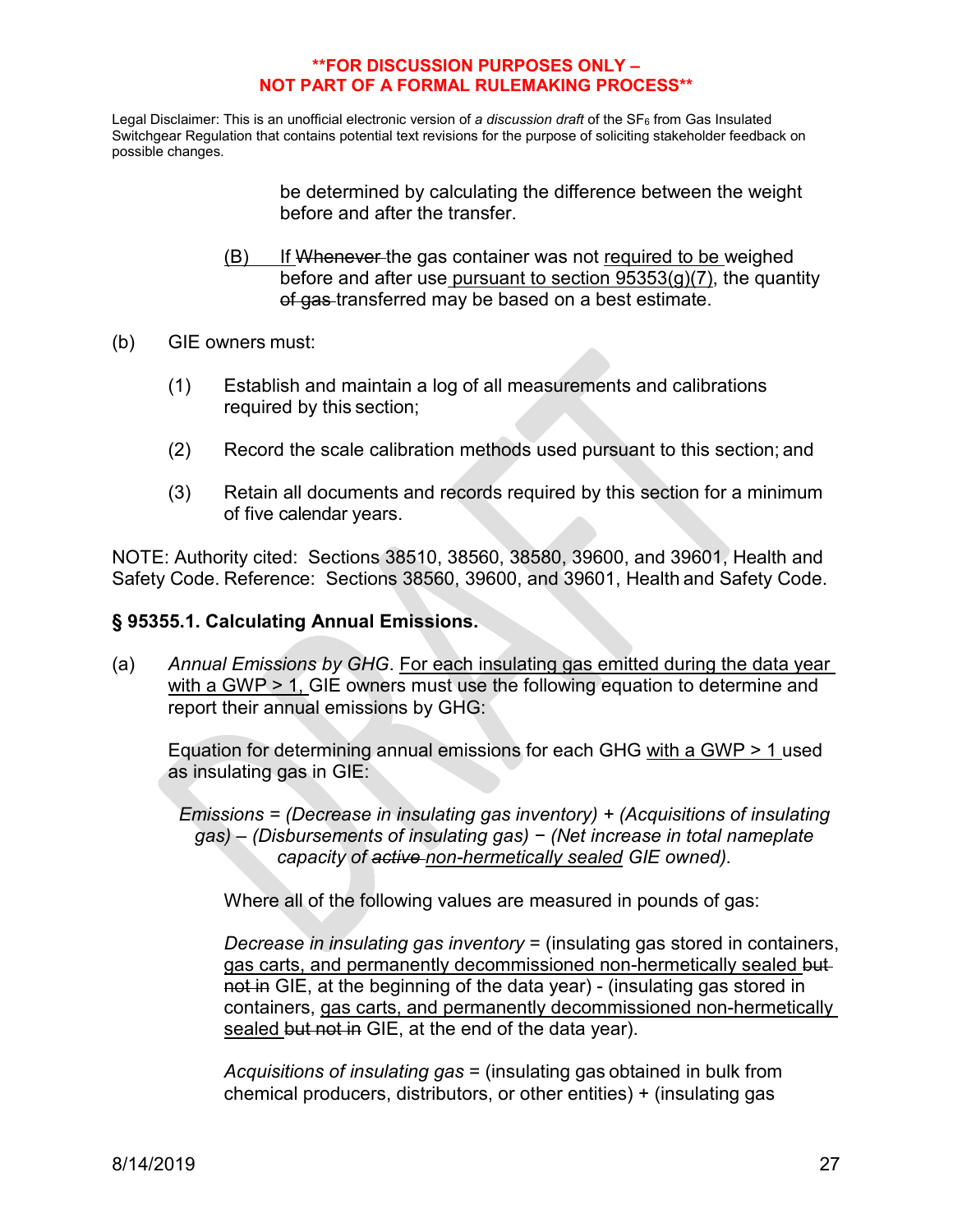Legal Disclaimer: This is an unofficial electronic version of *a discussion draft* of the SF6 from Gas Insulated Switchgear Regulation that contains potential text revisions for the purpose of soliciting stakeholder feedback on possible changes.

> obtained with or inside active non-hermetically sealed GIE filled to operating pressure for the first time) + (insulating gas returned to site after off-site recycling).

> *Disbursements of insulating gas* = (insulating gas disbursed with or inside active non-hermetically sealed GIE) + (insulating gas returned to suppliers) + (insulating gas sent off site for recycling) + (insulating gas sent to destruction facilities).

> *Net increase in total nameplate capacity of active non-hermetically sealed GIE owned* = (The nameplate capacity of new active non-hermetically sealed GIE filled to operating pressure for the first time) - (Nameplate capacity of active permanently decommissioned non-hermetically sealed GIE-permanently taken out of service).

> When accounting for emissions associated with GIE that are jointly owned by multiple GIE owners, each joint GIE owner must apply its equity share (ownership or entitlement share) of the relevant GIE when calculating annual emissions based on the information provided by the operator to each joint GIE owner.

(b) *CO2e emissions.* GIE owners must use the following equation to determine their annual GHG emissions in MTCO<sub>2</sub>e:

| $CO_2e$ emissions | $\frac{1}{i}$     | $\frac{GWP_i * Emissions_i}{2205}$                                                                                     |                                                                                 |                                                                                                   |
|-------------------|-------------------|------------------------------------------------------------------------------------------------------------------------|---------------------------------------------------------------------------------|---------------------------------------------------------------------------------------------------|
| Where:            | $CO_2e$ emissions | =                                                                                                                      | The GIE owner's total GHG emissions<br>for the data year (MTCO <sub>2e</sub> ). |                                                                                                   |
| $GWP_i$           | =                 | The global warming potential of insulating gas <i>i</i><br>insulations of insulating gas <i>i</i><br>(pounds).<br>2205 | =                                                                               | Annual emissions of insulating gas <i>i</i><br>(pounds).<br>The number of pounds in a metric ton. |

(c) *CO2e Emissions Excluding Emergency Events.* GIE owners must use the following equation to determine their annual GHG emissions in  $MTCO<sub>2</sub>e$ excluding emergency events approved by CARB, pursuant to section 95355.4:

$$
CO_2e
$$
 emissions excluding E.E. =  $CO_2e$  emissions -  $\sum_i^n \frac{GWP_i * E.E.Emissions_i}{2205}$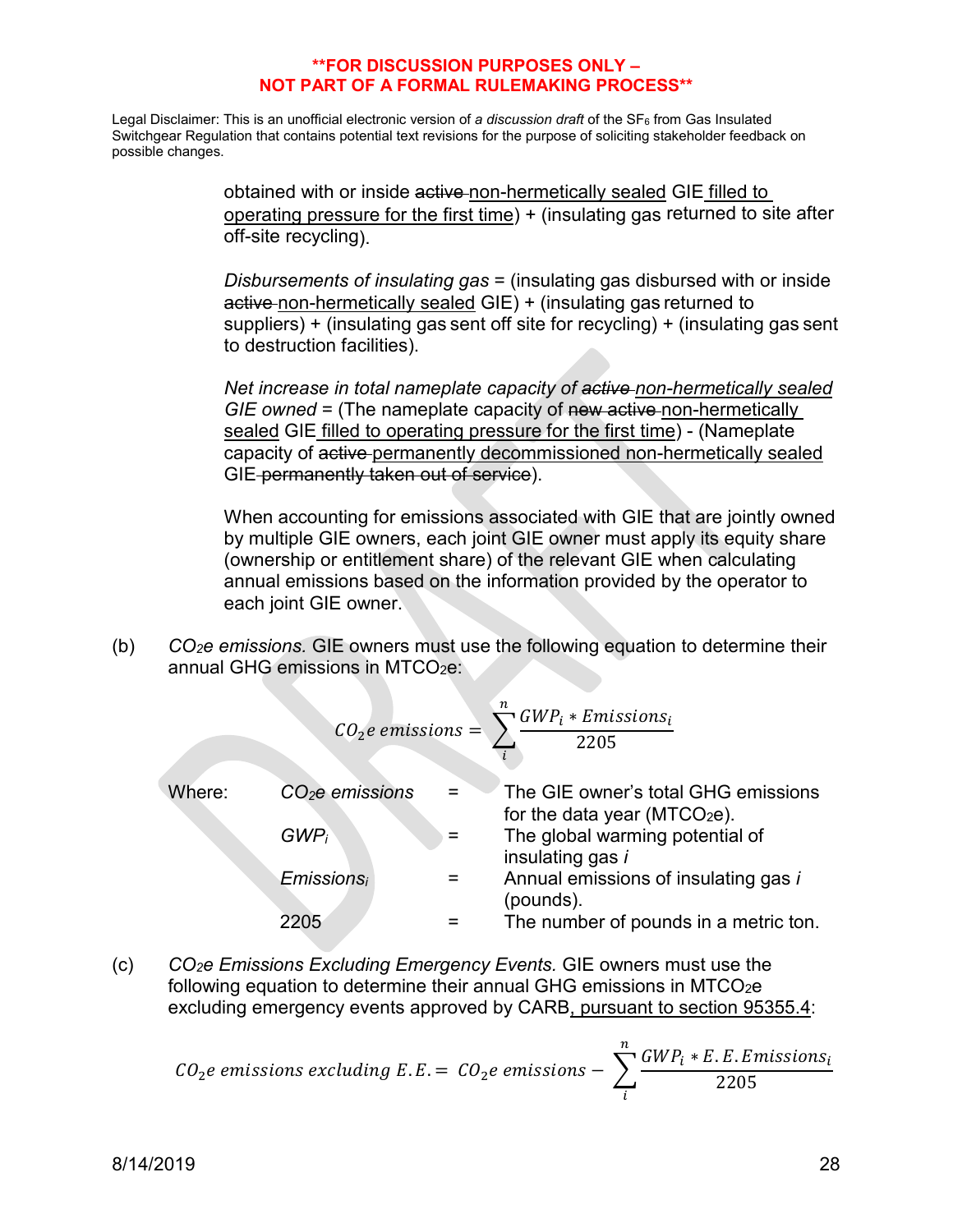Legal Disclaimer: This is an unofficial electronic version of *a discussion draft* of the SF<sub>6</sub> from Gas Insulated Switchgear Regulation that contains potential text revisions for the purpose of soliciting stakeholder feedback on possible changes.

| Where: | $CO2e$ emissions excluding $E.E.$ |     | The GIE owner's total<br>GHG emissions excluding<br>emissions from emergency<br>events for which CARB<br>approved an exemption<br>(MTCO <sub>2</sub> e). |
|--------|-----------------------------------|-----|----------------------------------------------------------------------------------------------------------------------------------------------------------|
|        | $GWP_i$                           |     | The global warming<br>potential of insulating gas i<br>released during one or<br>more emergency events                                                   |
|        | E.E. Emissionsi                   | $=$ | Annual emissions of gas i<br>from all emergency event<br>exemptions approved by<br><b>CARB-the Executive</b>                                             |
|        | year<br>2205                      |     | Officer during the data<br>(pounds).<br>The number of pounds in a<br>metric ton.                                                                         |

(d) For data year 2020, GIE owners must calculate the values required by section 95355.1(a)-(c) for  $SF<sub>6</sub>$  only.

(e) For data year 2021 and all subsequent data years, GIE owners must calculate the values required by section 95355.1(a)-(c) for each insulating gas emitted during the data year with a GWP  $> 1$ .

**§ 95355.2. Nameplate Capacity Adjustments.**

# **Potential new section 95355.2 "Nameplate Capacity Adjustments"**

Manufacturers of  $SF<sub>6</sub> GE$  include a nameplate on each piece of GIE sold that includes several important pieces of information about the device including the serial number, rated voltage, frequency, and current. The nameplate also includes the design capacity of the insulating gas for optimal performance of the device. The current regulation requires GIE owners to meet an emission rate limit measured in terms of emissions per unit of system nameplate capacity, which is calculated by taking the sum of the nameplate capacity of each active, non-hermetically sealed device owned by the GIE owner. Further, the nameplate capacity of new GIE and retiring GIE are terms in the equation GIE owners use to calculate their annual emissions.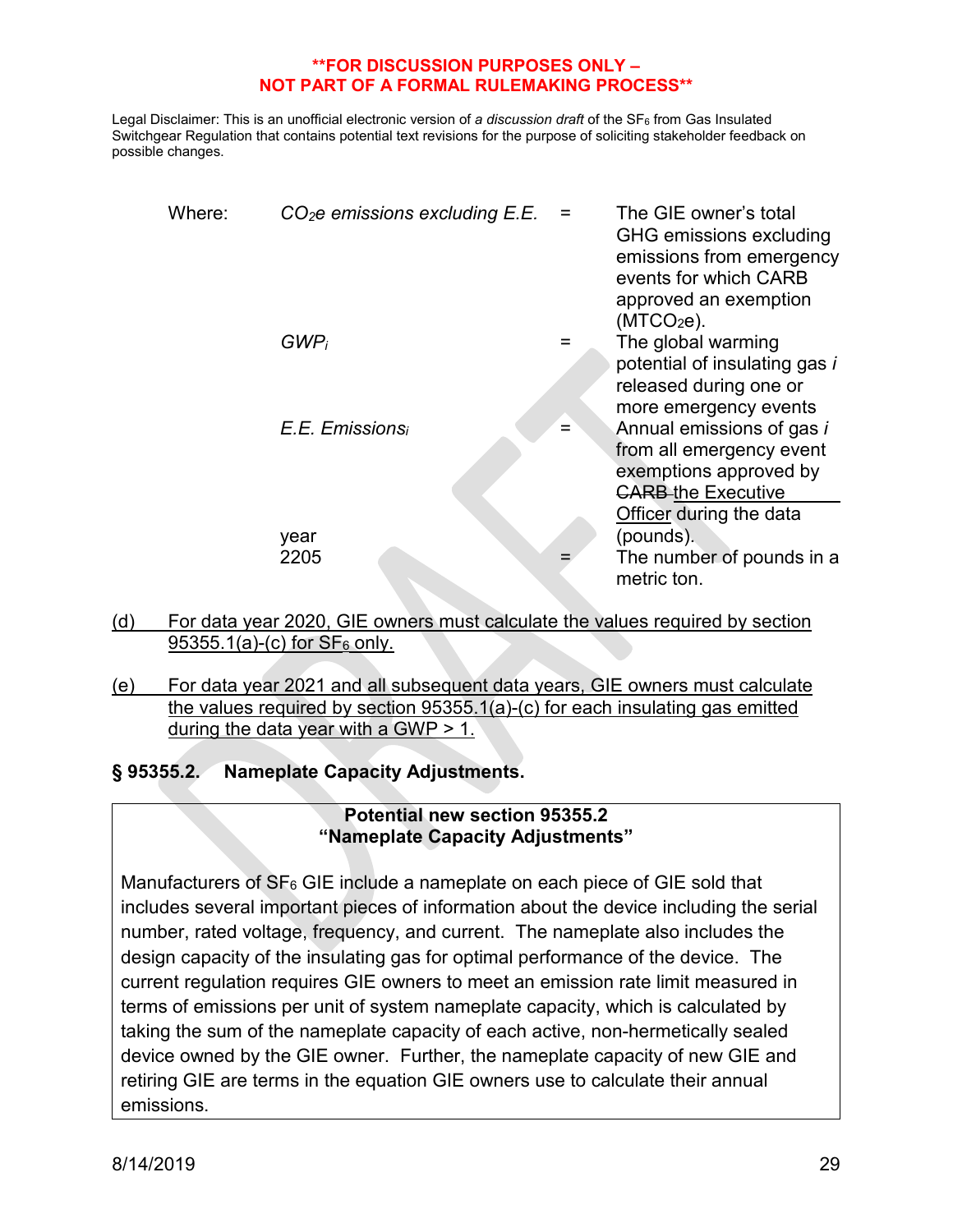Legal Disclaimer: This is an unofficial electronic version of *a discussion draft* of the SF6 from Gas Insulated Switchgear Regulation that contains potential text revisions for the purpose of soliciting stakeholder feedback on possible changes.

GIE owners have demonstrated that the capacity value provided by manufacturers on the nameplate may be inaccurate, which may lead to discrepancies between the actual emissions/emission rate and the emissions/emission rate reported to CARB, following the current regulation's methodology.

GIE owners have requested that a nameplate capacity adjustment process (process) be added to the regulation to allow GIE owners to determine revised nameplate capacity values and use those values for purposes of reporting emissions to CARB.

Staff shares the goal of improving nameplate capacity accuracy for  $SF<sub>6</sub> GE$  while minimizing GIE owner costs.

The February 25, 2019 Discussion Draft, laid out the following goals, and requested feedback on how to structure a process to achieve these goals:

- GIE owners should obtain consistent results,
- $SF<sub>6</sub>$  emissions that result from performing the process should be minimized,
- Objective criteria should be used to identify the GIE that shall go through the process, and
- All nameplate capacity adjustments should occur in a reasonable timeframe.

Commenters stated that the process should be optional and staff agrees. However, GIE owners who choose to undertake the process should use objective criteria to identify the GIE that shall go through the process, and this criteria should be predetermined in the regulation and be the same for all GIE owners. Staff intends to specify that GIE owners who choose to undertake the process must perform the process on all GIE that meet one of the following criterion (or another criterion based on stakeholder feedback).

- Equipment type;
- Voltage level;
- Manufacturer;
- SF6 capacity (greater than or equal to *x*)
- Model number
- Other criterion that specifies GIE that is similar enough that it could reasonably be expected to have incorrect nameplate capacities.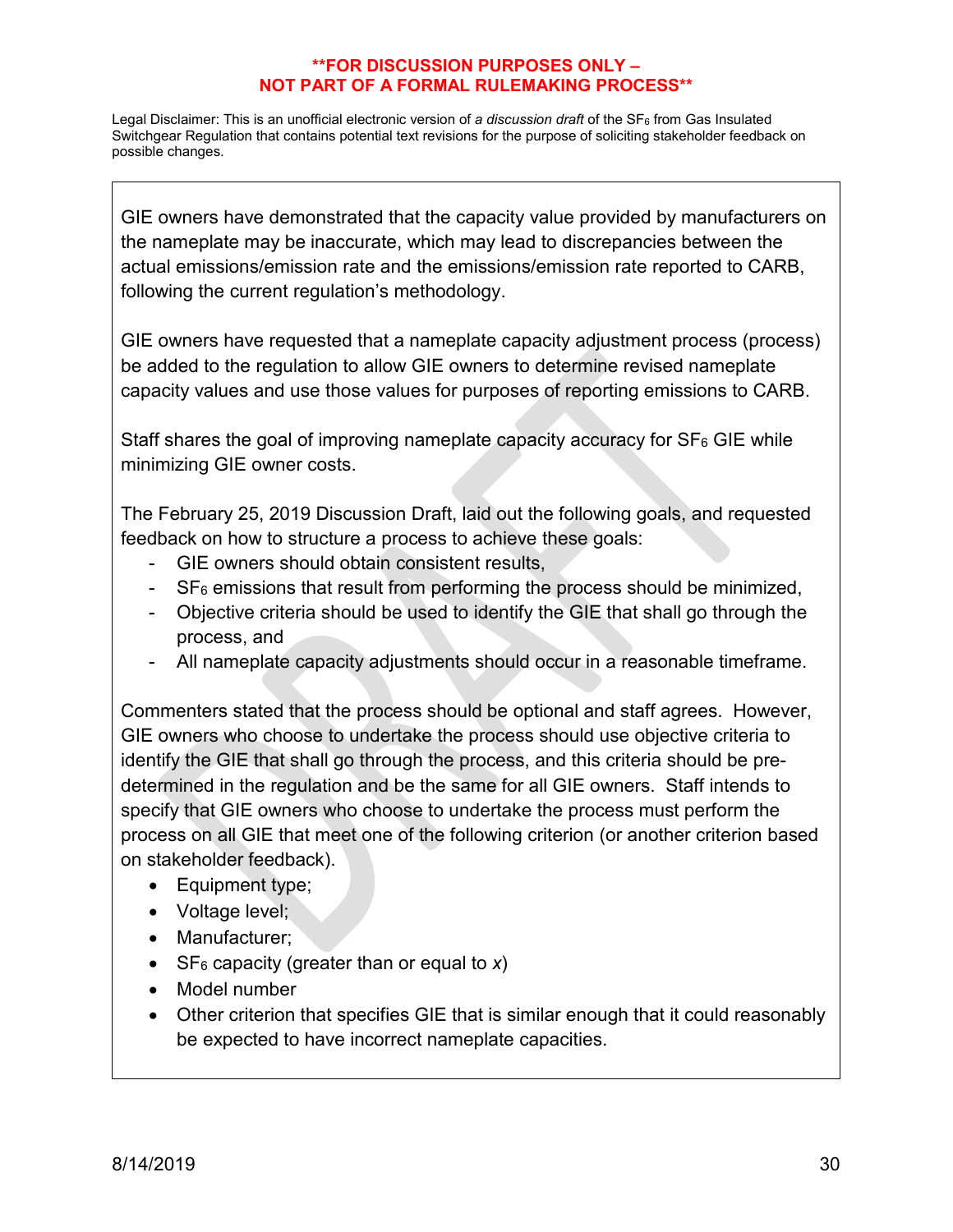Legal Disclaimer: This is an unofficial electronic version of *a discussion draft* of the SF<sub>6</sub> from Gas Insulated Switchgear Regulation that contains potential text revisions for the purpose of soliciting stakeholder feedback on possible changes.

Staff requests feedback on the preferred criterion from the options above (or another criterion), including a rationale for how this will achieve the goals listed above.

Staff also requested feedback on the methodology or methodologies that can be used to revise nameplate capacity. Commenters have requested that the regulation not specify a single methodology, but instead allow entities to select their preferred methodology. Staff is open to including in the regulation multiple methodologies that would provide results with similar levels of accuracy. To ensure those methodologies are subject to a public feedback process, staff requests that commenters provide specific language that describes the methodologies to a level of detail that could be understood by CARB staff and regulated entities. Alternatively, commenters can refer to a specific procedure that is already documented. Staff also seeks comments on the methodology proposed in sections 95355.2(b-h). As per section 95352.3(a)(1), the methodologies should be accurate to within 5% and staff requests commenters provide data to demonstrate the level of accuracy associated with alternative methodologies.

Staff proposes that, in all cases, the process should be conducted at a time prior to the device going into service, or if already in active service, when the device is already being taken offline and  $SF<sub>6</sub>$  is being evacuated, which may be when the device is being permanently decommissioned, in order to minimize potential emissions from this process. GIE owners would be required to complete the process on each GIE device prior to disposal. Whenever nameplate capacity is adjusted for a device that was in active service in data year 2019, the GIE owner would re-calculate their reported value of *Cavg* for 2019 and annual emissions limit and report the revised values to CARB.

Revised nameplate capacity values shall be determined through the following process.

- (a) Provide an electronic notification to CARB of the intent to determine a revised nameplate capacity at least seven days before beginning the process described below. The notification must include:
	- (1) GIE owner name and address;
	- (2) Responsible official Designated representative's name, title, address, phone number and email address;
	- (3) The following information about the device: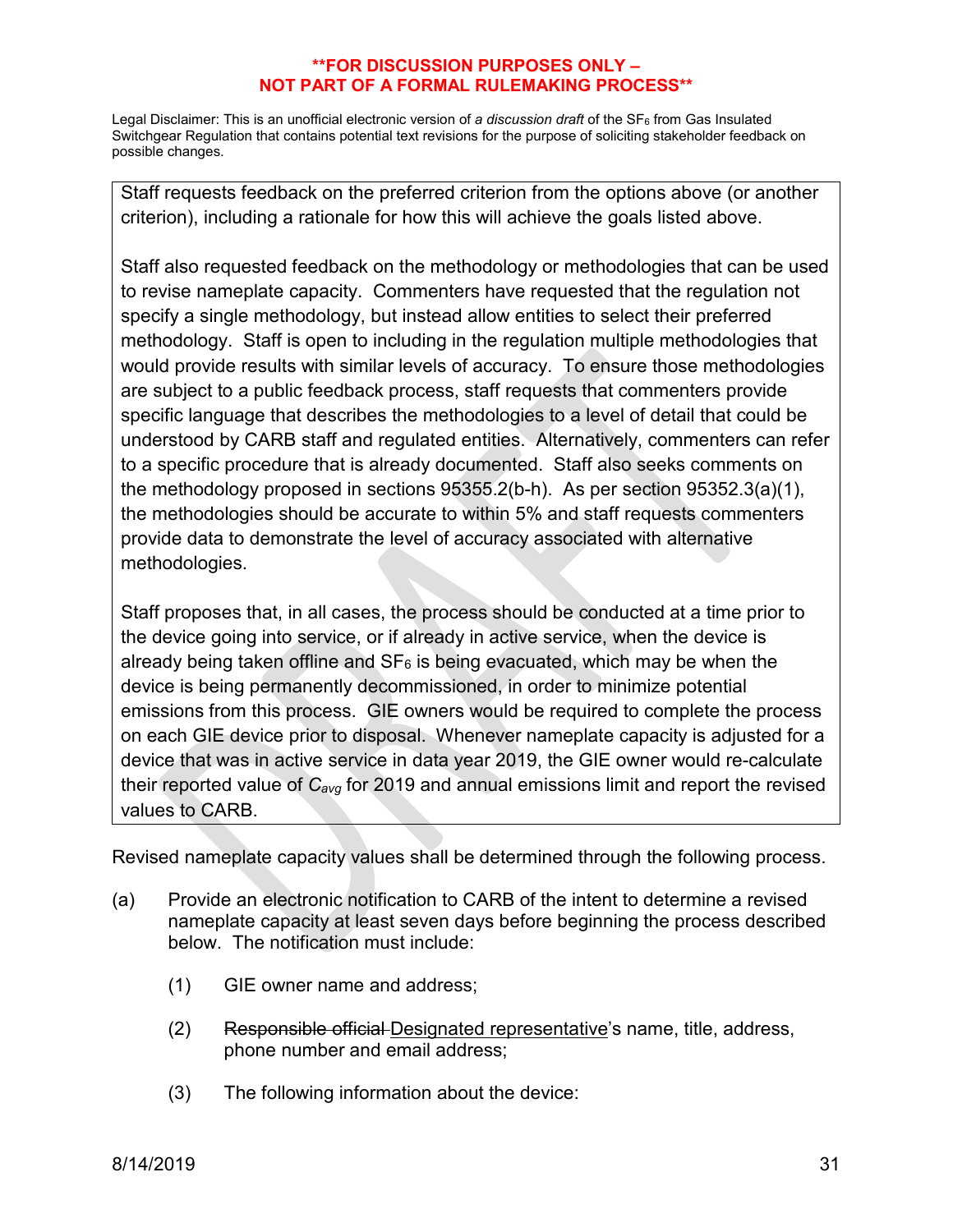Legal Disclaimer: This is an unofficial electronic version of *a discussion draft* of the SF<sub>6</sub> from Gas Insulated Switchgear Regulation that contains potential text revisions for the purpose of soliciting stakeholder feedback on possible changes.

- (A) Manufacturer name;
- (B) Manufacturer's serial number;
- (C) Equipment type (circuit breaker, transformer, etc);
- (D) Voltage capacity (kV);
- (E) Existing nameplate capacity (charge in pounds);
- (4) Anticipated start date of the nameplate capacity revision process.
- (b) Record the initial system pressure prior to removing any insulating gas (Torr).
- (c) Record the initial temperature (degrees Rankine) of the insulating gas in the device prior to removing the gas.
- (d) Connect an evacuation hose to the primary side of a mass flow meter, and another hose from the outlet of the mass flow scale calibrated for the insulating gas to be measured to the inlet of the insulating gas recovery system.
- (e) Remove the insulating gas from the device until the pressure in the device is less than 3.5 Torr.
- (f) Record the amount of insulating gas removed (pounds).
- (g) Maintain the pressure in the device below 3.5 Torr for at least 5 minutes.
- (h) Record the final system pressure (Torr).
- (i) Determine the revised nameplate capacity using the following equation:

$$
RNC = \frac{mT_1P_2}{T_2P_1}
$$

Where: *RNC* = Revised nameplate capacity (pounds). *m* = Mass of insulating gas removed from the device (pounds).  $T_1$  = Temperature of GIE insulating gas at the start of gas removal (degrees Rankine). *T2* = Temperature of insulating gas per manufacturer's ideal fill instructions (degrees Rankine).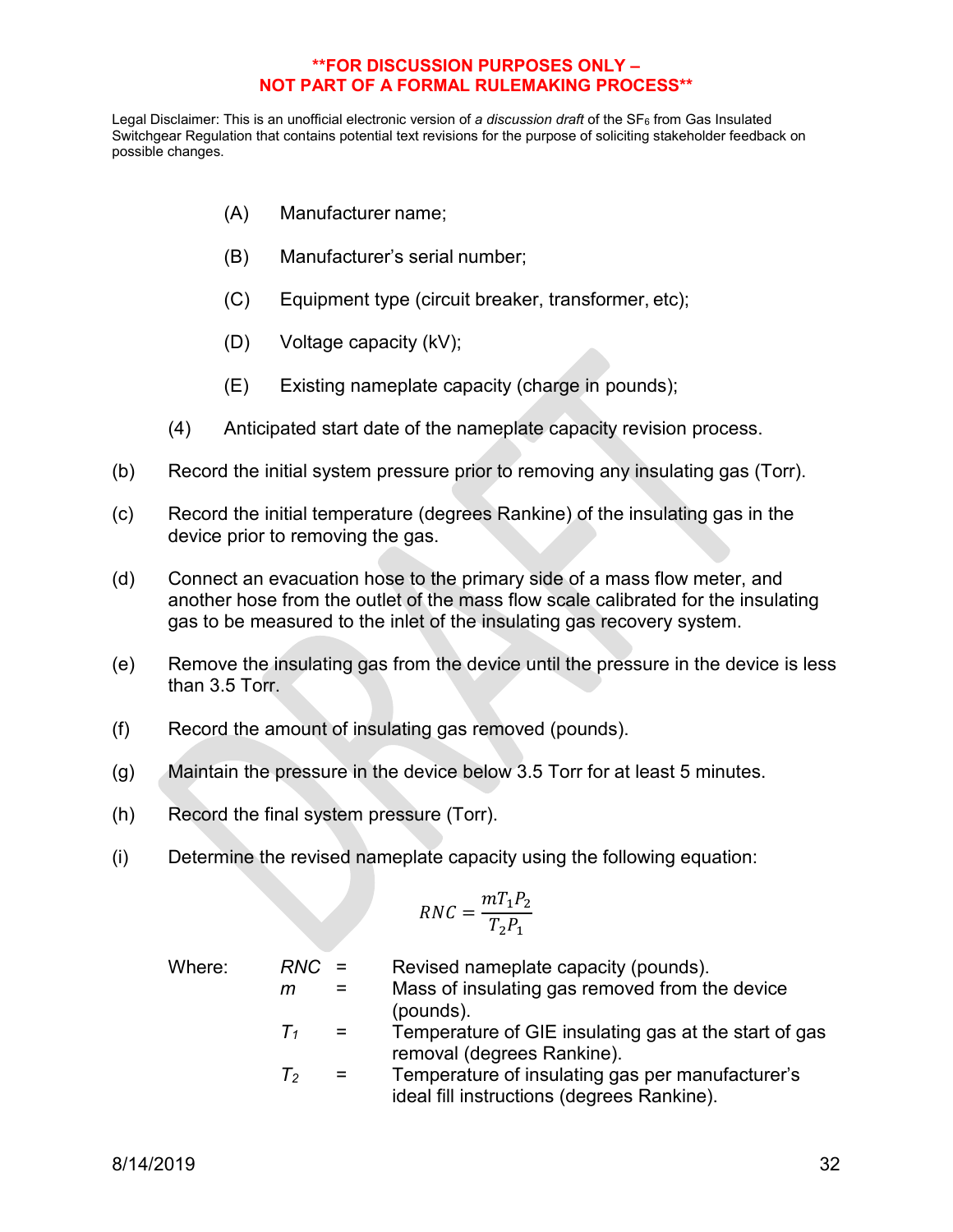Legal Disclaimer: This is an unofficial electronic version of *a discussion draft* of the SF<sub>6</sub> from Gas Insulated Switchgear Regulation that contains potential text revisions for the purpose of soliciting stakeholder feedback on possible changes.

> $P_1$  = Pressure of GIE insulating gas at the start of gas removal (Torr).

$$
P_2 = \text{Pressure of insulating gas per manufacturer's ideal fill} \\ \text{instructions (Torr).}
$$

- (j) Electronically submit copies of all documentation of measurements, calculations, and the revised nameplate capacity, and the appropriate attestation statement from section 95353(l) to the Executive Officer within 30 days of the date on which the measurements were taken. The Executive Officer shall acknowledge receipt within 15 days. Subsequently, the Executive Officer shall notify the submitter in writing of his or her approval or denial to use the calculated revised nameplate capacity as the nameplate capacity for all future reporting. If necessary, the Executive Officer will solicit additional data from the submitter in order to inform the decision. In the event the Executive Officer has not responded to the submitter within 60 days of acknowledging receipt of the nameplate capacity adjustment, or within 60 days of receiving additional data from the submitter, the nameplate capacity adjustment is approved. GIE owners must update their GIE inventory and begin to use the revised nameplate capacity as the nameplate capacity for complying with this subarticle 30 days after approval of the nameplate capacity adjustment.
- $(k)$  The GIE owner must permanently affix a revised nameplate capacity label to the device no later than 30 45 days from the date on which the GIE owner updates their inventory. The GIE owner shall ensure the revised nameplate capacity label remains continuously affixed to the device until the device is permanently decommissioned. The manufacturer's original nameplate capacity label mustremain visible after the revised nameplate capacity label is affixed to the device, and the two labels must be in close proximity to one another. The revised nameplate capacity label must include the following information, at a minimum:
	- (1) This provision does not apply if the nameplate capacity adjustment occurs during permanent decommissioning.
	- (21) If a revised nameplate capacity label is required to be affixed to the device, Tthe revised nameplate capacity label must include the following information, at a minimum:
		- (A) The revised nameplate capacity (pounds);
	- (2) Type of insulating gas;
		- (B3) Manufacturer's serial number;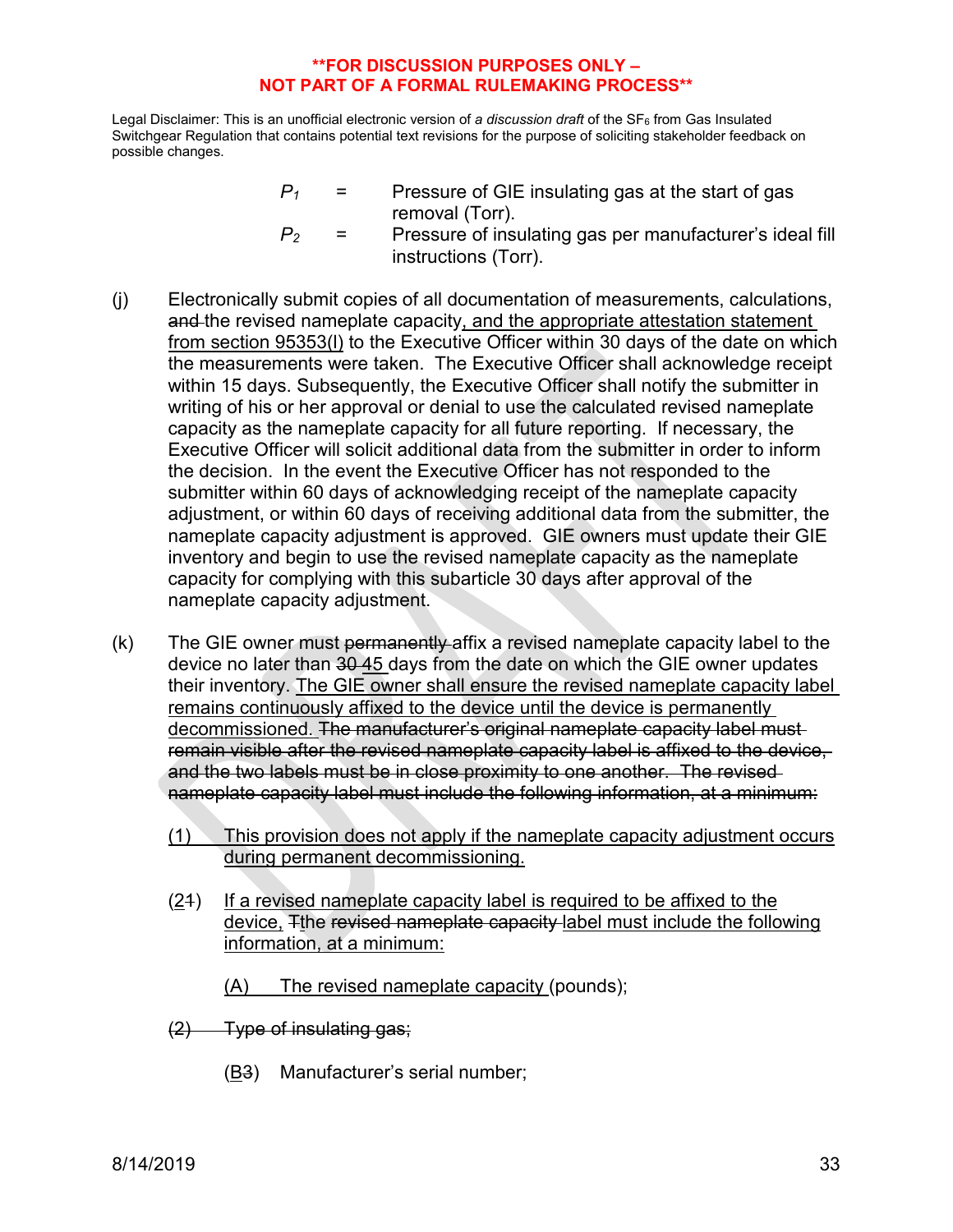Legal Disclaimer: This is an unofficial electronic version of *a discussion draft* of the SF<sub>6</sub> from Gas Insulated Switchgear Regulation that contains potential text revisions for the purpose of soliciting stakeholder feedback on possible changes.

(C4) Date revised nameplate capacity was established.

### (l) The manufacturer's original nameplate capacity label must remain visible after the revised nameplate capacity label is affixed to the device.

NOTE: Authority cited: Sections 38510, 38560, 38580, 39600, and 39601, Health and Safety Code. Reference: Sections 38560, 39600, and 39601, Health and Safety Code.

# **§ 95355.3. SF6 Phase Out Technical Infeasibility Exemption.**

- (a) Pursuant to section  $95350(c)(1)$ , a GIE owner who wishes to acquire SF<sub>6</sub> GIE after the relevant phase-out date indicated in Table 1 or Table 2 for a particular project(s) or application(s) must electronically submit a  $SF<sub>6</sub>$  phase out technical infeasibility exemption request to CARB the Executive Officer that, if approved, would allow the GIE owner to acquire SF<sub>6</sub> GIE under one of the conditions described in section (a) following the process described in section (b).
- $(ba)$  Beginning January 1, 2025, aA GIE owner may submit a SF<sub>6</sub> phase out technical infeasibility exemption to allow for the acquisition of  $SF<sub>6</sub> GE$  after the phase-outdate indicated in Table 1 if either:
	- $(1)$  Non-SF<sub>6</sub> GIE meeting the specifications for the particular project(s) or application(s) are unavailable; or
	- $(2)$  Available non-SF<sub>6</sub> GIE cannot meet the size requirements for the particular project(s) or application(s), taking into consideration the physical size of the GIE and/or the physical constraints of the project locations(s); or
	- $(3)$  Available non-SF<sub>6</sub> GIE cannot be used for the specific project(s) or application(s) due to incompatibility with existing equipment, wiring, or connectors; or
	- $(4)$  Available non-SF<sub>6</sub> GIE is not suitable based on safety or reliability requirements.
- (c) Whenever a GIE owner wishes to acquire multiple  $SF<sub>6</sub> GE$ , for which the justification provided under section 95355.3(d)(8) is identical, the GIE owner may submit a single request to cover all associated  $SF<sub>6</sub>$  GIE. In this case, the GIE owner would specify the amount of  $SF<sub>6</sub>$  GIE to be acquired and list the locations where the  $SF<sub>6</sub>$  GIE could be installed, but does not need to specify which specific SF<sub>6</sub> GIE device would be installed in each location.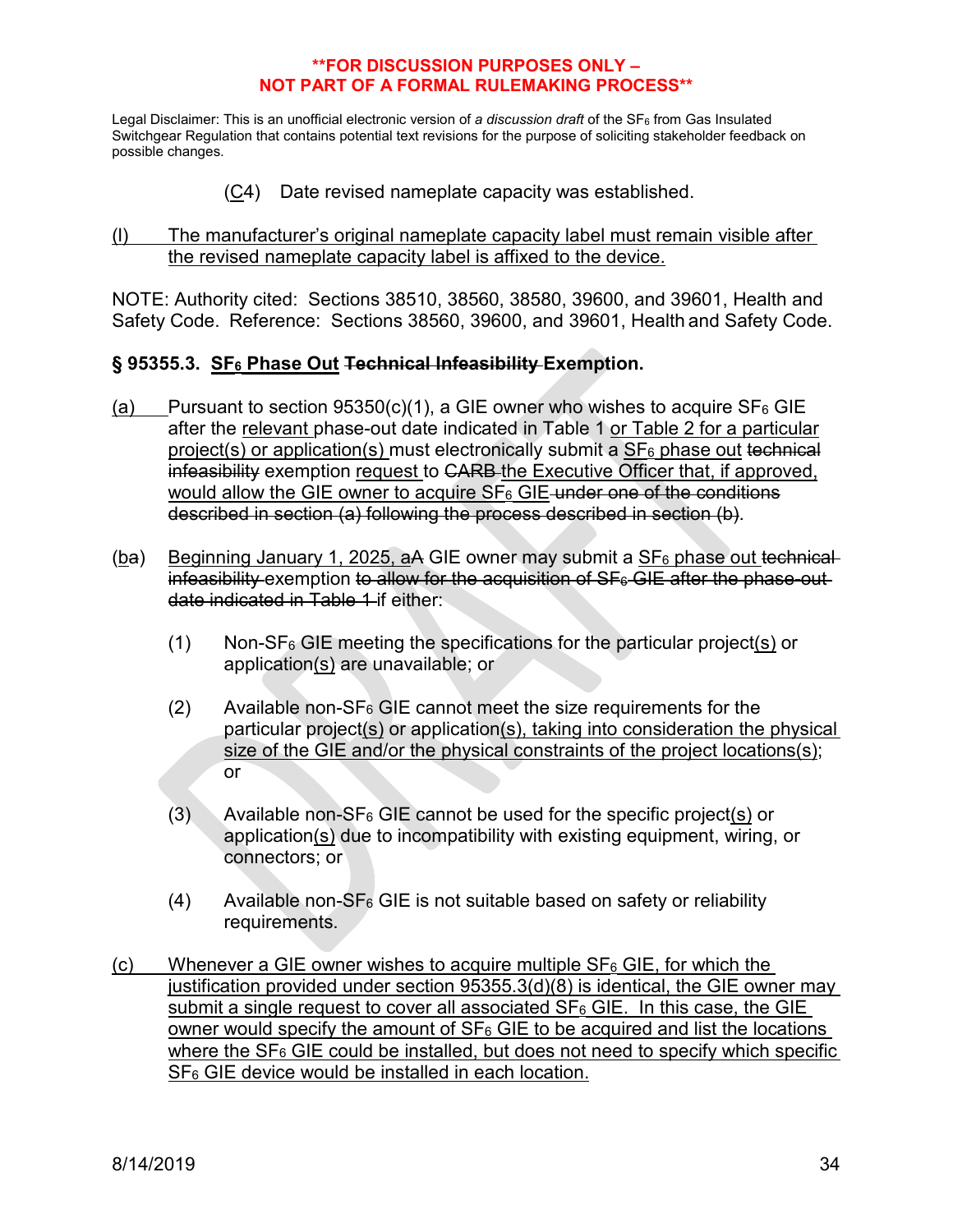- $(d)$  Any SF<sub>6</sub> phase out technical infeasibility exemption request pursuant to this section must be electronically submitted to the Executive Officer at least 75 days prior to the intended date of on which the GIE owner intends to acquire  $SF_6$  GIE acquisition. The submittal must contain the following information:
	- (1) GIE owner's name and ARB identification number (if assigned);
	- (2) Responsible official Designated representative's name, title, address, phone number and email address;
	- (3) The specific project(s) (including location(s)) and application(s) to which the  $SF<sub>6</sub>$  phase out technical infeasibility exemption would apply;
	- (4) Description and quantity of electrical equipment  $SF<sub>6</sub>$  GIE to be exempted, including but not limited to GIE-equipment type, whether the GIE is distribution-level, GIE-seal type, GIE-manufacturer and model, GIEmaximum rated voltage capacity, maximum rated short-circuit current rating, and  $GIE-SF<sub>6</sub>$ -nameplate capacity and whether the equipment will be used above or below ground;
	- (5) Summary of bid solicitation and responses received from vendors The names of equipment manufacturers contacted and the dates contact was initiated;
	- (6) Signed and stamped certification from a professional electrical engineer accredited under California Code of Regulations, Title 16, Division 5, Board for Professional Engineers and Land Surveyors that the information contained in the submittal is true, accurate and complete;
	- (67) The appropriate Certification attestation statement from section 95353(l) signed by a responsible official that the information contained in the submittal is true, accurate, and complete, and the date of signature;
	- (78) The section number under which the exemption is being submitted  $(\text{section } 95355.3(\text{ba})(1), (2), (3), \text{or } (4))$ ; and
	- (89) A justification for the exemption.
		- $(A)$  For exemptions submitted under section 95355.3(ba)(1), this includes the specific requirement(s) that cannot be met (e.g., equipment type, voltage, short-circuit amperage current rating, etc.).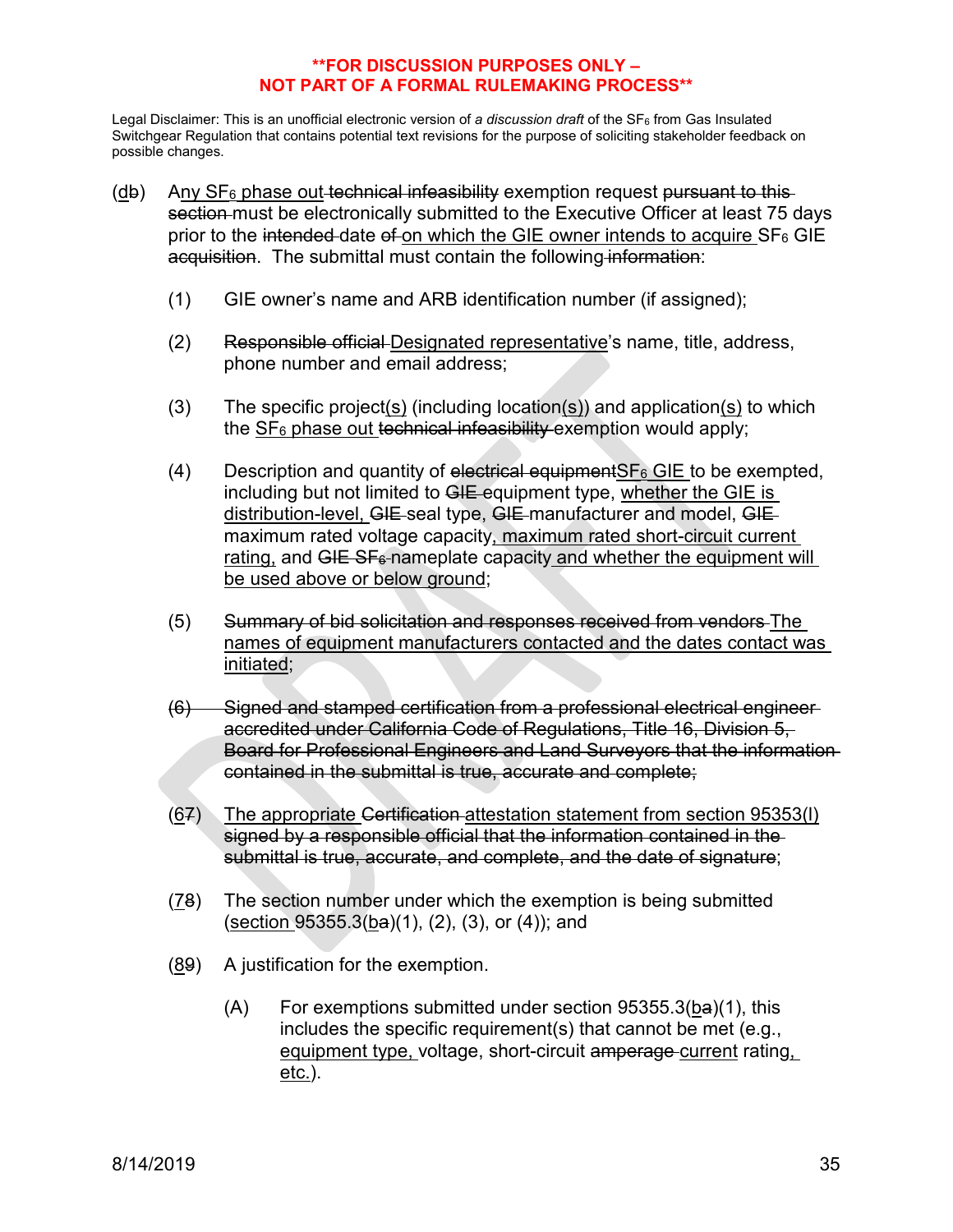- (B) For exemptions submitted under section 95355.3(ba)(2), this includes the length, width and height measurements of existing GIE the space available within which the requested  $SF<sub>6</sub> GE$  would reside, the length, width and height of and available non- $SF_6$  GIE identified in the bid solicitation by the equipment manufacturers and a picture showing the location where the  $SF_6$  GIE would be installed.
- (C) For exemptions submitted under section 95355.3(ba)(3), this includes a list of available non- $SF<sub>6</sub>$  GIE identified by the equipment manufacturers and an technical explanation that describes why the all available non- $SF_6$  GIE identified in the bid solicitation are incompatible.
- (D) For exemptions submitted under section  $95355.3(ba)(4)$ , this includes a list of available non- $SF_6$  GIE identified by the equipment manufacturers and an technical explanation that describes why the all available non-SF<sub>6</sub> GIE identified in the bid solicitation fail the safety or reliability requirements.
- (9) For information submitted pursuant to section 95355.3(d)(8) that relies on documentation provided by an equipment manufacturer, such documentation must be dated less than 180 days prior to the submission of the SF6 phase out exemption.
- (e) Within seven days, the GIE owner will receive a notification of the receipt of the request which will include a  $SF<sub>6</sub>$  phase out exemption request identification number.
	- $(A)$  If the GIE owner does not receive a receipt within seven days, the GIE owner must contact CARB to inquire whether CARB has received the request.
- (fc) Within 45 days, Tthe Executive Officer shall notify the submitter that their application is complete or that additional information is necessary to complete the application acknowledge receipt within 15 days.
	- (A) Upon receipt of additional information from the submitter, the Executive Officer will perform the actions specified in section 95355.3(f) within 45 days.
- (g) Within 30 days of Subsequently, the Executive Officer acknowledgment that the request is complete, the Executive Officer shall notify the submitter of her or his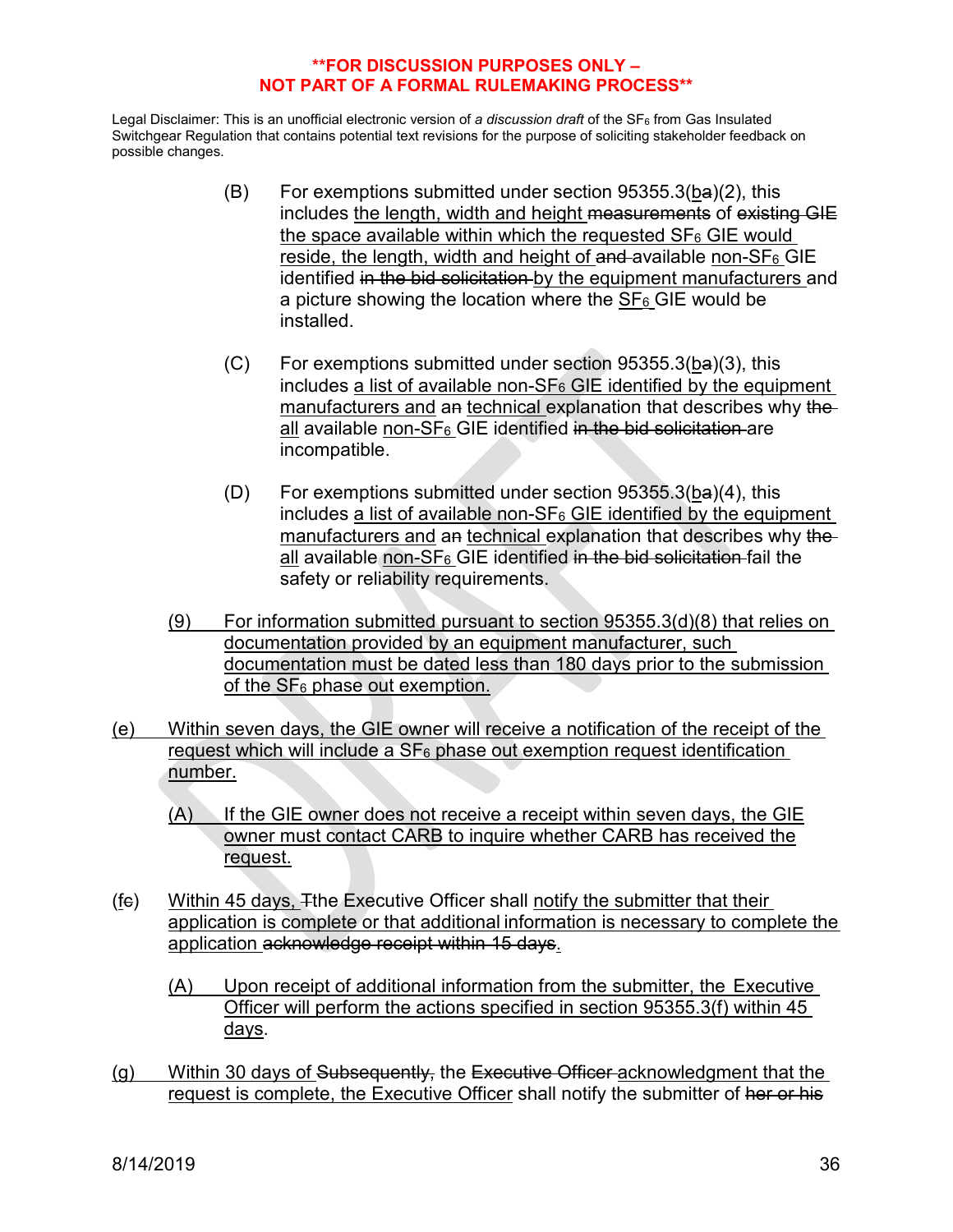Legal Disclaimer: This is an unofficial electronic version of *a discussion draft* of the SF<sub>6</sub> from Gas Insulated Switchgear Regulation that contains potential text revisions for the purpose of soliciting stakeholder feedback on possible changes.

the approval or denial of the  $SF_6$  phase out technical infeasibility exemption. pursuant to section 95355.3(b). If necessary, the Executive Officer will solicit additional data from the submitter to inform the decision. In the event the Executive Officer has not responded to the submitter within 60-30 days ofacknowledging receipt the technical infeasibility exemption, or within 60 days of receiving additional data from the submitter of the notification that the application is complete, the  $SF<sub>6</sub>$  phase out technical infeasibility exemption is approved.

- (h) A GIE owner with an approved  $SF_6$  phase out exemption may acquire the specific  $SF_6$  GIE described in the  $SF_6$  phase out exemption request within one year of CARB's approval of the request. If the  $SF<sub>6</sub> GE$  are not acquired within one year of CARB's approval, the GIE owner must submit another  $SF_6$  phase out exemption request. The  $SF<sub>6</sub>$  GIE acquired may be used in the specified project(s) identified in section  $95355.3(d)(3)$  only. There is no date by which  $SF_6$ GIE acquired utilizing a  $SF<sub>6</sub>$  phase out exemption must be placed into active service, or removed from active service.
- (id) All emissions from  $SF_6$  GIE acquired utilizing a  $SF_6$  phase out technicalinfeasibility exemption must be included in the GIE owner's annual emissions reported pursuant to Section 95353(i).

# **Potential revisions to section 95355.3 "Non-SF6 Electrical Power Equipment Clearinghouse"**

In order to qualify for a  $SF_6$  phase out exemption under section 95355.3(b)(1) a GIE owner is required to demonstrate to CARB that non- $SF<sub>6</sub>$  GIE are unavailable. During the comment period following the February 25, 2019 workshop, some commenters noted the challenge associated with demonstrating to CARB that a given device does not exist. Commenters also requested that staff grant a  $SF<sub>6</sub>$  phase out exemption if non-SF6 GIE is available from only one equipment manufacturer.

To address the above concerns, staff is considering, and requests comments on, creating a "Non-SF6 Electrical Power Equipment Clearinghouse" to be housed on CARB's website. The Clearinghouse would list all known non- $SF<sub>6</sub> GE$  available for sale, whether for pilot testing or full commercial use, by equipment type, voltage, short-circuit current, and whether the GIE is intended to be used above or below ground. CARB would rely on equipment manufacturers to notify CARB of available products and update the Clearinghouse regularly to add new information as products become available.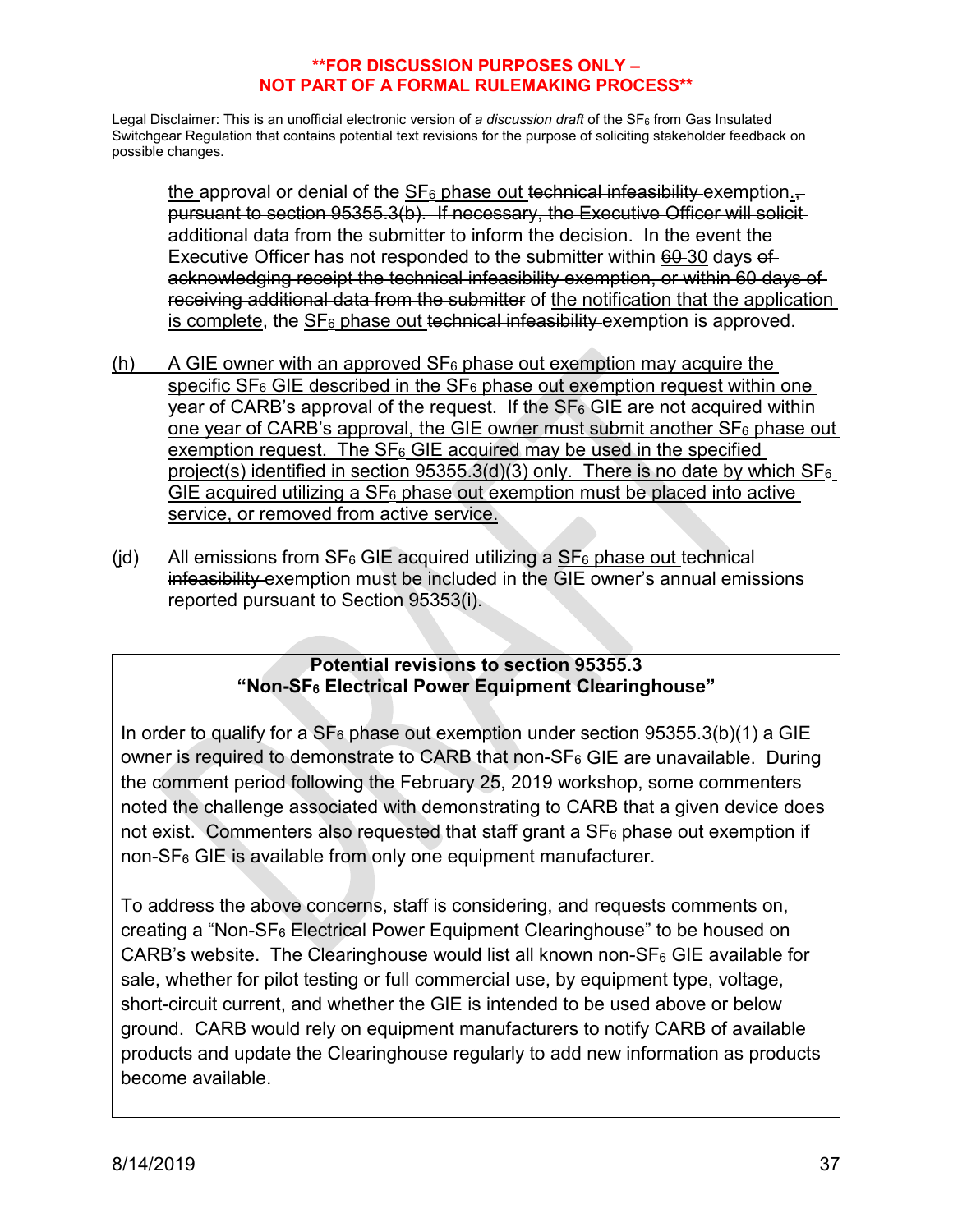Legal Disclaimer: This is an unofficial electronic version of *a discussion draft* of the SF6 from Gas Insulated Switchgear Regulation that contains potential text revisions for the purpose of soliciting stakeholder feedback on possible changes.

The Clearinghouse could help GIE owners identify suppliers of non- $SF<sub>6</sub>$  GIE, and, if appropriate, demonstrate to CARB that non- $SF<sub>6</sub>$  GIE are unavailable when pursuing a  $SF<sub>6</sub>$  phase out exemption under section 95355.3(b)(1). Similarly, the Clearinghouse could be used by GIE owners to demonstrate to CARB that non- $SF<sub>6</sub> GE$  are available from only one equipment manufacturer.

Staff requests comments on this proposal, in particular from GIE manufacturers as to whether they would be willing to notify CARB when new non- $SF<sub>6</sub> GE$  become available such that CARB could publish the information in the Clearinghouse.

# **Potential revisions to section 95355.3 "Catastrophic Failures"**

Following the February 25, 2019 workshop, some commenters noted that certain emergencies or catastrophic failures of  $SF<sub>6</sub> GE$  may arise that could negatively impact human safety, system reliability, or facility operations if the GIE owner were required to follow the specified timeline of the  $SF<sub>6</sub>$  phase out exemption process.

Staff is considering adding a provision that would allow the GIE owner to acquire  $SF_6$ GIE to replace  $SF_6$  GIE device that suffered a catastrophic failure without going through the  $SF<sub>6</sub>$  phase out exemption process. In considering the design of this potential provision, staff anticipates that the GIE owner would need to demonstrate all of the following:

- A catastrophic failure, defined as the sudden, complete, and unexpected failure of a SF6 GIE device, has occurred.
- The GIE owner has no spare GIE,  $SF_6$  GIE or otherwise, available to install that could alleviate the situation.
- Following the process outlined in section 95355.3 would negatively impact human safety, system reliability, or facility operations.

Staff requests feedback on the following:

What are objective, pre-determined criteria that can be used to assess whether following the process outlined in section 95355.3 would negatively impact human safety, system reliability, or facility operations. For example, how do you define "critical" GIE that must be replaced immediately? Would it be defined by the types of GIE, lack of redundancy, and/or outcome if the  $SF_6$ phase out exemption process is used?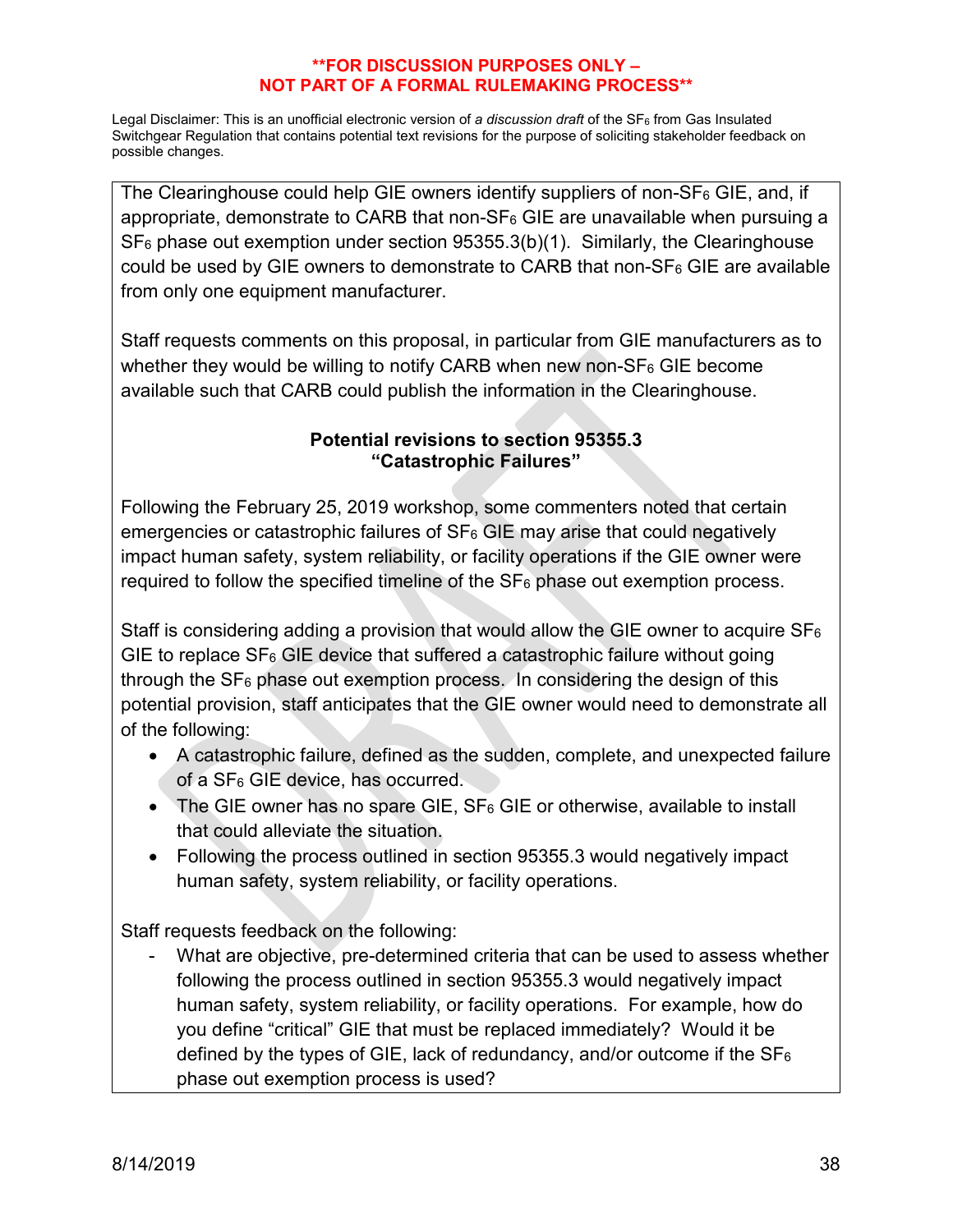Legal Disclaimer: This is an unofficial electronic version of *a discussion draft* of the SF<sub>6</sub> from Gas Insulated Switchgear Regulation that contains potential text revisions for the purpose of soliciting stakeholder feedback on possible changes.

- If the alternative to the  $SF_6$  exemption process is to acquire  $SF_6$  GIE that must be manufactured upon order, how long would it take to replace the GIE? How does that compare to the time it would take to follow the process?
- How can staff be assured that  $SF_6$  GIE acquired through this provision would only be used in the location specified?
- Would the GIE owner point to their reported inventory to demonstrate they have no spares available?
- How would the GIE owner determine that non- $SF<sub>6</sub>$  GIE could not be acquired to alleviate the issue without requesting information from non-SF6 GIE equipment manufacturers?

NOTE: Authority cited: Sections 38510, 38560, 38580, 39600, and 39601, Health and Safety Code. Reference: Sections 38560, 39600, and 39601, Health and Safety Code.

# **§ 95355.4. Emergency Event Exemption.**

Pursuant to section 95350(c)(2), a GIE owner may apply for an emergency event exemption under one of the conditions described in section 95355.4(a) following the process described in section 95355.4(b).

- (a) A GIE owner may exclude emissions from an emergency event that impacted one or more active GIE from the GIE owner's annual emissions as calculated pursuant to section 95355.1(b) if it is demonstrated to the Executive Officer's satisfaction that the release of insulating gases could not have been prevented by the exercise of prudence, diligence, and care, and was beyond the control of the GIE owner.
- (b) A request for an exemption pursuant to this section must be submitted to the Executive Officer within 30 days of the beginning of the emergency event, and must contain the following information:
	- (1) The GIE owner's name, physical address, mailing address, and the e-mail address and telephone number of the designated representative responsible official;
	- (2) A detailed description of the emergency event, including but not limited to the following:
		- (A) The nature of the event (e.g., fire, flood, earthquake),
		- (B) The date and time the event occurred,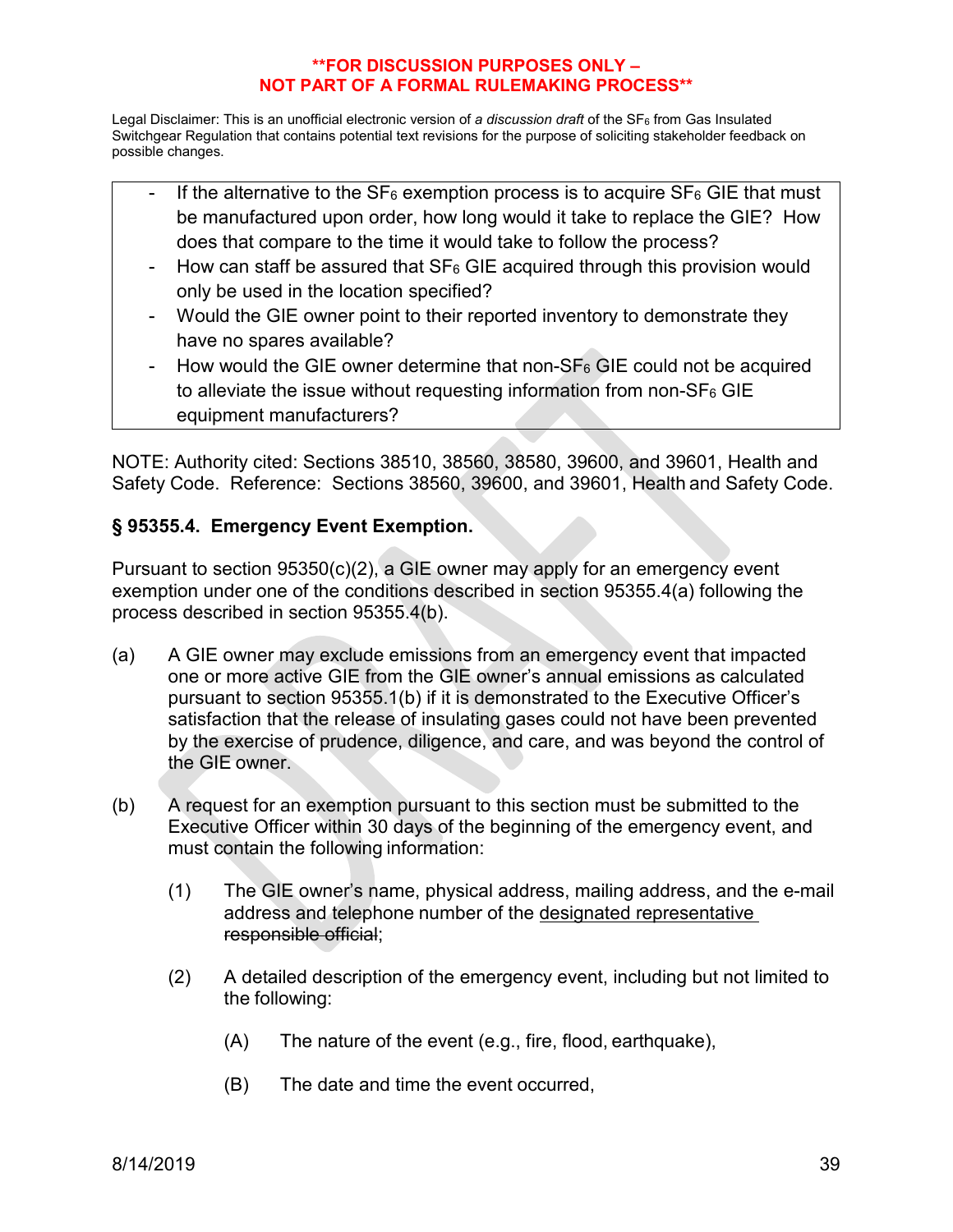Legal Disclaimer: This is an unofficial electronic version of *a discussion draft* of the SF<sub>6</sub> from Gas Insulated Switchgear Regulation that contains potential text revisions for the purpose of soliciting stakeholder feedback on possible changes.

- (C) The location of the event,
- (D) The manufacturer's serial numbers of GIE that were affected by the event,
- (E) The type and amount of each insulating greenhouse gas released (pounds);
- (3) Supporting documentation that the release occurred as a result of an emergency event; and
- (4) The appropriate attestation statement from section 95353(I)A signedstatement, under penalty of perjury, provided by a responsible official that the statements and information contained in the submitted request are true, accurate, and complete; and the date of signature.

NOTE: Authority cited: Sections 38510, 38560, 38580, 39600, and 39601, Health and Safety Code. Reference: Sections 38560, 39600, and 39601, Health and Safety Code.

## **§ 95356. Treatment of Confidential Information.**

Information submitted pursuant to this subarticle may be claimed as confidential. Such information shall be handled in accordance with the procedures specified in title 17, California Code of Regulations, sections 91000 through 91022.

NOTE: Authority cited: Sections 38510, 38560, 38580, 39600, 39601, and 41511, Health and Safety Code. Reference: Sections 38560, 39600, 39601, and 41511, Health and Safety Code.

## **§ 95357. Enforcement.**

- (a) *Penalties.* Penalties may be assessed for any violation of this subarticle pursuant to Health and Safety Code section 38580. Each day during any portion of which a violation occurs is a separate offense.
- (b) Each day or portion thereof that any report required by this subarticle remains unsubmitted, is submitted late, or contains incomplete or inaccurate information, shall constitute a single, separate violation of this subarticle.
- (c) Any exceedance of the emission rate limit for a calendar year shall constitute a single, separate violation of this subarticle for each day of the calendar year.